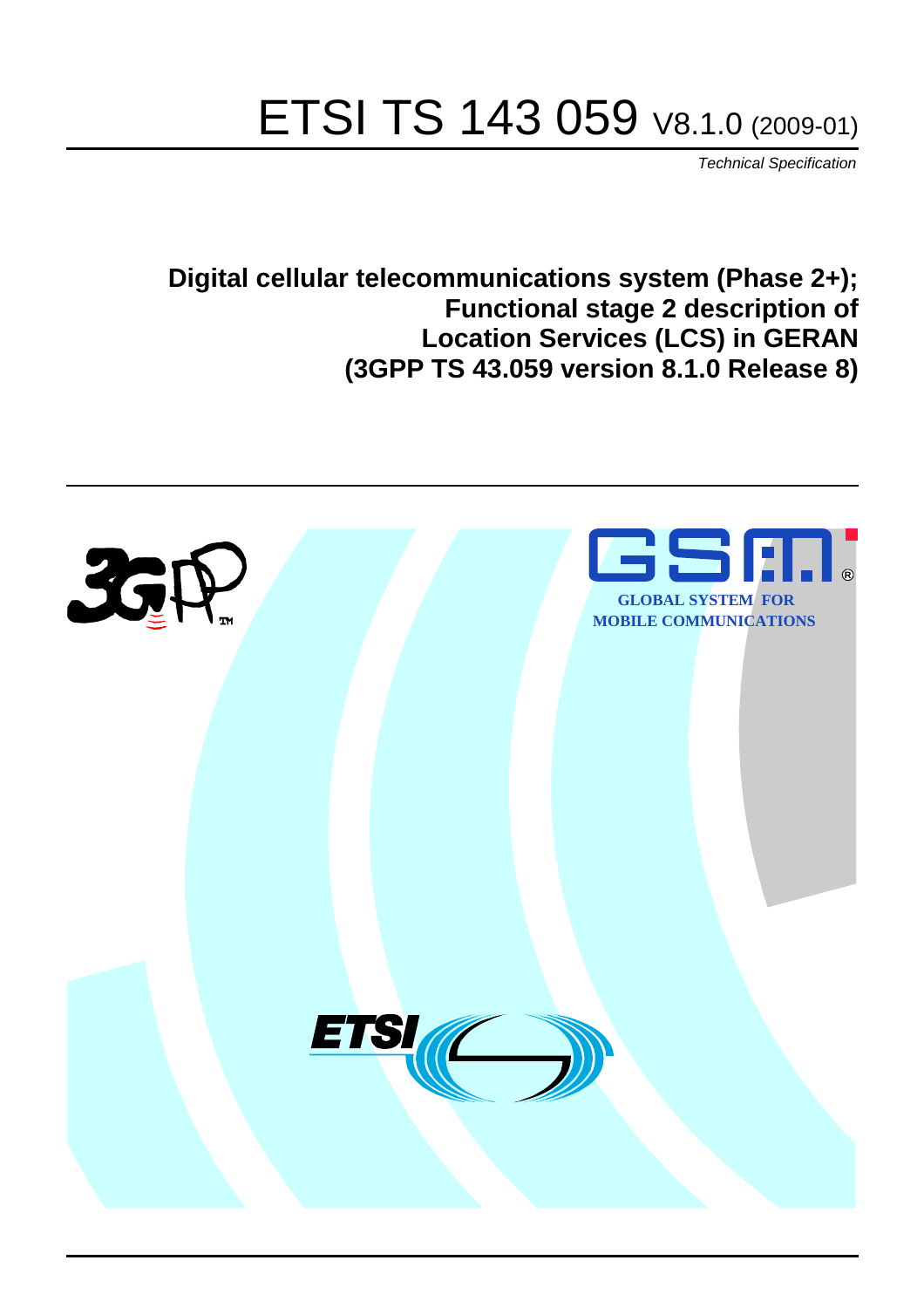Reference RTS/TSGG-0143059v810

> Keywords GSM

#### *ETSI*

#### 650 Route des Lucioles F-06921 Sophia Antipolis Cedex - FRANCE

Tel.: +33 4 92 94 42 00 Fax: +33 4 93 65 47 16

Siret N° 348 623 562 00017 - NAF 742 C Association à but non lucratif enregistrée à la Sous-Préfecture de Grasse (06) N° 7803/88

#### *Important notice*

Individual copies of the present document can be downloaded from: [http://www.etsi.org](http://www.etsi.org/)

The present document may be made available in more than one electronic version or in print. In any case of existing or perceived difference in contents between such versions, the reference version is the Portable Document Format (PDF). In case of dispute, the reference shall be the printing on ETSI printers of the PDF version kept on a specific network drive within ETSI Secretariat.

Users of the present document should be aware that the document may be subject to revision or change of status. Information on the current status of this and other ETSI documents is available at <http://portal.etsi.org/tb/status/status.asp>

If you find errors in the present document, please send your comment to one of the following services: [http://portal.etsi.org/chaircor/ETSI\\_support.asp](http://portal.etsi.org/chaircor/ETSI_support.asp)

#### *Copyright Notification*

No part may be reproduced except as authorized by written permission. The copyright and the foregoing restriction extend to reproduction in all media.

> © European Telecommunications Standards Institute 2009. All rights reserved.

**DECT**TM, **PLUGTESTS**TM, **UMTS**TM, **TIPHON**TM, the TIPHON logo and the ETSI logo are Trade Marks of ETSI registered for the benefit of its Members.

**3GPP**TM is a Trade Mark of ETSI registered for the benefit of its Members and of the 3GPP Organizational Partners. **LTE**™ is a Trade Mark of ETSI currently being registered

for the benefit of its Members and of the 3GPP Organizational Partners.

**GSM**® and the GSM logo are Trade Marks registered and owned by the GSM Association.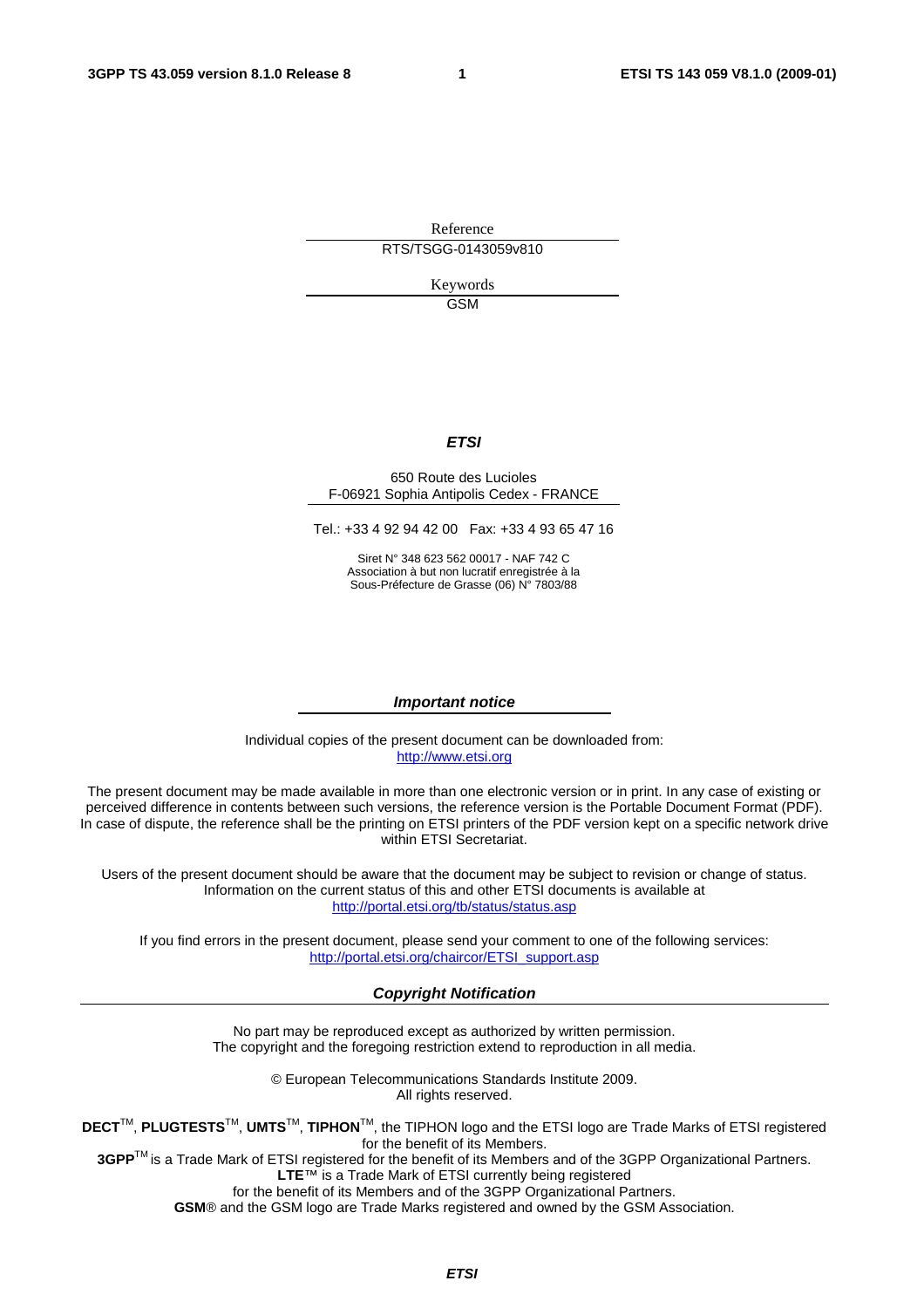## Intellectual Property Rights

IPRs essential or potentially essential to the present document may have been declared to ETSI. The information pertaining to these essential IPRs, if any, is publicly available for **ETSI members and non-members**, and can be found in ETSI SR 000 314: *"Intellectual Property Rights (IPRs); Essential, or potentially Essential, IPRs notified to ETSI in respect of ETSI standards"*, which is available from the ETSI Secretariat. Latest updates are available on the ETSI Web server ([http://webapp.etsi.org/IPR/home.asp\)](http://webapp.etsi.org/IPR/home.asp).

Pursuant to the ETSI IPR Policy, no investigation, including IPR searches, has been carried out by ETSI. No guarantee can be given as to the existence of other IPRs not referenced in ETSI SR 000 314 (or the updates on the ETSI Web server) which are, or may be, or may become, essential to the present document.

## Foreword

This Technical Specification (TS) has been produced by ETSI 3rd Generation Partnership Project (3GPP).

The present document may refer to technical specifications or reports using their 3GPP identities, UMTS identities or GSM identities. These should be interpreted as being references to the corresponding ETSI deliverables.

The cross reference between GSM, UMTS, 3GPP and ETSI identities can be found under [http://webapp.etsi.org/key/queryform.asp.](http://webapp.etsi.org/key/queryform.asp)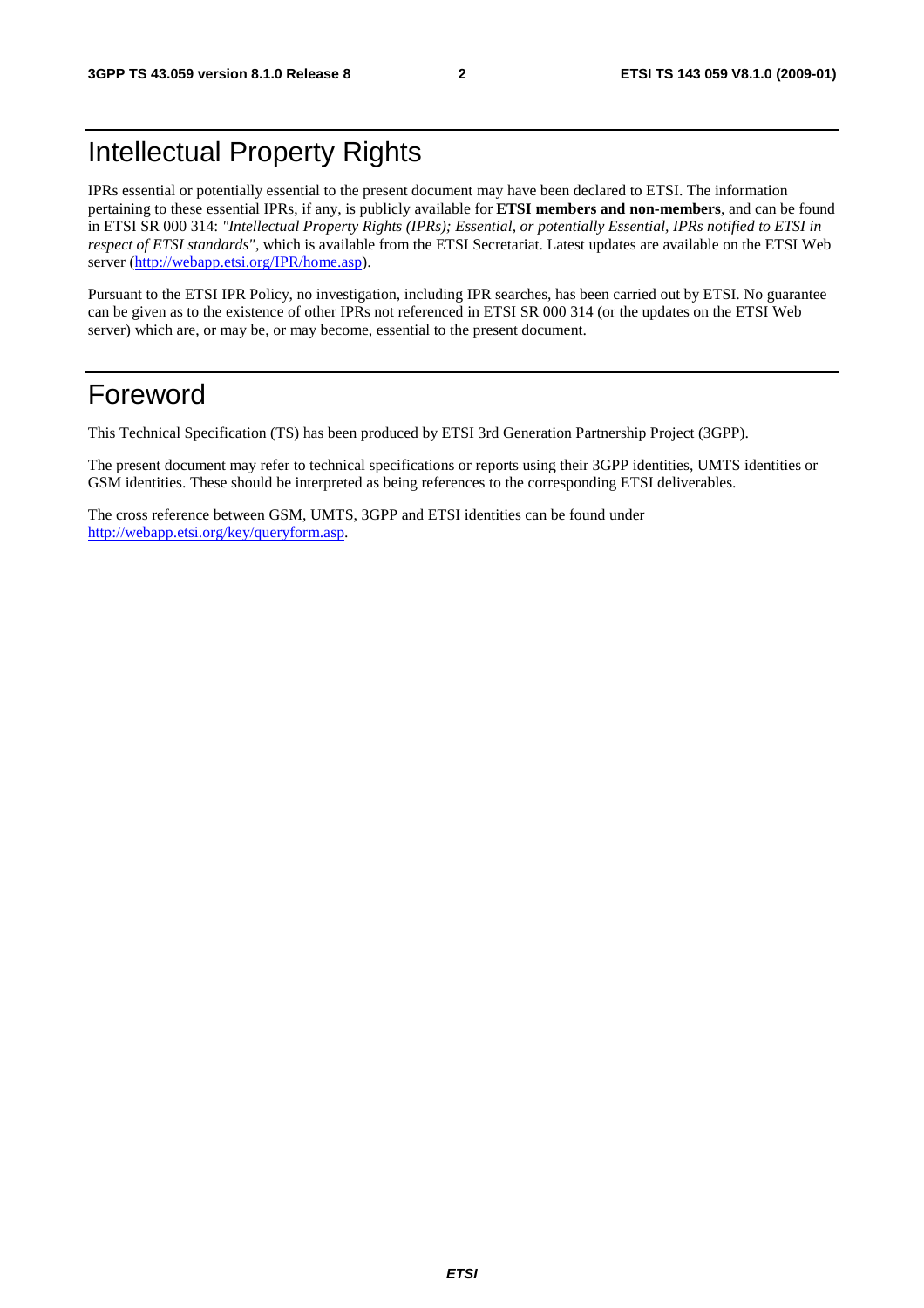$\mathbf{3}$ 

## Contents

| 1                  |  |
|--------------------|--|
| $\overline{2}$     |  |
| 3                  |  |
| 3.1                |  |
| 3.2                |  |
| 4                  |  |
| 4.1                |  |
| 4.2                |  |
| 4.2.1              |  |
| 4.2.2              |  |
| 4.2.3              |  |
| 4.2.4              |  |
| 5                  |  |
| 5.1                |  |
| 5.2                |  |
| 5.2.1              |  |
| 5.3                |  |
| 5.3.1              |  |
| 5.3.1.1            |  |
| 5.3.2              |  |
| 5.3.2.1            |  |
| 5.3.2.2            |  |
| 5.3.2.3            |  |
| 5.3.3              |  |
| 5.3.3.1            |  |
| 5.3.3.2<br>5.3.3.3 |  |
| 5.3.3.4            |  |
| 5.4                |  |
| 5.5                |  |
| 5.5.1              |  |
| 5.5.2              |  |
| 5.5.3              |  |
| 5.5.4              |  |
| 5.5.5              |  |
| 6                  |  |
| 6.1                |  |
| 6.1.1              |  |
| 6.1.2              |  |
| 6.1.2.1            |  |
| 6.1.2.2            |  |
| 6.1.2.3            |  |
| 6.1.3              |  |
| 6.1.3a             |  |
| 6.1.4              |  |
| 6.1.5<br>6.1.5.1   |  |
| 6.1.5.2            |  |
| 6.1.6              |  |
| 6.1.7              |  |
|                    |  |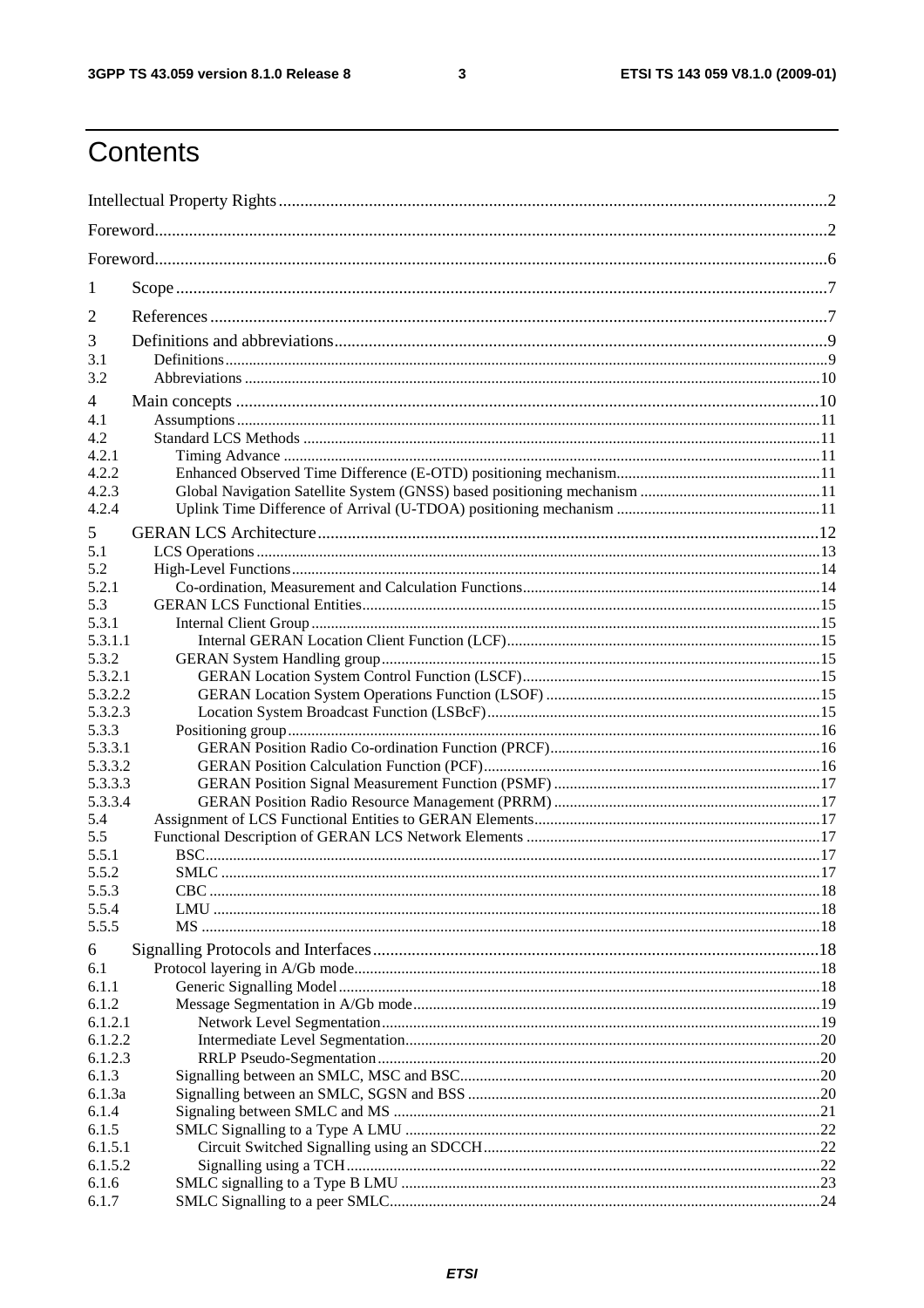$\overline{\mathbf{4}}$ 

| 6.2     |                                                                                              |  |
|---------|----------------------------------------------------------------------------------------------|--|
| 6.2.1   |                                                                                              |  |
| 6.2.2   |                                                                                              |  |
| 6.2.3   |                                                                                              |  |
| 6.2.4   |                                                                                              |  |
| 6.2.5   |                                                                                              |  |
|         |                                                                                              |  |
| 7       |                                                                                              |  |
| 7.1     |                                                                                              |  |
| 7.1.1   |                                                                                              |  |
| 7.1.1.1 |                                                                                              |  |
| 7.1.1.2 |                                                                                              |  |
| 7.1.2   |                                                                                              |  |
| 7.1.2.1 |                                                                                              |  |
| 7.1.2.2 |                                                                                              |  |
| 7.2     |                                                                                              |  |
| 7.2.1   |                                                                                              |  |
| 7.2.1.1 |                                                                                              |  |
| 7.2.1.2 |                                                                                              |  |
| 7.2.2   |                                                                                              |  |
| 7.2.2.1 |                                                                                              |  |
| 7.2.2.2 |                                                                                              |  |
| 7.3     |                                                                                              |  |
| 7.3.1   |                                                                                              |  |
| 7.3.2   |                                                                                              |  |
| 7.4     |                                                                                              |  |
| 7.4.1   |                                                                                              |  |
| 8       |                                                                                              |  |
| 8.1     | Information Transfer between an SMLC and a Target MS in the CS Domain in A/Gb mode for E-OTD |  |
|         |                                                                                              |  |
| 8.1a    | Information Transfer between an SMLC and a Target MS in the PS Domain in A/Gb mode 31        |  |
| 8.1b    |                                                                                              |  |
| 8.2     |                                                                                              |  |
| 8.3     |                                                                                              |  |
| 8.3.1   |                                                                                              |  |
| 8.3.2   |                                                                                              |  |
| 8.3.3   |                                                                                              |  |
| 8.3.3.1 |                                                                                              |  |
| 8.3.3.2 |                                                                                              |  |
| 8.3.4   |                                                                                              |  |
| 8.4     |                                                                                              |  |
| 8.4.1   |                                                                                              |  |
| 8.4.2   |                                                                                              |  |
| 8.4.3   |                                                                                              |  |
| 8.5     |                                                                                              |  |
| 8.5.1   |                                                                                              |  |
| 8.5.2   |                                                                                              |  |
| 8.5.3   |                                                                                              |  |
| 8.5.3.1 |                                                                                              |  |
| 8.5.3.2 |                                                                                              |  |
| 8.5.3.3 |                                                                                              |  |
| 8.5.3.4 |                                                                                              |  |
| 8.5.3.5 |                                                                                              |  |
| 8.5.3.6 |                                                                                              |  |
| 8.5.3.7 |                                                                                              |  |
| 8.5.4   |                                                                                              |  |
| 8.5.4.1 |                                                                                              |  |
| 8.5.4.2 |                                                                                              |  |
| 8.5.4.3 |                                                                                              |  |
| 8.5.4.4 |                                                                                              |  |
| 8.5.5   |                                                                                              |  |
| 8.6     |                                                                                              |  |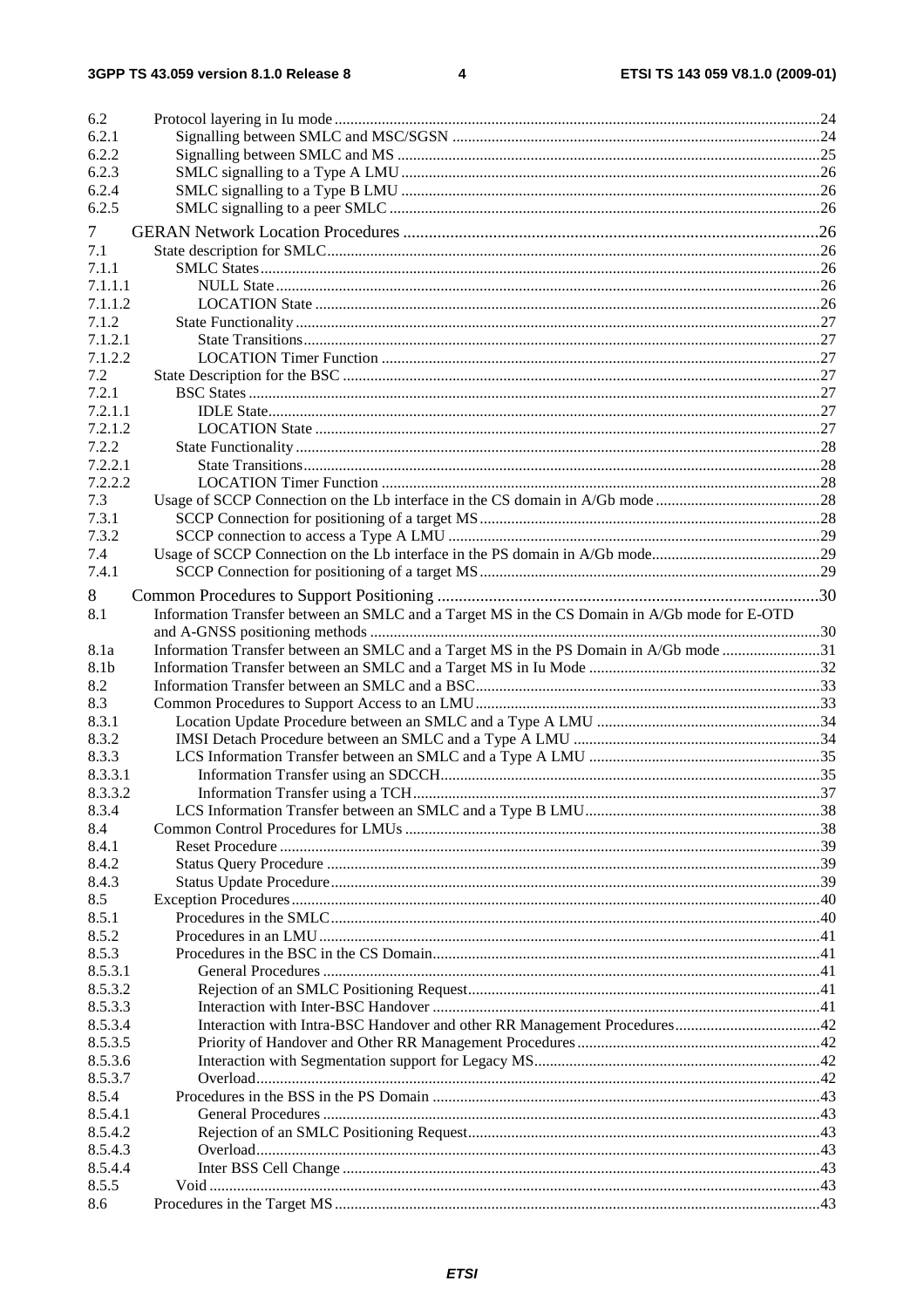| 8.7                |                                                                                               |  |
|--------------------|-----------------------------------------------------------------------------------------------|--|
| 9                  |                                                                                               |  |
| 9.1                |                                                                                               |  |
| 9.1.1              |                                                                                               |  |
| 9.1.2              | Positioning Procedure Initiation from an Internal LCS Client for the CS Domain (A/Gb mode) 45 |  |
| 9.1.3              |                                                                                               |  |
| 9.1.4              |                                                                                               |  |
| 9.1.5              |                                                                                               |  |
| 9.2                |                                                                                               |  |
| 9.2a               |                                                                                               |  |
| 9.2 <sub>b</sub>   |                                                                                               |  |
| 9.2c               |                                                                                               |  |
| 9.2c.1             |                                                                                               |  |
| 9.2c.2             |                                                                                               |  |
| 9.3                |                                                                                               |  |
| 9.3.1              |                                                                                               |  |
| 9.3.1.1            |                                                                                               |  |
| 9.3.1.2<br>9.3.2   |                                                                                               |  |
| 9.3.3              |                                                                                               |  |
| 9.3a               |                                                                                               |  |
| 9.3a.1             |                                                                                               |  |
| 9.3a.1.1           |                                                                                               |  |
| 9.3a.1.2           |                                                                                               |  |
| 9.3a.2             |                                                                                               |  |
| 9.3a.3             |                                                                                               |  |
| 9.4                |                                                                                               |  |
| 9.4.1              |                                                                                               |  |
| 9.4.2              |                                                                                               |  |
| 9.4.3              |                                                                                               |  |
| 9.4.3a             |                                                                                               |  |
| 9.4.4              |                                                                                               |  |
| 9.4.5              |                                                                                               |  |
| 9.4.5a             |                                                                                               |  |
| 9.4.6              |                                                                                               |  |
| 9.4.6.1<br>9.4.6.2 |                                                                                               |  |
| 9.4.6.2.1          |                                                                                               |  |
| 9.4.6.3            |                                                                                               |  |
| 9.5                |                                                                                               |  |
| 9.5.0              |                                                                                               |  |
| 9.5.1              |                                                                                               |  |
| 9.5.1.1            |                                                                                               |  |
| 9.5.1.2            |                                                                                               |  |
| 9.5.1.3            |                                                                                               |  |
| 9.5.1.4            |                                                                                               |  |
| 9.5.2              |                                                                                               |  |
| 9.5.2.1            |                                                                                               |  |
| 9.5.2.2            |                                                                                               |  |
| 9.5.2.2.1          |                                                                                               |  |
| 9.5.2.2.2          |                                                                                               |  |
| 9.5.2.3            |                                                                                               |  |
| 9.5.2.4<br>9.5.2.5 |                                                                                               |  |
|                    |                                                                                               |  |
| 10                 |                                                                                               |  |
| 10.1<br>10.2       |                                                                                               |  |
|                    |                                                                                               |  |
|                    | <b>Annex A (informative):</b>                                                                 |  |
|                    |                                                                                               |  |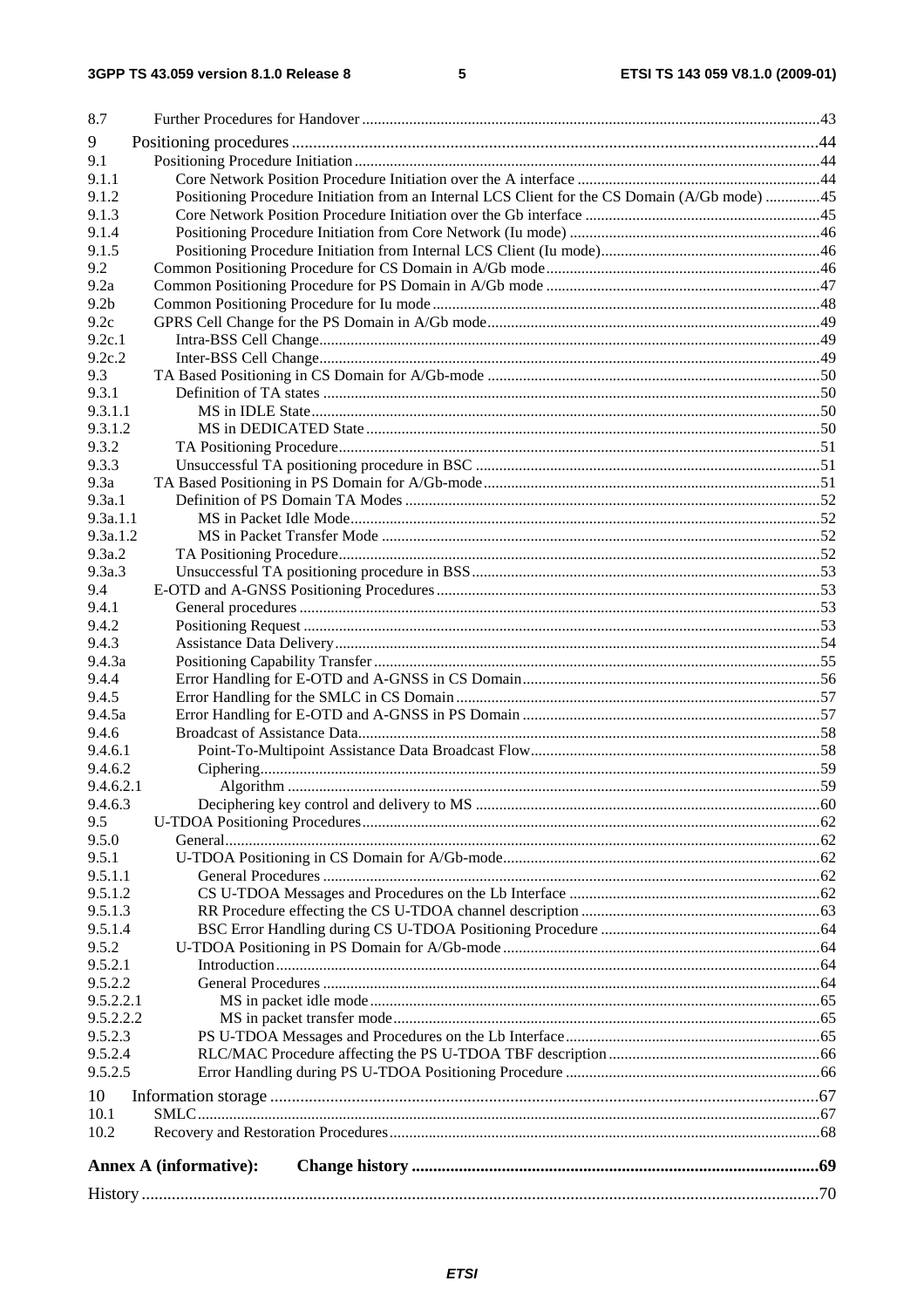## Foreword

This Technical Specification has been produced by the 3<sup>rd</sup> Generation Partnership Project (3GPP).

The contents of the present document are subject to continuing work within the TSG and may change following formal TSG approval. Should the TSG modify the contents of the present document, it will be re-released by the TSG with an identifying change of release date and an increase in version number as follows:

Version x.y.z

where:

- x the first digit:
	- 1 presented to TSG for information;
	- 2 presented to TSG for approval;
	- 3 or greater indicates TSG approved document under change control.
- y the second digit is incremented for all changes of substance, i.e. technical enhancements, corrections, updates, etc.
- z the third digit is incremented when editorial only changes have been incorporated in the document.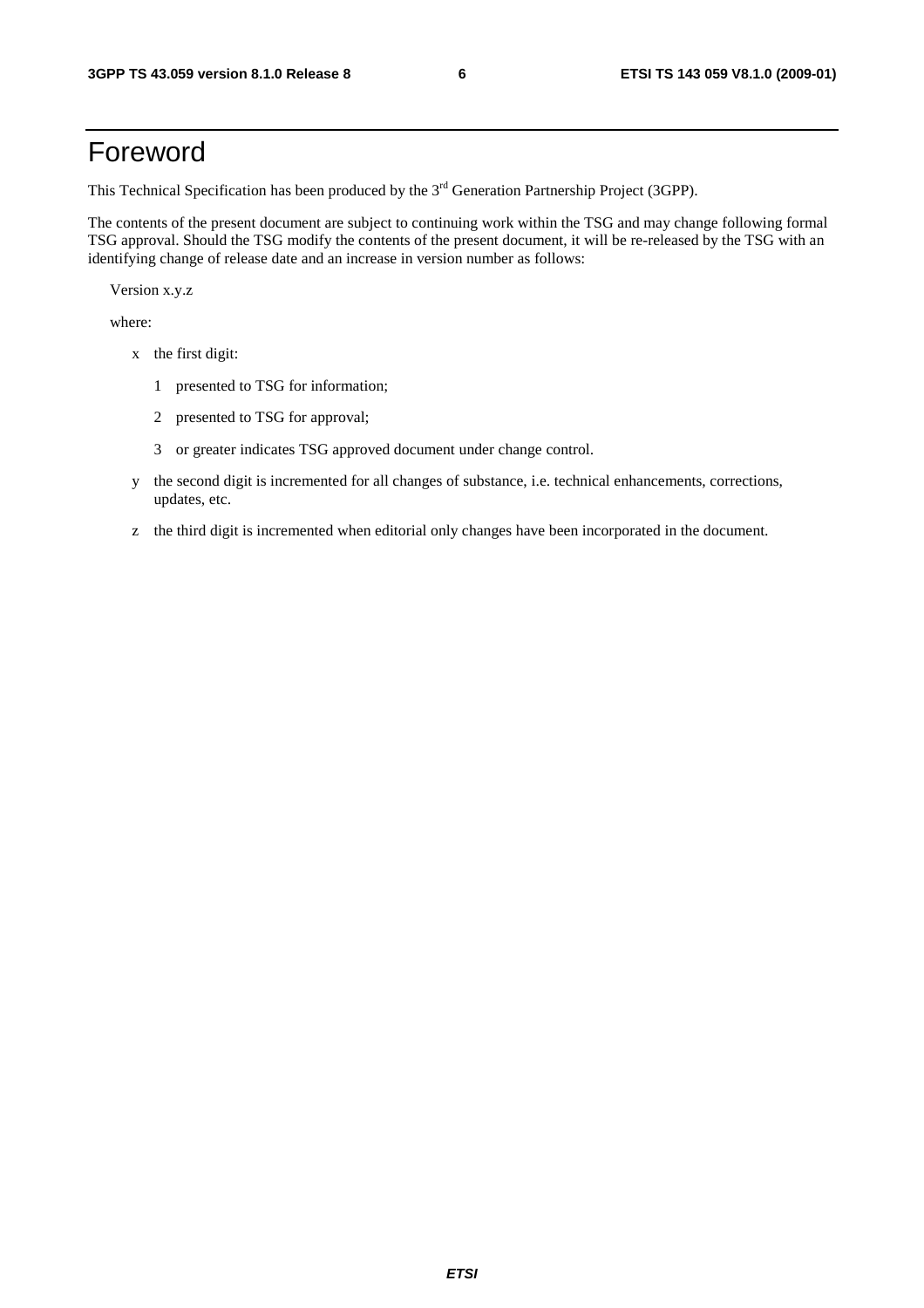## 1 Scope

The present document specifies the stage 2 of the LoCation Services (LCS) feature in GERAN, which provides the mechanisms to support mobile location services for operators, subscribers and third party service providers.

The purpose of this stage 2 specification is to define the GERAN LCS architecture, functional entities and operations to support location methods. This description is confined to the aspects of LCS within the GERAN and does not define nor describe the LCS entities or operations within the Core Network.

Location Services may be considered as a network provided enabling technology consisting of standardised service capabilities, which enable the provision of location applications. The application(s) may be service provider specific. The description of the numerous and varied possible location applications which are enabled by this technology are outside the scope of the present document. However, clarifying examples of how the functionality being described may be used to provide specific location services may be included.

This stage 2 specification covers the GERAN LCS functional model and entities, the location methods, state descriptions, and message flows.

## 2 References

The following documents contain provisions which, through reference in this text, constitute provisions of the present document.

- References are either specific (identified by date of publication, edition number, version number, etc.) or non-specific.
- For a specific reference, subsequent revisions do not apply.
- For a non-specific reference, the latest version applies. In the case of a reference to a 3GPP document (including a GSM document), a non-specific reference implicitly refers to the latest version of that document *in the same Release as the present document*.
- [1] 3GPP TR 21.905: "Vocabulary for 3GPP Specifications".
- [2] 3GPP TS 22.071: "Location Services (LCS); Service description Stage 1".
- [3] 3GPP TS 22.101: "Service aspects; Service principles".
- [4] 3GPP TS 23.007: "Restoration procedures".
- [5] 3GPP TS 23.032: "Universal Geographical Area Description (GAD)".
- [6] 3GPP TS 23.041: "Technical realization of Cell Broadcast Service (CBS)".
- [7] 3GPP TS 23.271: "Functional stage 2 description of location services".
- [8] 3GPP TS 24.008: "Mobile Radio Interface Layer 3 specificiation; Core Network Protocols; Stage 3".
- [9] 3GPP TS 24.030: "Location Services (LCS); Supplementary service operations; Stage 3".
- [10] 3GPP TS 24.080: "Mobile radio Layer 3 Supplementary Services specification; Formats and coding".
- [11] 3GPP TS 43.051: "GSM/EDGE Radio Access Network (GERAN) overall description; Stage 2".
- [12] 3GPP TS 44.006: "Mobile Station Base Station System (MS BSS) interface; Data Link (DL) layer specification".
- [13] 3GPP TS 44.012: "Short Message Service Cell Broadcast (SMSCB) Support on the Mobile Radio Interface".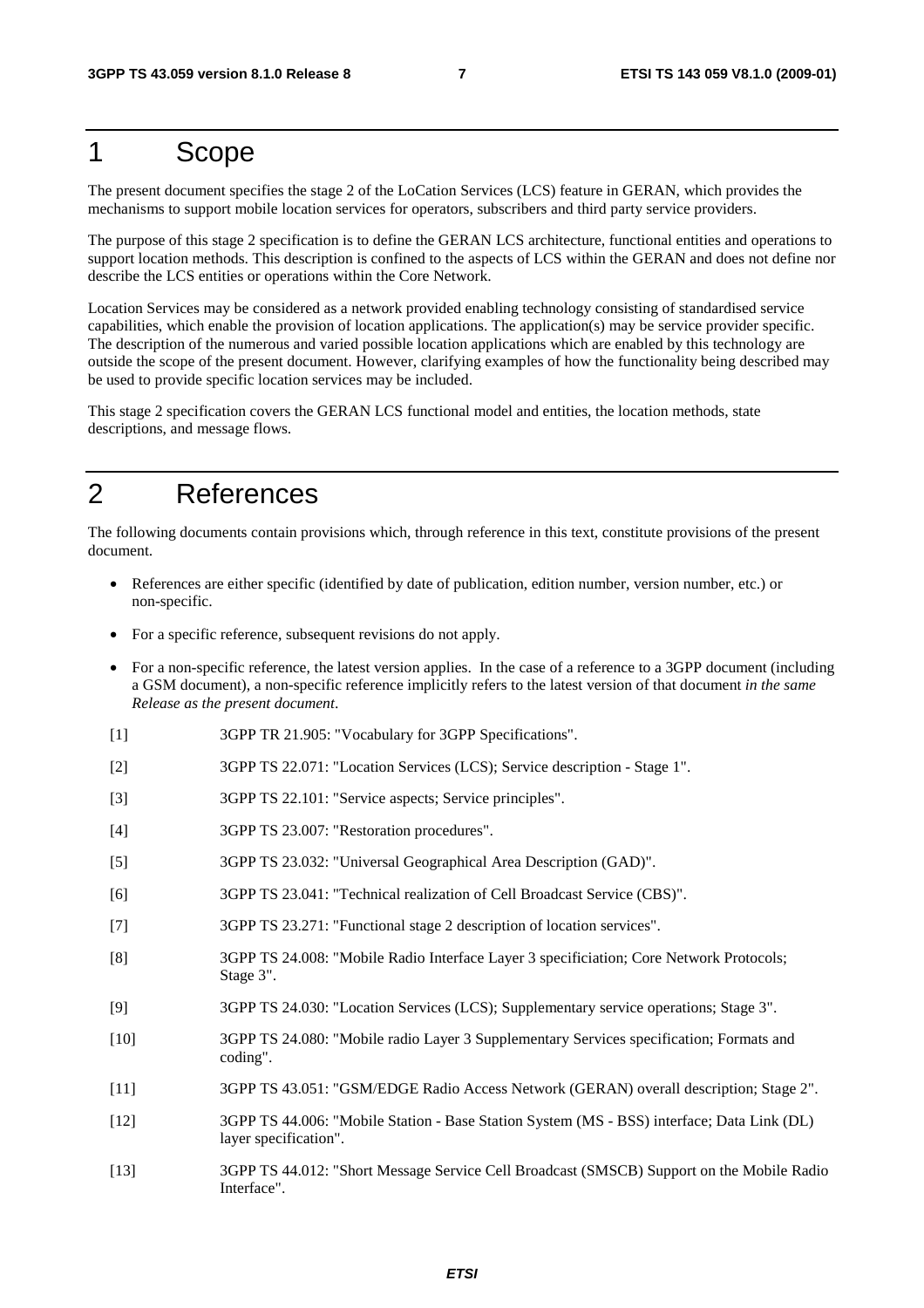[14] 3GPP TS 44.018: "Mobile radio interface layer 3 specification; Radio Resource Control Protocol". [15] 3GPP TS 44.031: "Location Services (LCS); Mobile Station (MS) - Serving Mobile Location Centre (SMLC) Radio Resource LCS Protocol (RRLP)". [16] 3GPP TS 44.035: "Location Services (LCS); Broadcast Network Assistance for Enhanced Observed Time Difference (E-OTD) and Global Positioning System (GPS) Positioning Methods". [17] 3GPP TS 44.071: "Location Services (LCS); Mobile Radio Interface Layer 3 Location Services (LCS) specification". [18] 3GPP TS 48.008: "Mobile-services Switching Centre - Base Station System (MSC - BSS) interface; Layer 3 specification". [19] 3GPP TS 48.031: "Location Services (LCS); Serving Mobile Location Centre - Serving Mobile Location Centre (SMLC - SMLC); SMLCPP specification". [20] 3GPP TS 48.058: "Base Station Controller - Base Transceiver Station (BSC - BTS) interface; Layer 3 specification". [21] 3GPP TS 48.071: "Serving Mobile Location Center – Base Station System (SMLC-BSS) interface; Layer 3 specification". [22] 3GPP TS 49.031: "Location Services (LCS); Base Station System Application Part LCS Extension (BSSAP-LE)". [23] TIA/EIA/IS-J-STD-036 (2000): "Emergency Services Data Communications". [24] 3GPP TS 48.016: "General Packet Radio Service (GPRS); Base Station System (BSS) - Serving GPRS Support Node (SGSN) interface; Network Service". [25] 3GPP TS 48.018: "General Packet Radio Service (GPRS); Base Station System (BSS) - Serving GPRS Support Node (SGSN); BSS GPRS Protocol (BSSGP)". [26] 3GPP TS 44.064: "Mobile Station - Serving GPRS Support Node (MS-SGSN) Logical Link Control (LLC) layer specification". [27] 3GPP TS 23.060: "General Packet Radio Service (GPRS); Service description; Stage 2". [28] 3GPP TS 44.060: "General Packet Radio Service (GPRS); Mobile Station (MS) - Base Station System (BSS) interface; Radio Link Control/Medium Access Control (RLC/MAC) protocol". [29] 3GPP TS 25.410: "UTRAN Iu Interface: General Aspects and Principles". [30] 3GPP TS 25.411: "UTRAN Iu Interface Layer 1". [32] 3GPP TS 25.412: "UTRAN Iu Interface signalling transport". [33] 3GPP TS 25.413: "UTRAN Iu Interface RANAP signalling". [34] 3GPP TS 44.118: "Mobile radio interface layer 3 specification; Radio Resource Control (RRC) Protocol Iu Mode". [35] IETF STD 51, RFC 1661(07/1994): "The Point-To-Point Protocol (PPP)". [36] IETF STD 51, RFC 1662(07/1994): "PPP in HDLC-like Framing". [37] IETF RFC 2507(02/1999): "IP header compression". [38] IETF RFC 1990(07/1994): "The PPP Multilink Protocol (MP)". [39] IETF RFC 2686(09/1999): "The Multi-Class Extension to Multi-Link PPP". [40] IETF RFC 2509(02/1999): "IP Header Compression over PPP".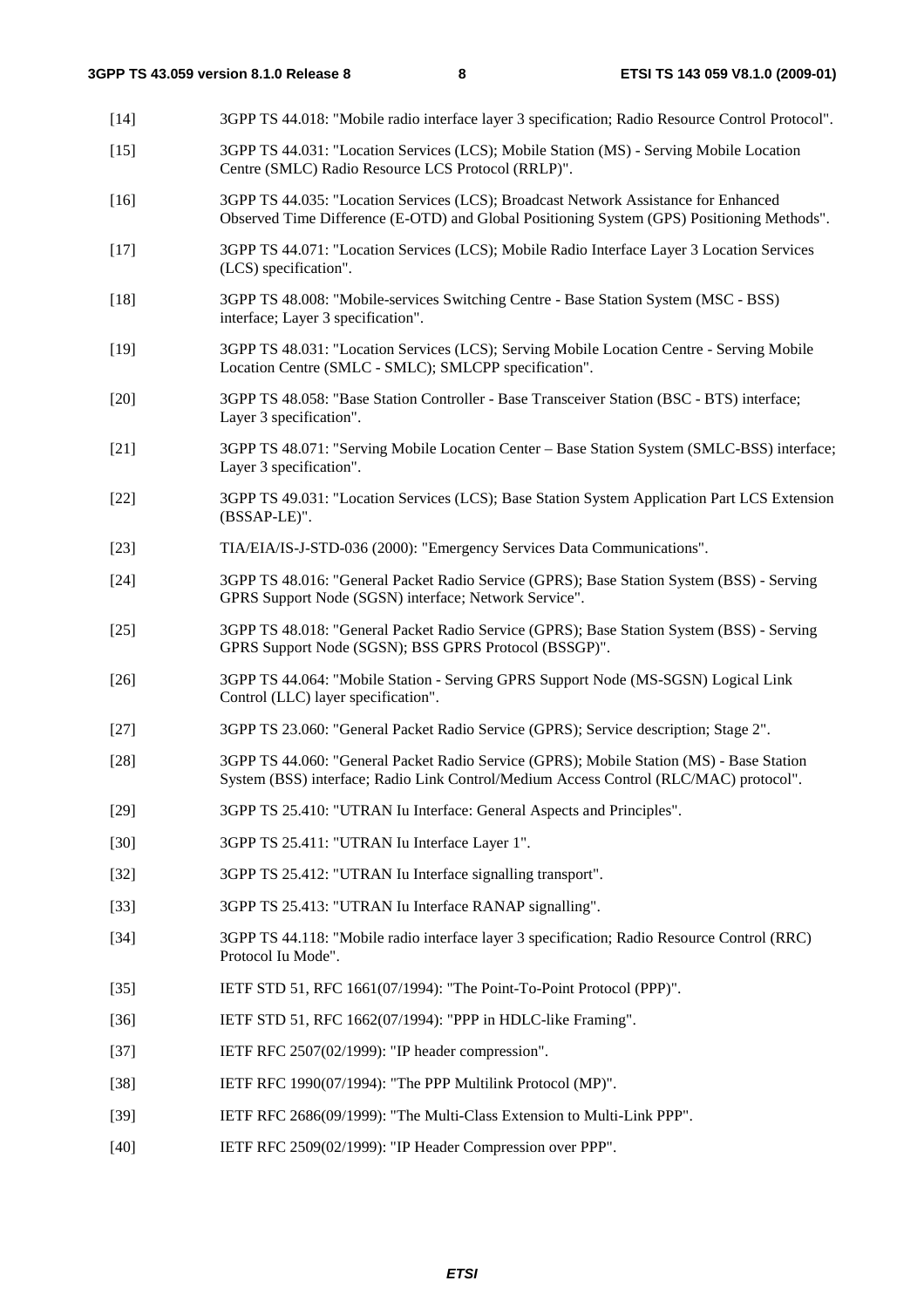## 3 Definitions and abbreviations

### 3.1 Definitions

For the purposes of the present document the following terms and definitions apply and the terms and definitions given in 3GPP TS 22.101.

**A/Gb mode:** see 3GPP TS 43.051 [11].

**Iu mode:** see 3GPP TS 43.051 [11].

**LCS (LoCation Services):** LCS is a service concept in system standardisation. LCS specifies all the necessary network elements and entities, their functionality, interfaces, as well as communication messages, necessary to implement the positioning functionality in a cellular network.

NOTE 1: LCS does not specify any location based (value added) services except locating of emergency calls.

**LCS Client:** software and/or hardware entity that interacts with a LCS Server for the purpose of obtaining location information for one or more Mobile Stations. LCS Clients subscribe to LCS in order to obtain location information. LCS Clients may or may not interact with human users. The LCS Client is responsible for formatting and presenting data and managing the user interface (dialogue). The LCS Client may reside in the Mobile Station (MS).

**LCS Server:** software and/or hardware entity offering LCS capabilities. The LCS Server accepts requests, services requests, and sends back responses to the received requests. The LCS server consists of LCS components, which are distributed to one or more PLMN and/or service provider.

**Location Estimate:** geographic location of an MS and/or valid Mobile Equipment (ME), expressed in latitude and longitude data. The Location Estimate shall be represented in a well-defined universal format. Translation from this universal format to another geographic location system may be supported, although the details are considered outside the scope of the primitive services.

**Location Request:** request for a Location Estimate and optionally a Velocity Estimate.

**Mobile Assisted positioning:** any mobile centric positioning method (e.g. E-OTD, A-GNSS) in which the MS provides position measurements to the network for computation of a location estimate by the network. The network may provide assistance data to the MS to enable position measurements and/or improve measurement performance.

**Mobile Based positioning:** any mobile centric positioning method (e.g. E-OTD, A-GNSS) in which the MS performs both position measurements and computation of a location estimate and where assistance data useful or essential to one or both of these functions is provided to the MS by the network. Position methods where an MS performs measurements and location computation without network assistance data are not considered within this category.

**Mobile Station:** consists of Mobile or User Equipment (ME or MS) with a valid SIM or USIM attached.

**Positioning (***location detecting*): positioning is a functionality, which detects a geographical location (of e.g. a mobile terminal).

**Positioning technology (/locating technology):** technology or system concept including the specifications of RF interfaces, data types, etc. to process the estimation of a geographical location, e.g. A-GNSS and E-OTD.

**Radio Interface Timing:** Comprise Absolute Time Differences (ATDs) or Real Time Differences (RTDs) of the signals transmitted by Base Stations, where timing differences are measured relative to either some absolute time difference (ATD) or the signals of another Base Station (RTD).

**RRLP maximum PDU size:** maximum PDU size for the RRLP protocol, which is 242 octets.

**RRLP pseudo-segmentation:** use of several RRLP data messages to deliver a large amount of information.

**Target MS:** Mobile Station being positioned.

**Type A LMU:** accessed exclusively over the air interface (Um interface): there is no wired connection to any other network element.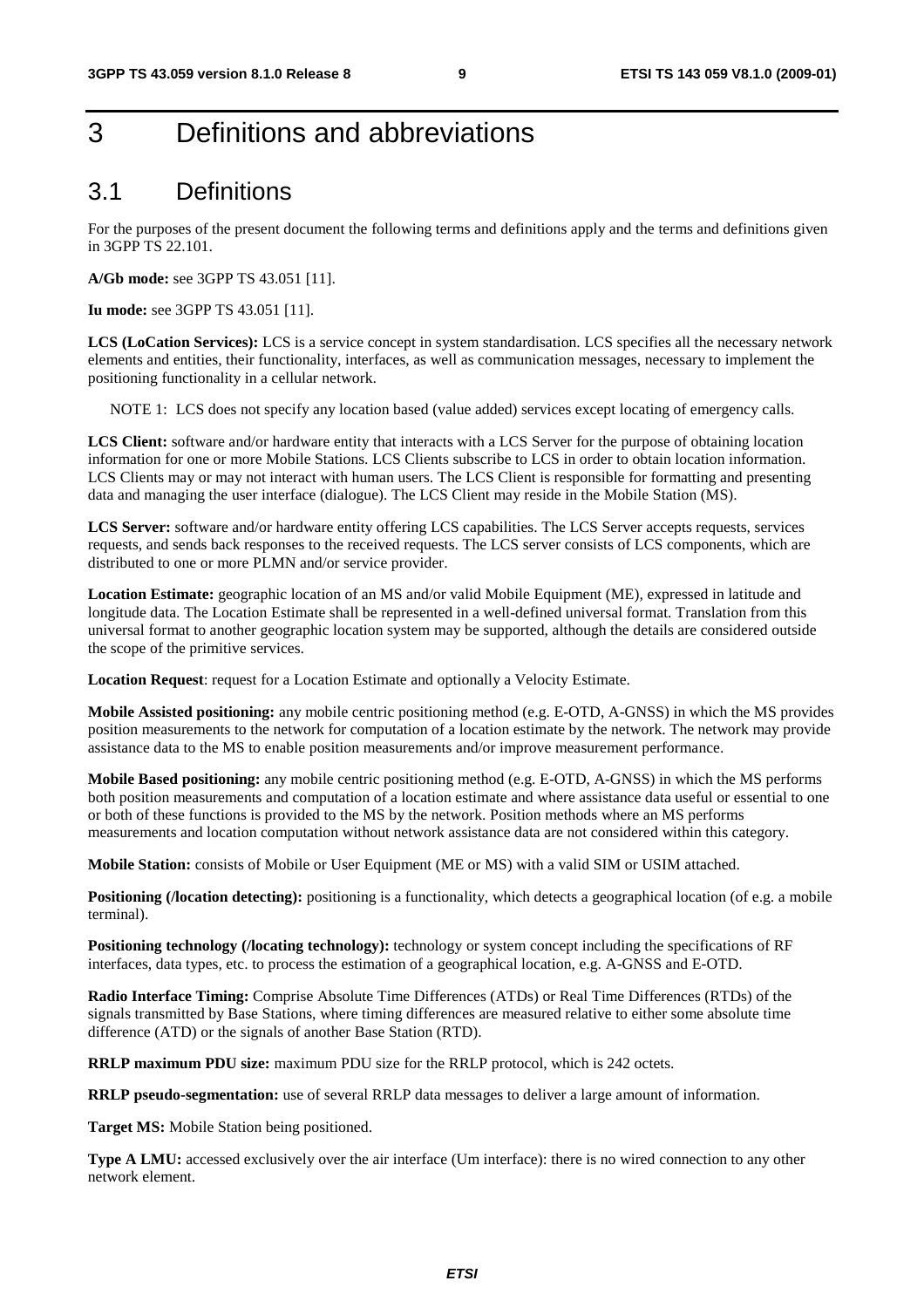**Type B LMU:** is accessed over the Abis interface from a BSC. The LMU may be either a standalone network element addressed using some pseudo-cell ID or connected to or integrated in a BTS.

**Velocity Estimate:** speed and bearing of an MS and/or valid Mobile Equipment (ME), expressed as speed in kilometres per hour and bearing in degrees measured clockwise from North.

NOTE 2: Abis interface is beyond the scope of the present document.

## 3.2 Abbreviations

For the purposes of the present document, the following abbreviations and the abbreviations given in 3GPP TS 21.905 apply.

| $2G-$           | <b>Second Generation</b>                               |
|-----------------|--------------------------------------------------------|
| $3G-$           | Third Generation                                       |
| A               | Interface between GERAN BSS and MSC                    |
| A-GNSS          | <b>Assisted GNSS</b>                                   |
| A-GPS           | <b>Assisted GPS</b>                                    |
| <b>ATD</b>      | <b>Absolute Time Difference</b>                        |
| <b>BSSLAP</b>   | <b>Base Station System Application Part</b>            |
| <b>BSSAP-LE</b> | Base Station System Application Part LCS Extension     |
| CBC-BSC         | Interface between CBC and BSC                          |
| <b>CBC-SMLC</b> | Interface between CBC and SMLC                         |
| D-GPS           | Differential GPS                                       |
| E-OTD           | <b>Enhanced Observed Time Difference</b>               |
| <b>GNSS</b>     | Global Navigation Satellite System (e.g. GPS, Galileo) |
| Iu              | Interface between GERAN BSS and 3G Core Network        |
| $Iu-cs$         | Interface between GERAN BSS and 3G MSC                 |
| Iu-ps           | Interface between GERAN BSS and 3G SGSN                |
| Gb              | Interface between GERAN BSS and SGSN                   |
| Lb              | Interface between SMLC and BSC                         |
| <b>LCCF</b>     | <b>Location Client Control Function</b>                |
| LCF             | <b>Location Client Function</b>                        |
| LSBcF           | <b>Location System Broadcast Function</b>              |
| <b>LSCF</b>     | <b>Location System Control Function</b>                |
| <b>LSOF</b>     | <b>Location System Operation Function</b>              |
| PCF             | <b>Position Calculation Function</b>                   |
| <b>PRCF</b>     | Positioning Radio Co-ordination Function               |
| <b>PRRM</b>     | Positioning Radio Resource Management                  |
| <b>PSMF</b>     | Positioning Signal Measurement Function                |
| <b>RIT</b>      | Radio Interface Timing                                 |
| <b>RRLP</b>     | Radio Resource Link Protocol                           |
| <b>RTD</b>      | <b>Real Time Difference</b>                            |
| <b>SMSCB</b>    | Short Message Service Cell Broadcast                   |
| <b>SMLCPP</b>   | Serving Mobile Location Center Peer Protocol           |
| <b>TA</b>       | <b>Timing Advance</b>                                  |
| <b>UDT</b>      | <b>SCCP</b> Unitdata message                           |
| Um              | <b>GERAN Air Interface</b>                             |
| <b>UTC</b>      | Universal Coordinated Time                             |
| <b>U-TDOA</b>   | Uplink Time Difference of Arrival                      |

## 4 Main concepts

A general description of location services and the service requirements is given in the specification 3GPP TS 22.071. By measuring radio signals the capability to determine the geographic location of the mobile station (MS) shall be provided. The location information may be requested by and reported to a client (application) associated with the MS, or by a client within or attached to the Core Network. The location information may also be utilised internally by GERAN, for example to support features such as home location billing. The location information shall be reported in standard formats, such as those for cell based or geographical coordinates of the location of the MS.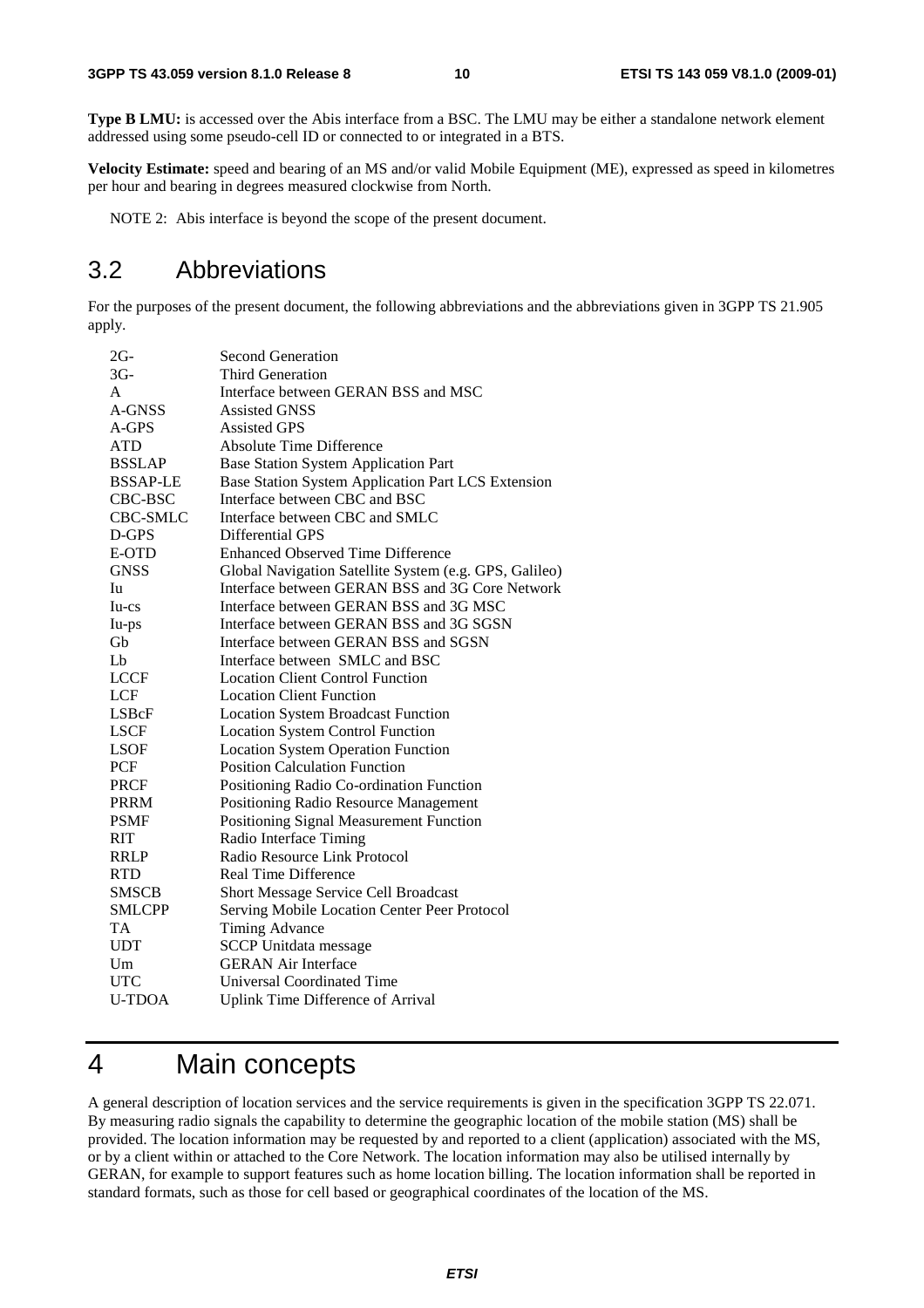It shall be possible for the majority of the MS (active or idle) within a network to use the feature without compromising the radio transmission or signalling capabilities of the GERAN.

Four positioning mechanisms are supported for LCS: Timing Advance (TA), Enhanced Observed Time Difference (E-OTD), Global Navigation Satellite System (GNSS) based positioning (A-GNSS) and Uplink Time Difference Of Arrival (U-TDOA).

### 4.1 Assumptions

- SMLC is either an integrated functionality in BSS or a standalone network element within GERAN.
- LMU is either an integrated functionality in BTS (Type B LMU) or a standalone network element (Type A LMU) where communication is over the Um interface.

### 4.2 Standard LCS Methods

#### 4.2.1 Timing Advance

The TA is based on the existing Timing Advance (TA) parameter. The TA value is known for the serving BTS. To obtain TA values in case the MS is in idle mode a special procedure, not noticed by the GSM subscriber (no ringing tone), is set up. The cell-ID of the serving cell and the TA is returned as the result of the TA.

TA may be used to assist all positioning mechanisms.

### 4.2.2 Enhanced Observed Time Difference (E-OTD) positioning mechanism

The E-OTD method is based on measurements in the MS of the Enhanced Observed Time Difference of arrival of bursts of nearby pairs of BTSs. For E-OTD measurement synchronization, normal and dummy bursts are used. When the transmission frames of BTSs are not synchronized, the network needs to measure the Real or Absolute Time Differences (RTDs or ATDs) between them. To obtain accurate trilateration, E-OTD measurements and, for non-synchronized BTSs, RTD or ATD measurements are needed for at least three distinct pairs of geographically dispersed BTSs. Based on the measured E-OTD values the location of MS can be calculated either in the network or in the MS itself, if all the needed information is available in MS.

### 4.2.3 Global Navigation Satellite System (GNSS) based positioning mechanism

Global Navigation Satellite System (GNSS) refers to satellite systems that are set up for positioning purposes. Systems belonging to this category, that are operational today or will be in the near future are e.g., GPS, Galileo, Satellite Based Augmentation Systems (SBAS), Modernized GPS, Quasi Zenith Satellite System (QZSS) and GLONASS.

A mobile station with GNSS measurement capability may operate in an autonomous mode or in an assisted mode for example MS-assisted or MS-based mode. In autonomous mode MS determines its position based on signals received from GNSS without assistance from network. In assisted mode, MS receives assistance data from network. MS may support one or several GNSSs and the assistance data content may vary depending on this capability.

A-GNSS refers to a concept which supports several global navigation satellite systems and their different navigation signals, including e.g. GPS, Galileo, Satellite Based Augmentation Systems (SBAS), Modernized GPS, Quasi Zenith Satellite System (QZSS) and GLONASS. The assistance data shall enable combined usage of satellite signals belonging to different GNSS or simple usage of one GNSS system independently from the other.

### 4.2.4 Uplink Time Difference of Arrival (U-TDOA) positioning mechanism

The U-TDOA positioning method is based on network measurements of the Time Of Arrival (TOA) of a known signal sent from the mobile and received at three or more LMUs. The known signal is the normal bursts generated by a mobile while in the dedicated mode; either on the SDCCH or TCH. The method requires LMUs in the geographic vicinity of the mobile to be positioned to accurately measure the TOA of the bursts. Since the geographical coordinates of the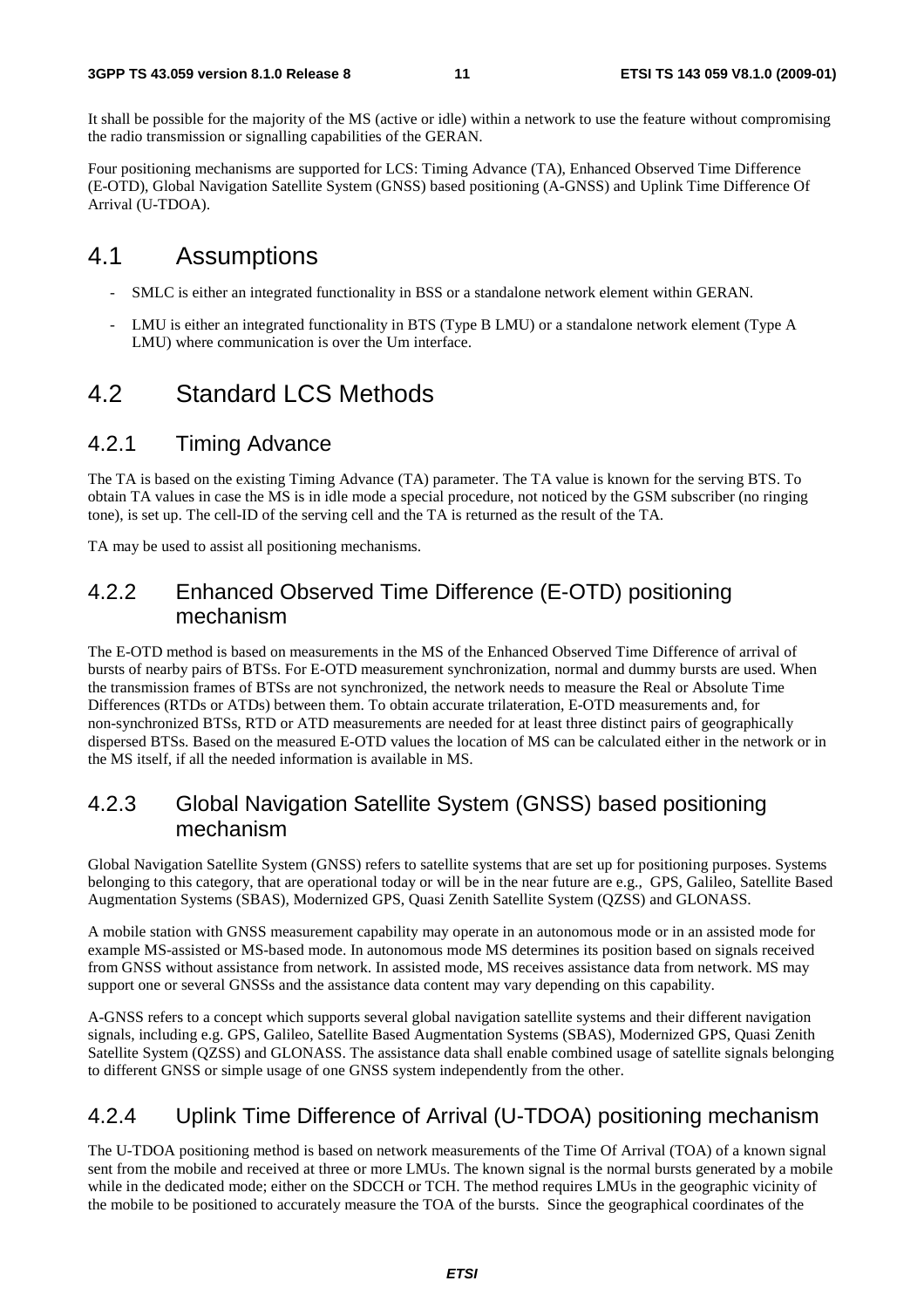measurement units are known, the mobile position can be calculated via hyperbolic trilateration. This method will work with existing mobiles without any modification.

## 5 GERAN LCS Architecture

Figure 1 shows the general arrangement of the Location Service feature. This illustrates, generally, the relation of LCS Clients and servers in the core network with the GERAN. The definition and operation of LCS entities operating in the core network is outside the scope of the present document. The LCS entities within the GERAN communicate with the Core Network (CN) across the A, Gb and Iu interfaces.

Communication among the GERAN LCS entities makes use of the messaging and signalling capabilities of the GERAN.

As part of their service or operation, the LCS Clients may request the location information of Mobile Station. There may be more than one LCS client. These may be associated with the core network, associated with the GERAN, operated as part of a MS application or accessed by the MS through its access to an application (e.g. through the Internet).

Within the GERAN, the BSC receives authenticated requests for LCS information from the core network across the A, Gb or Iu interface and passes these to the SMLC. The SMLC may be a standalone network element or functionality that is integrated to the BSC. LCS entities then manage the GERAN resources, including the base station, the LMU, the MS and calculation functions, to estimate the location of the MS and return the result to the Core Network.



**Figure 1: Functional LCS Architecture in GERAN**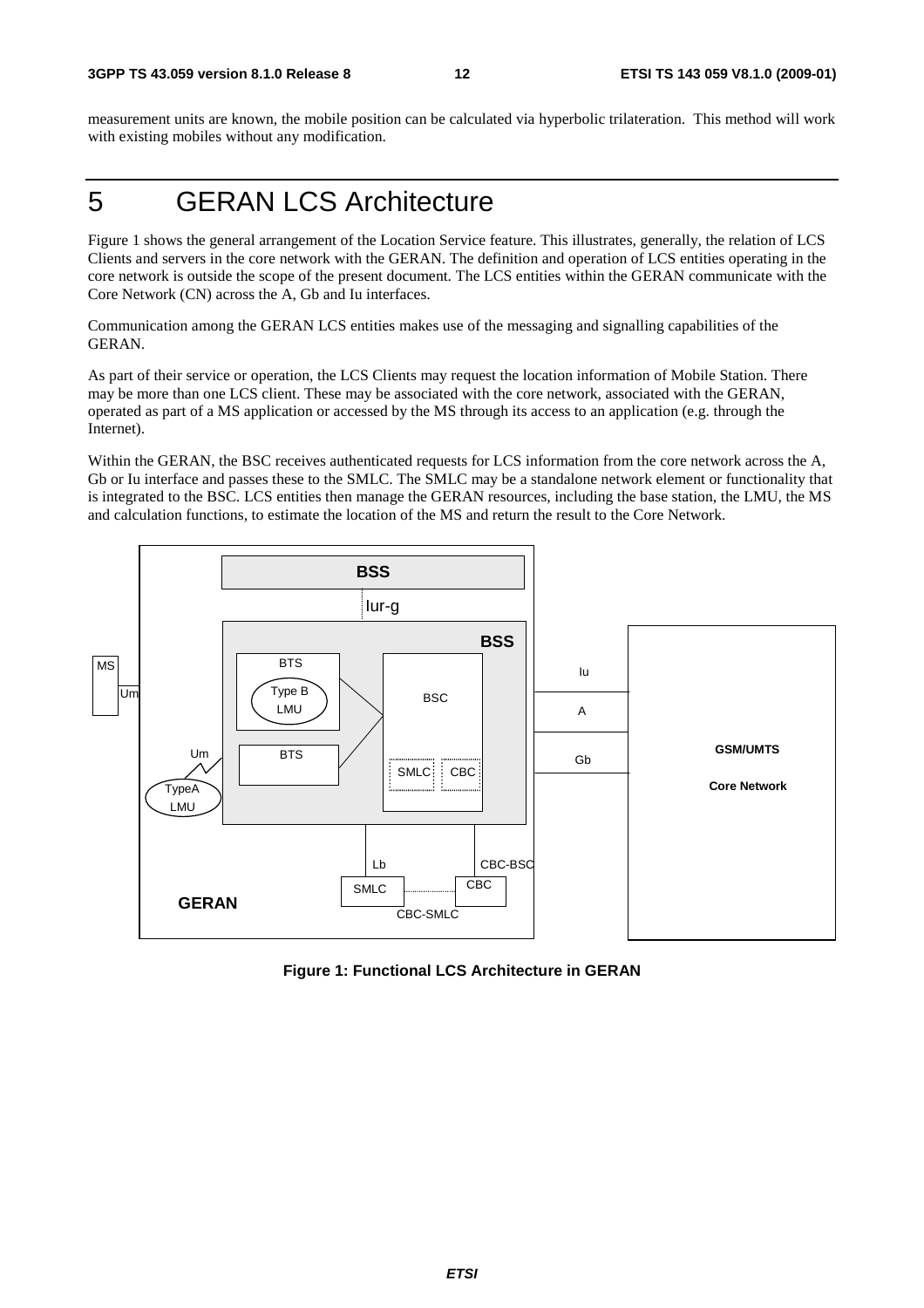## 5.1 LCS Operations

The schematic functional description of LCS operations is defined in figure 2.

Upon request from the LCS entities or for internal operations, the GERAN LCS functional entities will:

- request measurements, typically from the MS and/or one or more BTS radio apparatus;
- send the measurement results to the appropriate calculating function within GERAN;
- receive the result from the calculating function within GERAN;
- send the results to the LCS entities in the core network or to application entities within GERAN.

In the event that the client is internal to GERAN the request may be made directly to the GERAN LCS entities as the internal clients are considered to be "pre-authorised".

As part of its operation, the GERAN LCS calculating function may require additional information. This may be obtained by the function directly by communication with a database, or it may be through a request to GERAN LCS entities that will mediate the request and return of information from the appropriate database (or databases if more than one is needed to fulfil the requests).

There may possibly also be available independent information that is able to supply the location information directly, or may be able to supply auxiliary information to the calculation function. The GERAN LCS co-ordination function, as part of its activity to supervise the location process, may query the MS or other elements of the GERAN to determine their capabilities and use this information to select the mode of operation.

This general operation is outlined in the following (generic) sequence diagram Figure 2. This figure is not intended to show the complete LCS operation for GERAN, but to simply to outline the basis for operation. Location measurements may continually be taken in the background.



**Figure 2: General sequence for LCS operation**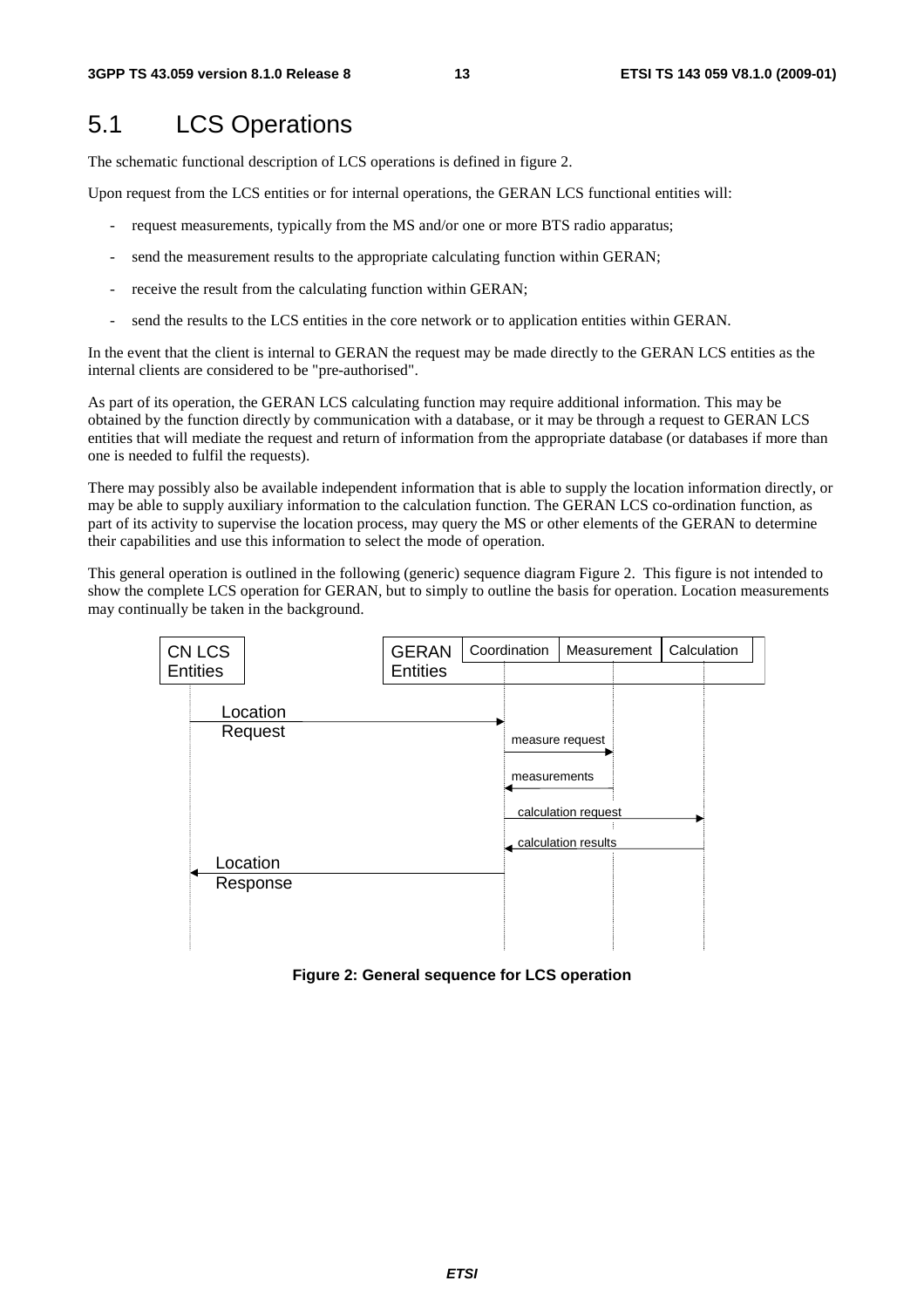## 5.2 High-Level Functions

Several functional groupings may be defined to describe the LCS. These groupings occur in both the Core Network and the GERAN. The overall LCS functional grouping is described in the system stage 2, 3GPP TS 23.271. Each grouping encompasses a number of functional components and functions.

The functions within the GERAN are described in more detail in the following clauses of the present document.

Within GERAN the functional entities may be grouped as follows:

- the Internal Client group;
- the GERAN System Handling group;
- the Positioning group.

The LCS functional diagram shown in figure 3 depicts the interaction of the LCS functional entities within the GERAN. The GERAN uses the various LCS components to provide the target MS Location Information to the internal LCS client.



#### **Figure 3: GERAN LCS Capability Functional Diagram**

#### 5.2.1 Co-ordination, Measurement and Calculation Functions

These GERAN functions (including functions in the System handling and Positioning groups) provide the co-ordination, measurement and calculation functions needed to provide a location estimate. The functions interface with the requesting application and select the appropriate location method and speed of response. The functions co-ordinate the operations of the radio and measurement equipment to transmit the needed signals and to make the needed measurements. The functions may also access databases or other sources of information appropriate for the location method. The functions also provide the calculation functions appropriate for the location method to estimate the MS location and the accuracy of the report. The functions also may record information on the usage of the LCS that may be used for administrative purposes (e.g. forwarded to a billing function in the Core Network). If needed by the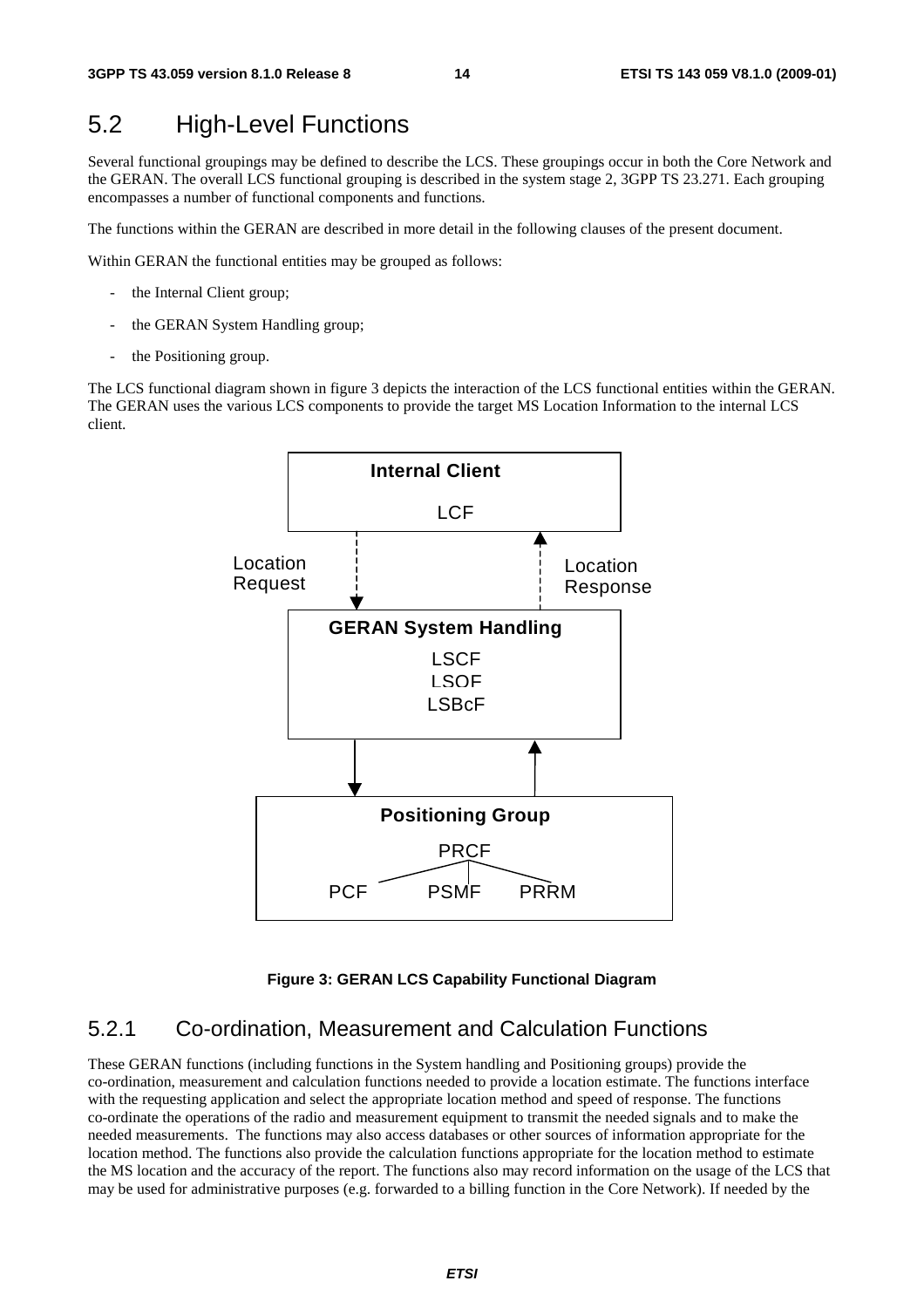location method, the functions will ensure the broadcast of information and gather and update information concerning GERAN operating parameters (e.g. timing of BTS transmissions) needed for LCS operations.

These entities are mainly concerned with the location method, controlling the radio equipment and performing the calculations to determine the location and thus may be associated with the SMLC in the GERAN. These functions may receive location requests from either the core network or from applications internal to the GERAN.

These functions communicate with the core network across the A, Gb and Iu interfaces, and with the BTS and LMU and with the MS across the Um interface.

## 5.3 GERAN LCS Functional Entities

### 5.3.1 Internal Client Group

#### 5.3.1.1 Internal GERAN Location Client Function (LCF)

The Location Client Function (LCF) represents a logical interface between the internal GERAN LCS applications and the LCS BSC Handling entities (e.g. the Location System Control Function (LSCF) in the BSC).

NOTE: There is not necessarily a requirement for a LCCF (Location Client Control Function) for the GERAN Internal Client as is described for external clients in the system stage 2 specification, 3GPP TS 23.271.

The GERAN may make use of location information for internal operations such as location assisted handover. In such a case, a LCF representing the internal GERAN LCS application may communicate with the LSCF to request and receive the location information.

### 5.3.2 GERAN System Handling group

#### 5.3.2.1 GERAN Location System Control Function (LSCF)

The GERAN Location System Control Function is responsible for co-ordinating location requests. This function manages call-related and non-call-related location requests and allocates network resources for handling them. This function "insulates" the Location clients in the Core Network from the detailed operation of the location method in order that the GERAN may be used by several types of core network and with several location methods.

The LSCF provides flow control between simultaneous location requests. Simultaneous location requests must be queued in a controlled manner to account for priority requests (e.g. for Emergency Clients). The details of the flow control, priority selection and queuing are beyond the scope of the present document.

The LSCF will select the appropriate location method based on the availability of resources and parameters of the location request. The LSCF coordinates resources and activities needed to obtain data (e.g. base station geographic coordinates) needed for the location method. It also records LCS usage data for the location service request that may be passed to a Location System Recording Function (LSRF) or O&M function in the Core Network.

#### 5.3.2.2 GERAN Location System Operations Function (LSOF)

The Location System Operations Function (LSOF) is responsible for provisioning of data, location capabilities, data related to clients and subscription (LCS client data and MS data), fault management and performance management of LCS within the BSC.

An LSOF may be associated with each entity. The LSOF interacts with Internal (O&M) Clients for administration and maintenance of the data.

#### 5.3.2.3 Location System Broadcast Function (LSBcF)

The Location System Broadcast Function (LSBcF) provides broadcast capability. The LSBcF capability is only used when broadcast data is required for E-OTD or A-GNSS positioning methods. Broadcast information (such as the geographic coordinates of the base stations) may be required, for example, to support a Position Calculation Function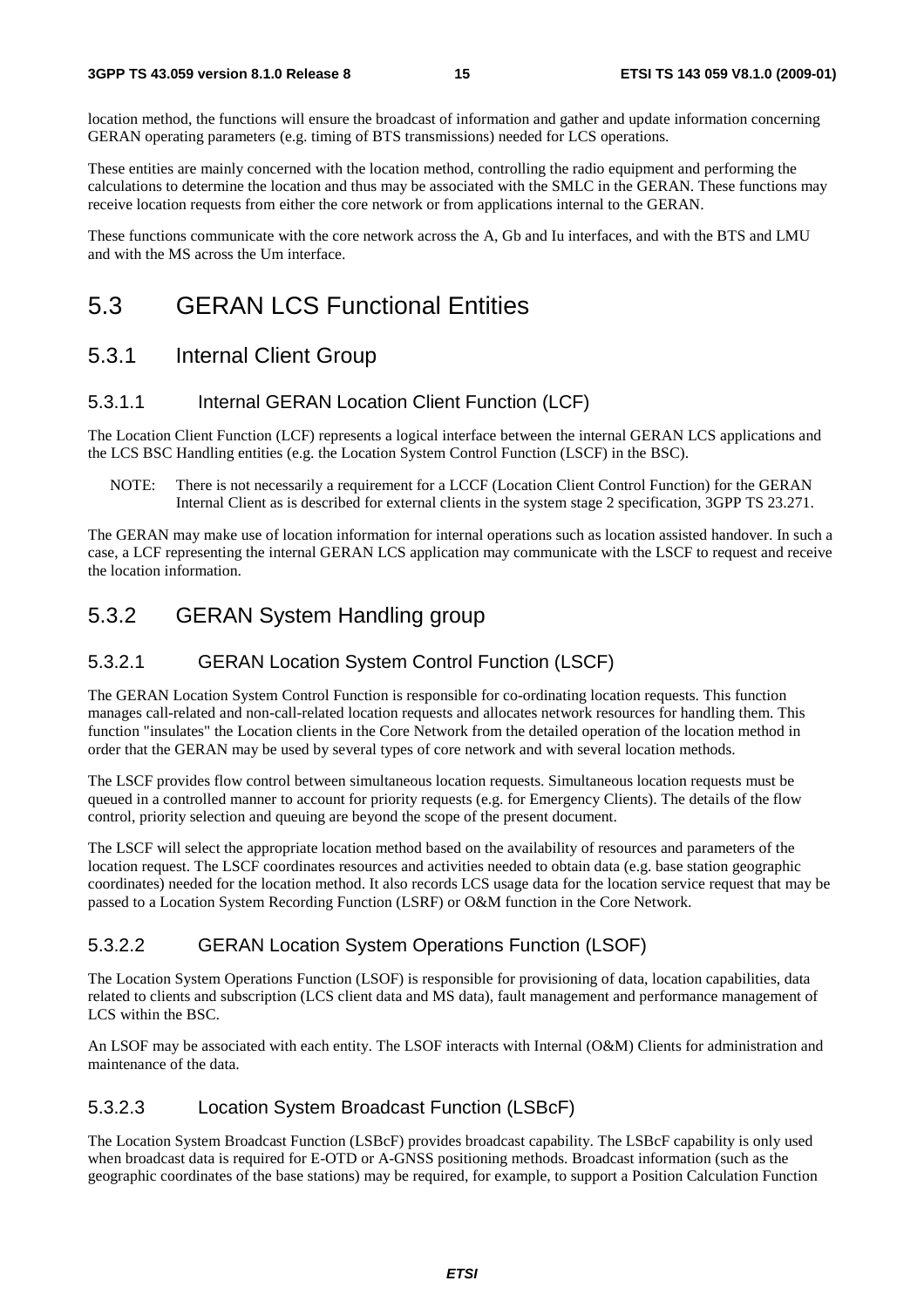(PCF) located in the mobile station. These broadcasts may also include other information (such as currently observable satellites) that may assist a MS in the use of external location services.

The information to be broadcast is selected based on the location techniques offered for use by the LCS and the needs of the MS. This broadcast information may be specially coded (i.e. encrypted) to ensure its availability only to subscribers of the service. The use of broadcasts or other methods for signalling to the MS may be selected based on the chosen location method.

The information to be broadcast includes for example:

#### **1. E-OTD Assistance:**

- Reference Time:
- Neighbour Channel Time Slot Scheme;
- Information about sectored neighbour channels;
- Neighbour channel 51 Multiframe Offset values;
- Neighbour channel BCC values;
- RTD Drift Factor values (ciphered if active);
- Neighbour channel RTD values (ciphered if active);
- Serving cell and neighbour cell location information (ciphered if active).

#### **2. A-GNSS Assistance Data:**

Broadcasted assistance data may be the same as in A-GNSS point-to-point signalling.

#### 5.3.3 Positioning group

#### 5.3.3.1 GERAN Position Radio Co-ordination Function (PRCF)

The GERAN Position Radio Control Function manages a location request for a MS through overall co-ordination and scheduling of resources to perform location measurements. This function interfaces with the PSMF, the PRRM and the PCF. The PRCF determines the location method to be used based on the location request, the QoS, the capabilities of the GERAN, and the MS's capabilities. The PRCF also manages the needed radio resources through the PRRM. It determines which PSMFs are to be involved, what to measure, and obtains processed signal measurements from the PSMF.

Some location methods may involve measurements made at the MS. In this case the PRCF interfaces with the MS to obtain the measurements (or the location results if they have been determined by the MS). Some location methods may involve measurements or information from several sources, including radio units at several BTSs and involve a series of transmissions and receptions. The PRCF entity also provides ancillary measurements in case of network-assisted location method. Ancillary information may be extracted from navigating systems like GNSS.

The PRCF forwards the signal measurement data to the PCF.

It is the function of the PRCF to co-ordinate the sequence of activities and compensate for failures (if they occur) to provide the location estimate.

#### 5.3.3.2 GERAN Position Calculation Function (PCF)

The GERAN Position Calculation Function is responsible for calculating the location of the MS. This function applies an algorithmic computation on the collected signal measurements to compute the final location estimate and accuracy.

The PCF would also be responsible for calculating the speed and bearing of the MS when reported. This function applies an algorithmic computation on the collected signal measurements to compute the final velocity estimate and uncertainty.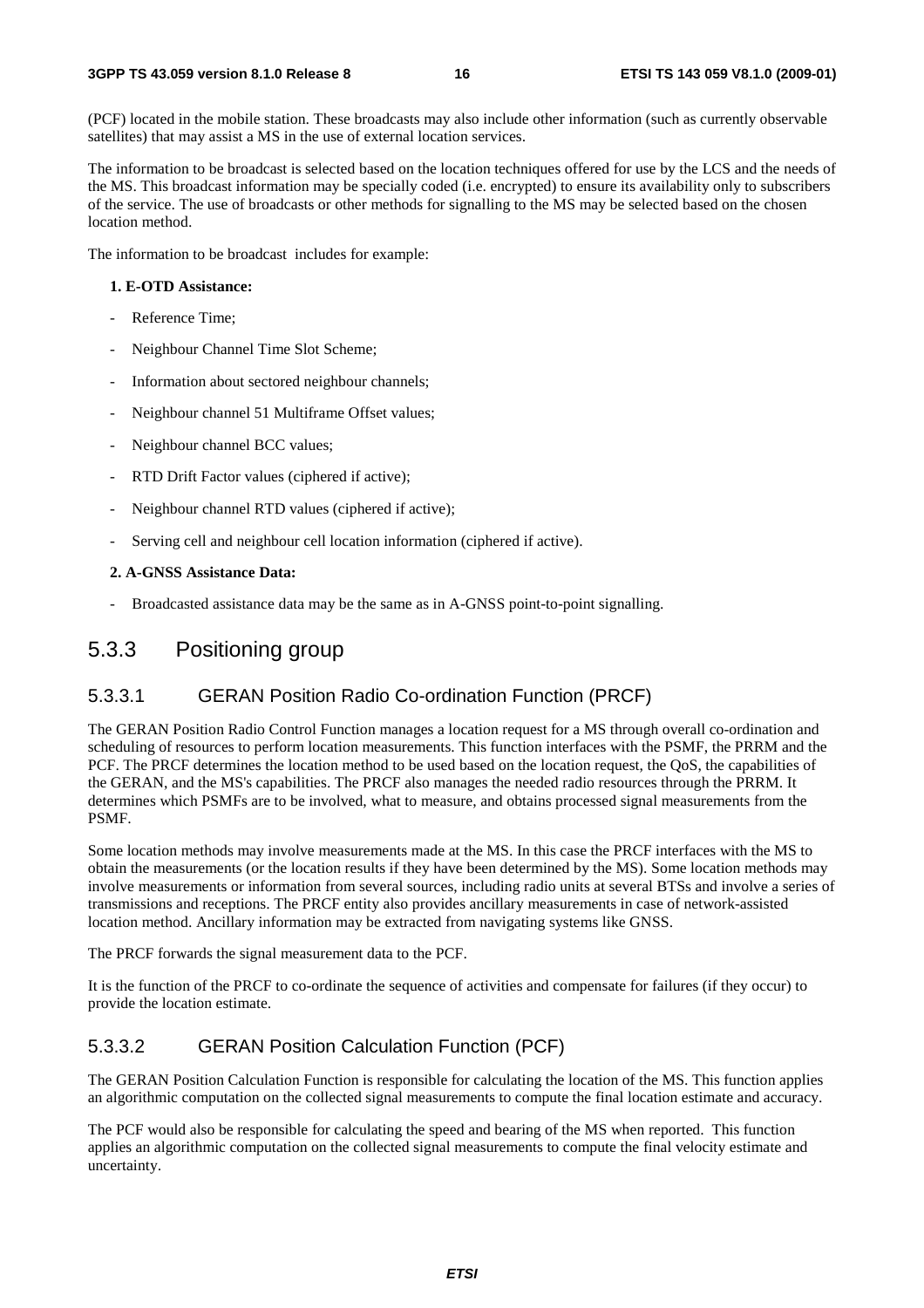It may obtain related data (e.g.: base station geographic coordinates) needed for the calculation. There may be more than one calculating function available within, or associated with, the calculation function of the GERAN.

The Position Calculation Function is also responsible for estimating the accuracy of the location estimate.

### 5.3.3.3 GERAN Position Signal Measurement Function (PSMF)

The GERAN Position Signal Measurement Function (PSMF) is responsible for performing and gathering uplink or downlink radio signal measurements for use in the calculation of a MS's location and velocity. These measurements can be location related or ancillary.

There may be one or more PSMF within a GERAN and they may be located at the MS or a Location Measurement Unit (LMU). The PSMF, generally, may provide measurement of signals (i.e. satellite signals) in addition to measurements of the GERAN radio transmissions. The measurements to be made will depend on the selected location method.

#### 5.3.3.4 GERAN Position Radio Resource Management (PRRM)

The GERAN Position Radio Resource Management entity is responsible for managing the effect of LCS operations on the overall performance of the radio network. This may ensure, for example, that the operation of the PSMF does not degrade the QoS of other calls.

## 5.4 Assignment of LCS Functional Entities to GERAN Elements

The following Table 1 shows the generic configuration for different location methods, including network-based, mobile-based, mobile-assisted and network-assisted methods. With this approach both the network and the mobiles are able to measure the timing of signals and compute the mobile's location and velocity estimate. Depending on the applied location method it is possible to utilise the corresponding configuration containing all needed entities. For instance, if a network-based location method is applied, the entities that are involved in measuring the mobile's signal and calculating its location estimate are allocated to the network elements of the access network. On the other hand, in case mobile-based or network-assisted methods are used these entities should be allocated to the mobile station.

|              | <b>MS</b> | <b>LMU</b> | <b>SMLC</b> | <b>BSC</b> |
|--------------|-----------|------------|-------------|------------|
| <b>LCF</b>   | Χ         |            |             |            |
| <b>LSBcF</b> |           |            |             |            |
| <b>LSCF</b>  |           |            |             |            |
| <b>PRCF</b>  |           |            | X           |            |
| <b>PCF</b>   | X         |            |             |            |
| <b>PRRM</b>  |           |            |             |            |
| <b>PSMF</b>  |           |            |             |            |
| <b>LSOF</b>  |           |            |             |            |

**Table 1: Example Allocation of LCS Functional Entities to Network Elements** 

## 5.5 Functional Description of GERAN LCS Network Elements

### 5.5.1 BSC

The BSC receives authenticated requests for LCS information from the CN across A, Gb and Iu interfaces and passes these to the SMLC.

## 5.5.2 SMLC

The SMLC is either a separate network element of GERAN or integrated functionality in BSC that contains functionality required to support LCS. The SMLC manages the overall co-ordination and scheduling of resources required for the location of a mobile. It also calculates the final location and velocity estimate and estimates the achieved accuracy. The SMLC may control a number of LMUs for the purpose of obtaining radio interface measurements to locate or help locate MS subscribers in the area that it serves. The SMLC is administered with the capabilities and types of measurement produced by each of its LMUs.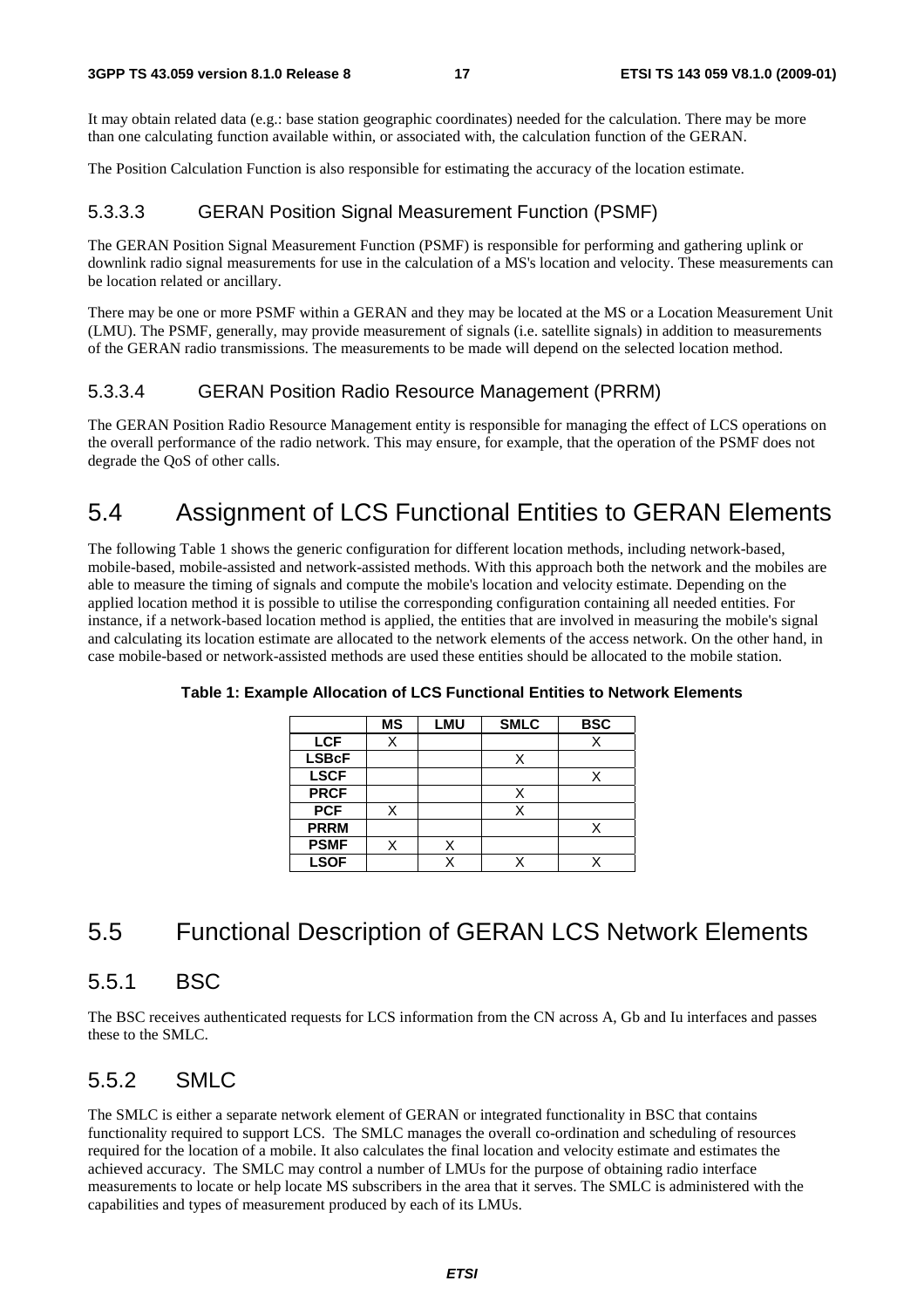### 5.5.3 CBC

For Location Services, when a Cell Broadcast Center (CBC) is associated with a BSC, the SMLC may interface to a CBC in order to broadcast assistance data using existing cell broadcast capabilities. The SMLC shall behave as a user, Cell Broadcast Entity, to the CBC (refer to 3GPP TS 23.041).

### 5.5.4 LMU

The LCS Measurement Unit (LMU) entity makes measurements (e.g. of radio signals) and communicates these measurements to the SMLC (e.g. the PRCF). The LMU contains a PSMF and may also perform calculations associated with the measurements. The LMU may make its measurements in response to requests (e.g. from the SMLC), or it may autonomously measure and report regularly (e.g. timing of BTS transmissions) or when there are significant changes in radio conditions (e.g. changes in the RTD). There may be one or more LMUs associated with the SMLC and an LCS request may involve measurements by one or more LMUs. LMU functionality may be integrated in a BTS.

An LMU makes radio measurements to support one or more positioning methods; these assistance measurements are specific to all MSs in a certain geographic area. All location and assistance measurements obtained by an LMU are supplied to the SMLC associated with the LMU. Instructions concerning the timing, the nature, and any periodicity of these measurements are either provided by the SMLC or are pre-administered in the LMU.

The following assistance measurement obtained by an LMU has a generic status usable by more than one position method:

- Radio Interface Timing measurements – comprise Absolute Time Differences (ATDs) or Real Time Differences (RTDs) of the signals transmitted by Base Stations, where timing differences are measured relative to either some absolute time difference (ATD) or the signals of another Base Station (RTD).

### 5.5.5 MS

The MS interacts with the measurement co-ordination functions to make measurements of downlink signals. The measurements to be made will be determined by the chosen location method.

The MS may also contain LCS applications, or access an LCS application through communication with a network accessed by the MS or an application residing in the MS and/or satellite signals. The MS may include the needed measurement and calculation functions to determine the MS's location with or without assistance of the GERAN LCS entities.

## 6 Signalling Protocols and Interfaces

### 6.1 Protocol layering in A/Gb mode

#### 6.1.1 Generic Signalling Model

Figure 4 shows the generic signalling model applicable to LCS for signalling interaction in which an SMLC forms at least one of the signalling end points.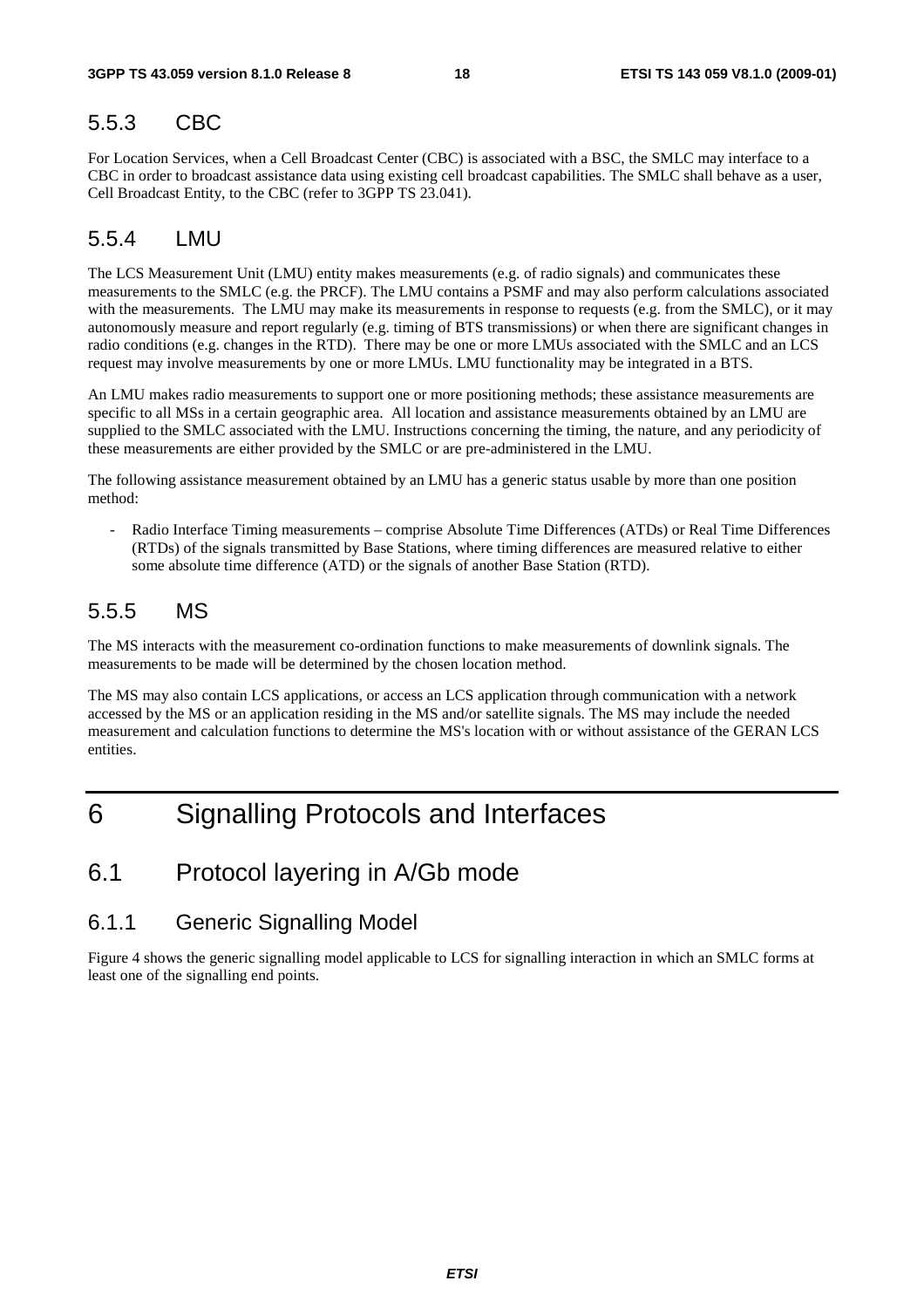

**Figure 4: Generic Model for LCS Signalling to an SMLC** 

The functions performed by each protocol layer are as follows:

- a) LCS application protocol this depends on the other signalling end point (e.g. whether a target MS or LMU) and may be absent if supported in the BSSAP-LE layer. The application protocol supports specific LCS functions (e.g. positioning measurements, assistance measurements) and is independent of lower protocol layers.
- b) BSSAP-LE this is an extension of BSSAP and carries the LCS application protocol signaling units. Necessary functions include identification of the LCS application protocol and identification, where not provided by the network layer, of the two end points. This layer can be relayed by an intermediate entity or mapped into an equivalent layer 3 protocol used by the other signaling end point. This layer supports segmentation of LCS application layer protocols.
- c) Network Layer provides signaling transport between the SMLC and either the other end point or some intermediate entity at which the BSSAP-LE layer is relayed or mapped. The network layer may support connection oriented or connectionless signaling. For second generation circuit oriented applications, the network layer is provided using either MTP or M3UA/SCTP and SCCP. This layer supports segmentation of LCS application layer protocols.
- d) Physical Layer When MTP is used as transport protocol, SS7 signaling links are supported by the physical layer. It is recommended that when IP transport (via M3UA/SCTP) is used, the data link layer is implemented using Ethernet. A node using IP transport having interfaces connected via low bandwidth PPP links like E1/T1 shall also support IP Header Compression [37] and the PPP extensions ML/MC-PPP [38], [39]. In this case, the negotiation of header compression [37] over PPP shall be performed according to [40].
- e) L3 a protocol layer compatible with or the same as BSSAP-LE.
- f)  $L2$  logical link layer for the other endpoint
- g) L1 physical layer for the other end point.

### 6.1.2 Message Segmentation in A/Gb mode

Message segmentation is needed to transport any large LCS message that exceeds the message size limitation supported by any GSM interface over which transport is needed.

#### 6.1.2.1 Network Level Segmentation

Segmentation and reassembly of large SMLCPP messages at the network (e.g. SCCP) level may be supported. For message transfer over any interface where network level segmentation is not supported, segmentation at the application level shall be used. This may require support of both network and intermediate level segmentation by certain intermediate entities.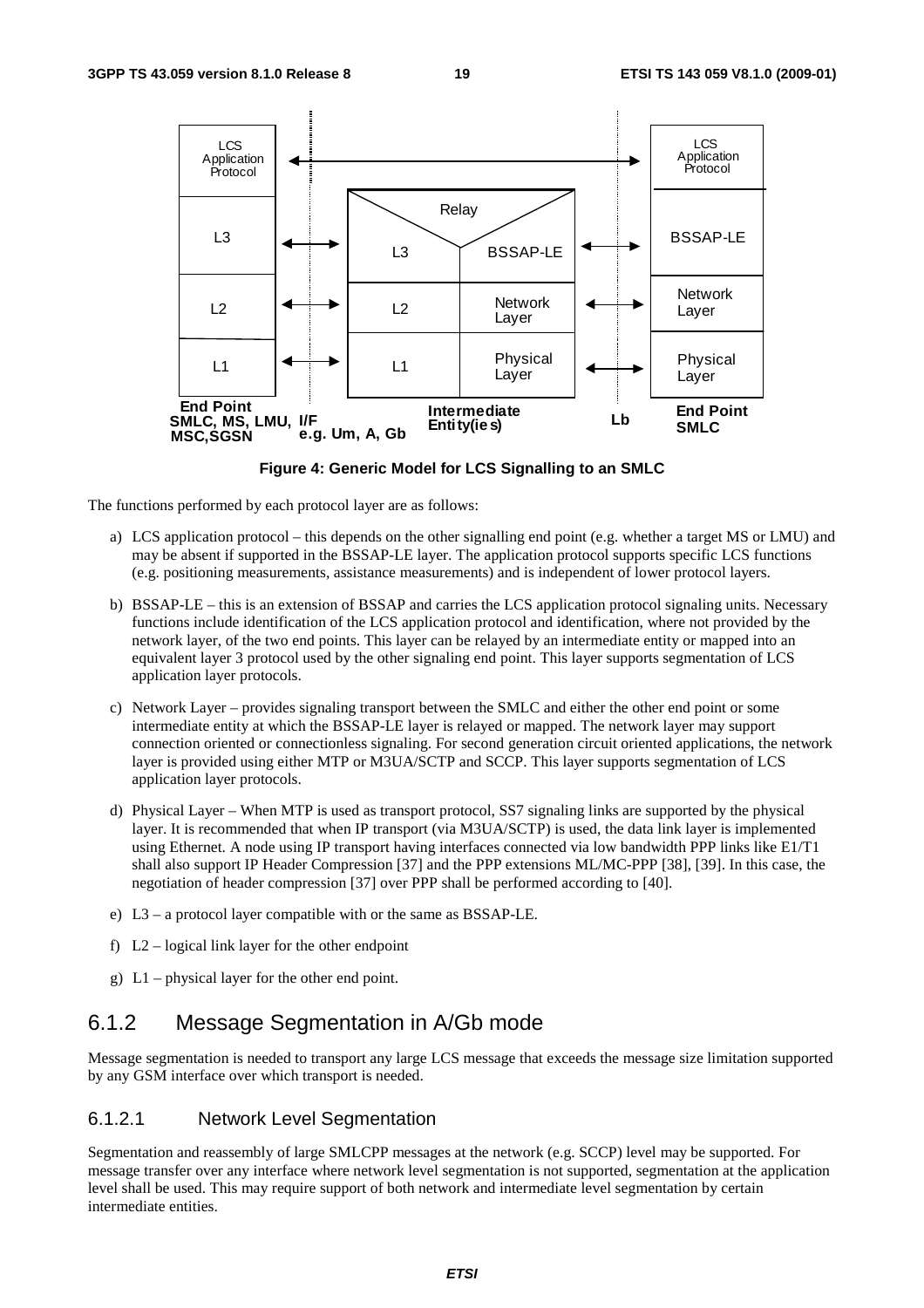### 6.1.2.2 Intermediate Level Segmentation

The segmentation of SMLCPP 3GPP TS 48.031[19], messages is supported by segmentation mechanisms defined in 3GPP TS 48.008 [18], and 3GPP TS 49.031[22]. The sending, receiving and all intermediate entities supporting segmentation shall ensure reliable and sequenced delivery of the message segments by appropriate use of the capabilities supported by lower transport and network level protocols.

For support of legacy (Rel4 and older) MS and GERAN, there are segmentation mechanisms defined in the RR layer (3GPP TS 44.018 [14]) and BSSAP-LE layer (3GPP TS 49.031 [22]) for segmentation of RRLP (3GPP TS 44.031) messages, which need to be supported by the MS, BSS, and SMLC in the uplink direction in the CS domain and by the MS and BSS for the downlink direction in the CS domain.

### 6.1.2.3 RRLP Pseudo-Segmentation

The use of several RRLP messages to deliver a large amount of information is called "RRLP pseudo-segmentation". If more information than what fits in the RRLP maximum PDU size needs to be delivered, the RRLP pseudosegmentation shall be used. (For Rel 4 or older MS and GERAN, may also use intermediate level segmentation).

## 6.1.3 Signalling between an SMLC, MSC and BSC

An SMLC can either be separate logical entity or integrated functionality in the BSC. If the SMLC is a separate logical entity, the LCS signalling between SMLC and MSC is accomplished through the A and Lb interfaces. If the SMLC is integrated, the LCS signalling is accomplished through the A interface only. Figure 5 shows the protocol layers used to support LCS signaling between the SMLC, MSC and BSC.



**Figure 5: Signalling Protocols between SMLC, MSC and BSC** 

### 6.1.3a Signalling between an SMLC, SGSN and BSS

An SMLC can either be separate logical entity or integrated functionality in the BSS. If the SMLC is a separate logical entity, the LCS signalling between SMLC and SGSN is accomplished through the Gb and Lb interfaces. If the SMLC is integrated, the LCS signalling is accomplished through the Gb interface only. Figure 5a shows the protocol layers used to support LCS signaling between the SMLC, SGSN and BSS. Notice that the Network Service layer may be based on frame relay or IP (see 3GPP TS 48.016 [24]).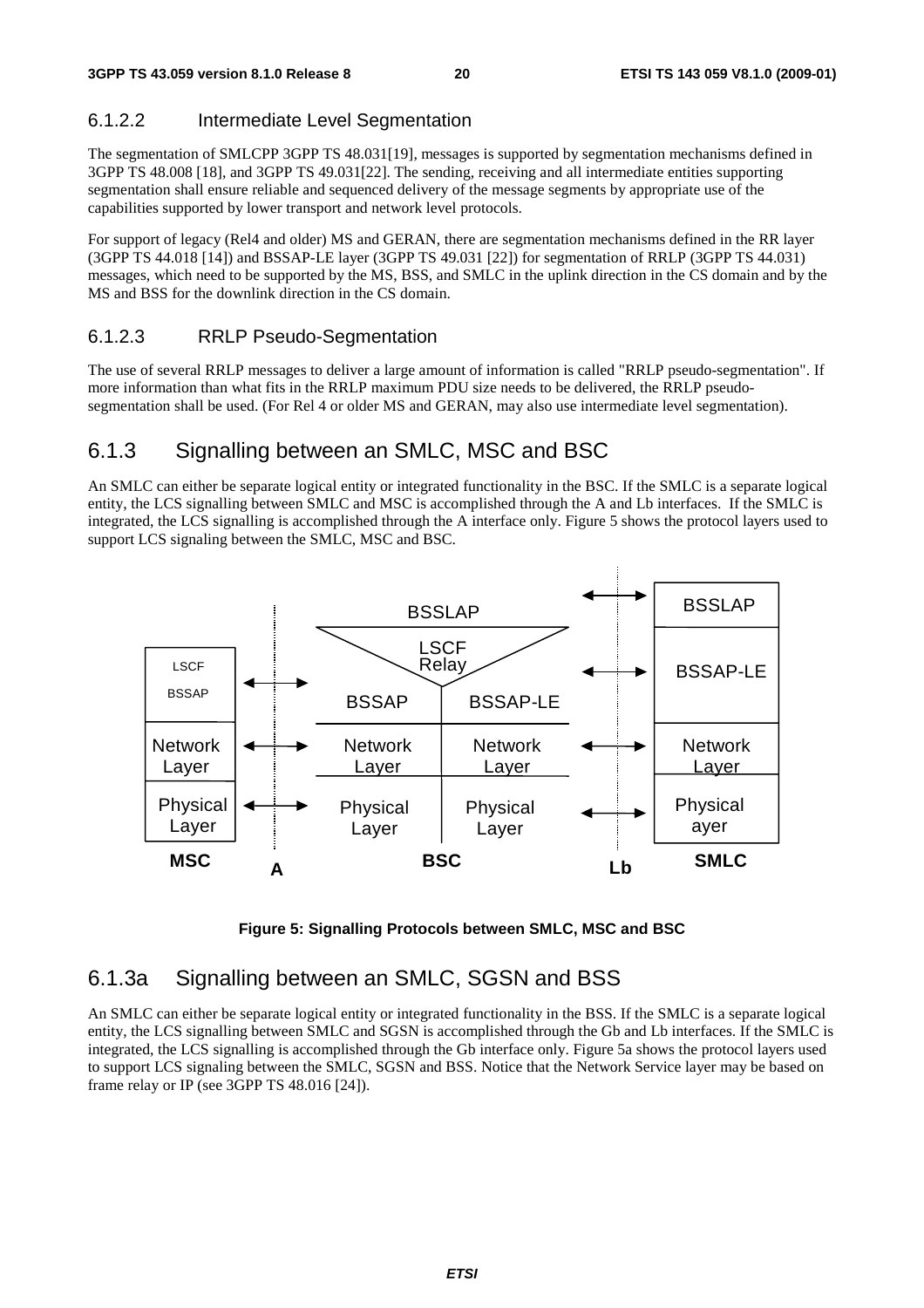

**Figure 5a: Signalling Protocols between SMLC, SGSN and BSS** 

### 6.1.4 Signaling between SMLC and MS

SMLC Signalling to a target MS is accomplished through the Um interface. Figure 6 shows the protocol layers used to support signaling between an SMLC and target MS in the CS domain.



#### **Figure 6: Signalling between an SMLC and Target MS in CS domain**

Figure 6a shows the protocol layers used to support signaling between an SMLC and target MS in the PS domain. The signalling is routed through the core network to utilize standard GPRS functions. BSSGP is specified in 3GPP TS 48.018 [25] and RLC/MAC is specified in 3GPP TS 44.060 [28]. The TOM and LLC protocols are specified in 3GPP TS 44.064 [26]. The TOM Protocol Header for RRLP is specified in 44.031 [15]. For an overview of GPRS, see 3GPP TS 23.060 [27].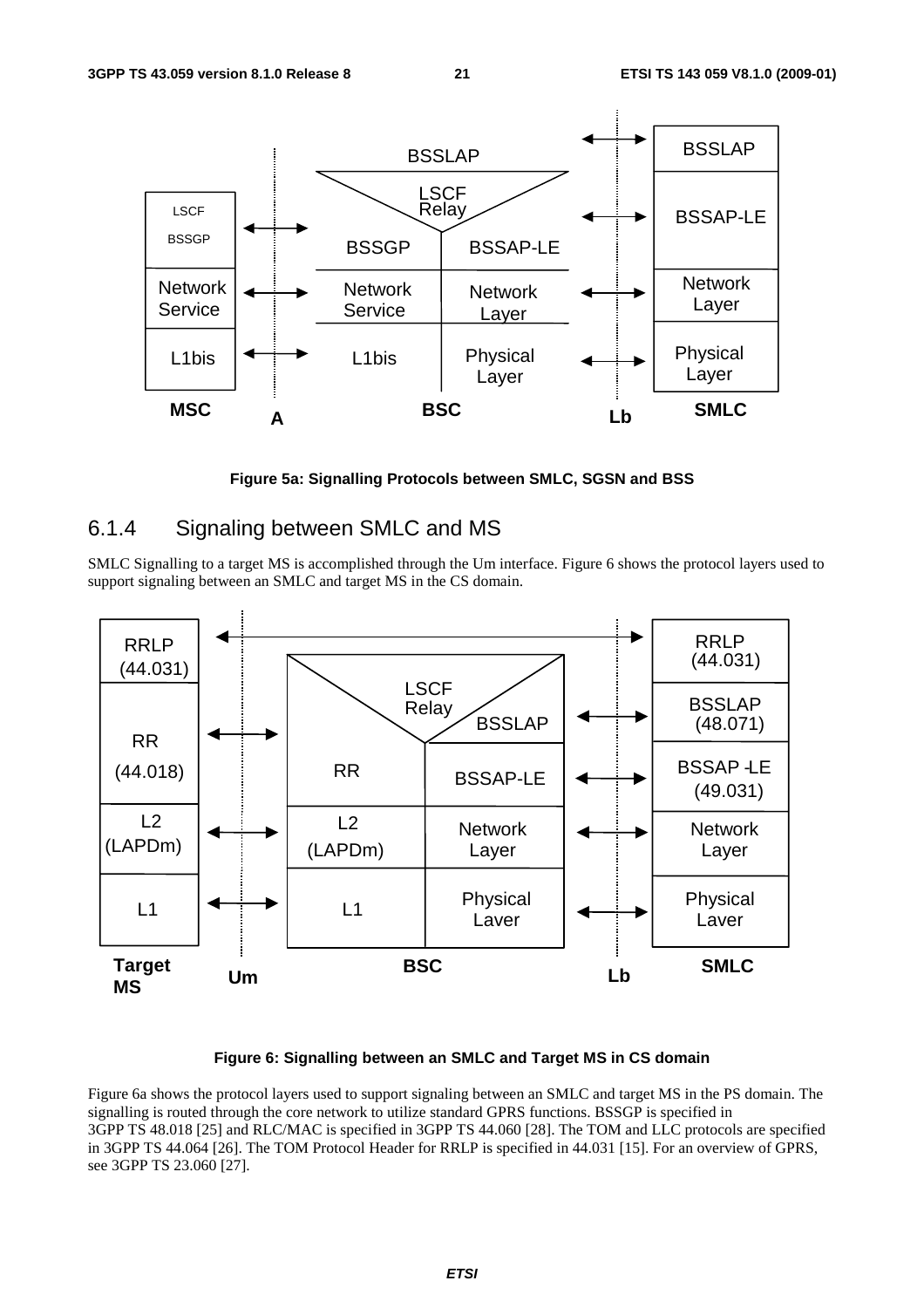

NOTE\*: The network layer for the Gb interface may be based on IP or frame relay.

#### **Figure 6a: Signalling between an SMLC and Target MS in PS domain**

### 6.1.5 SMLC Signalling to a Type A LMU

Notice that the signalling to a Type A LMU is using CS signalling over the Um interface. A Type A LMU can be used to support positioning of mobile stations both in the CS and the PS domain.

#### 6.1.5.1 Circuit Switched Signalling using an SDCCH

Figure 7 shows the protocol layers used to support signaling between an SMLC and a Type A LMU, using an SDCCH on the Um interface.



#### **Figure 7: Signalling between an SMLC and Type A LMU using an SDCCH**

#### 6.1.5.2 Signalling using a TCH

Figure 8 shows the protocol layers that can be used to support signaling between an SMLC and a Type A LMU using a TCH on the Um interface. The TCH is assumed to support either transparent or non-transparent synchronous data and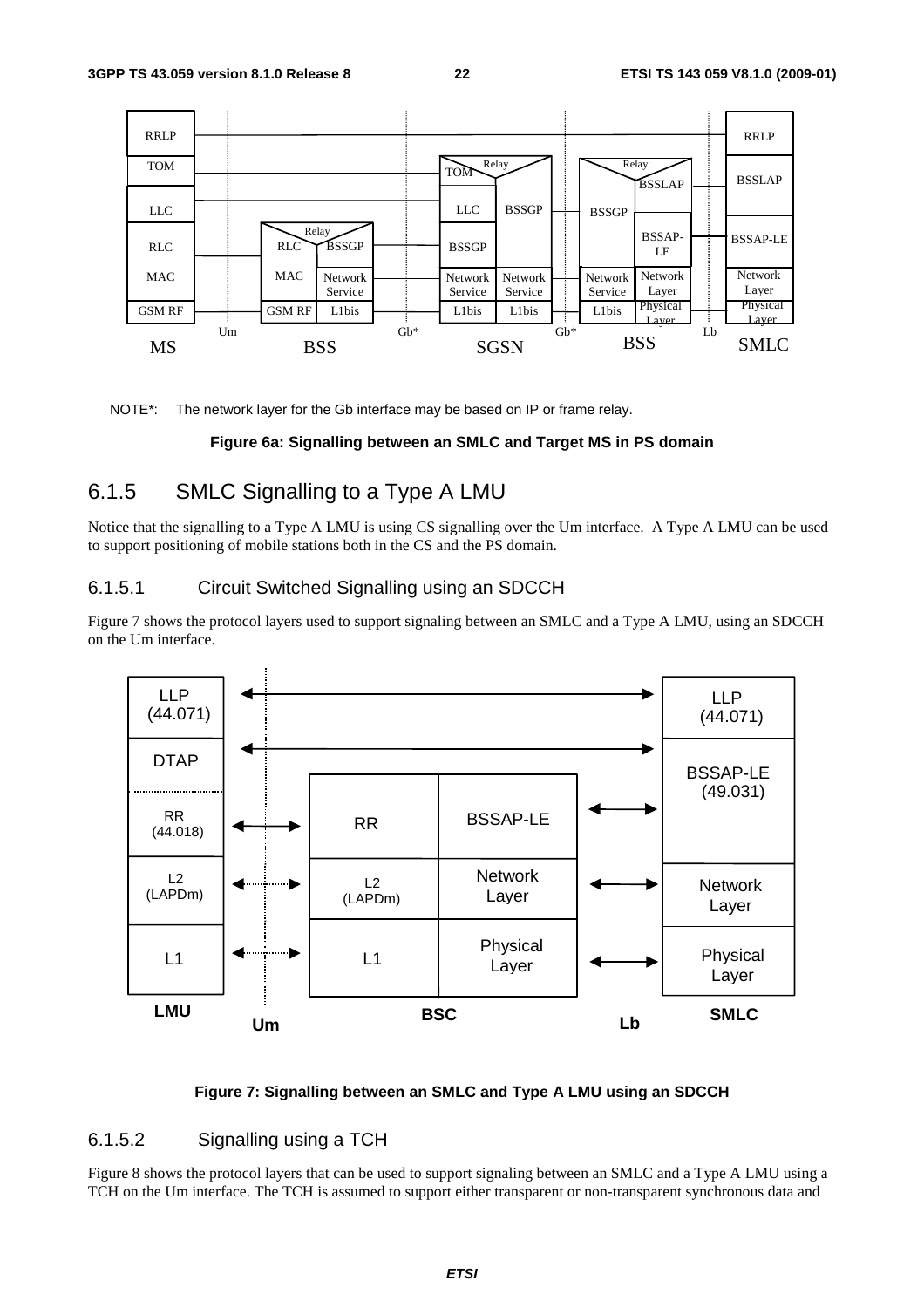may be provided in a multislot configuration. The main usage would be for O&M data and SW download – e.g. during offpeak hours.



**Figure 8: Signalling between an SMLC and a Type A LMU using a TCH** 

### 6.1.6 SMLC signalling to a Type B LMU

The protocol layers employed to enable signaling between the SMLC and a Type B LMU are shown in figure 9. Notice that the signalling to a Type B LMU can be used to support positioning of mobile stations both in the CS and the PS domain.



**Figure 9: Signalling between an SMLC and Type B LMU** 

NOTE\*: Abis interface is beyond the scope of the present document.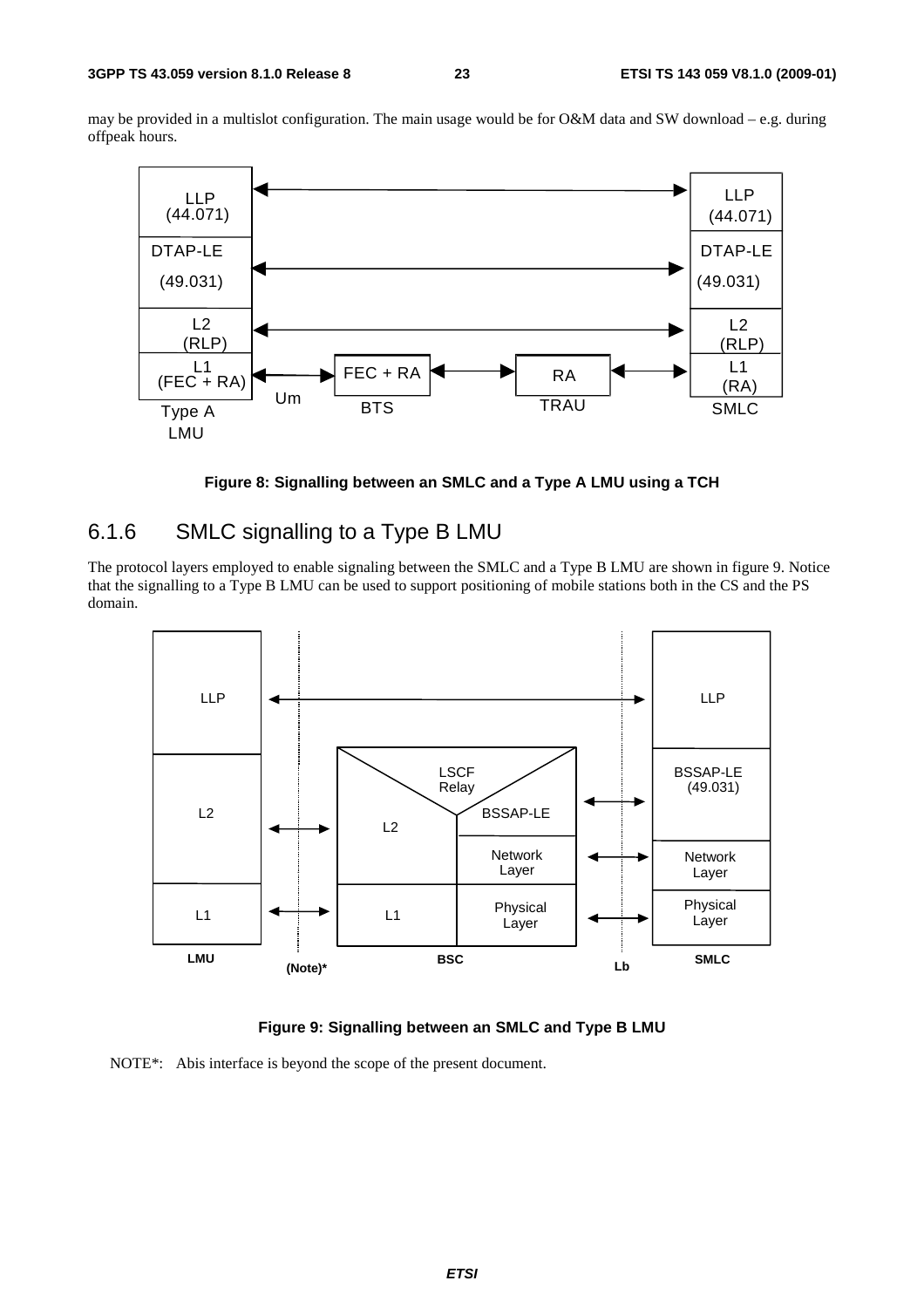## 6.1.7 SMLC Signalling to a peer SMLC

The protocol layers used for SMLC to SMLC signalling are shown in figure 10, where it is assumed that both SMLCs have connections to an intermediary signalling network (or there is a direct link between the SMLCs).





In the absence of either a direct link or links to an intermediary signalling network, signalling can go via attached BSCs and MSCs as shown in figure 11 for signalling between the SMLCs sharing the same MSC.



**Figure 11: SMLC to SMLC Signalling via associated BSCs and MSC** 

## 6.2 Protocol layering in Iu mode

### 6.2.1 Signalling between SMLC and MSC/SGSN

A SMLC can either be a separate logical entity or integrated functionality in the BSC. If the SMLC is a separate logical entity, the LCS signalling between SMLC and MSC/SGSN is accomplished through the Iu and Lb interfaces. If the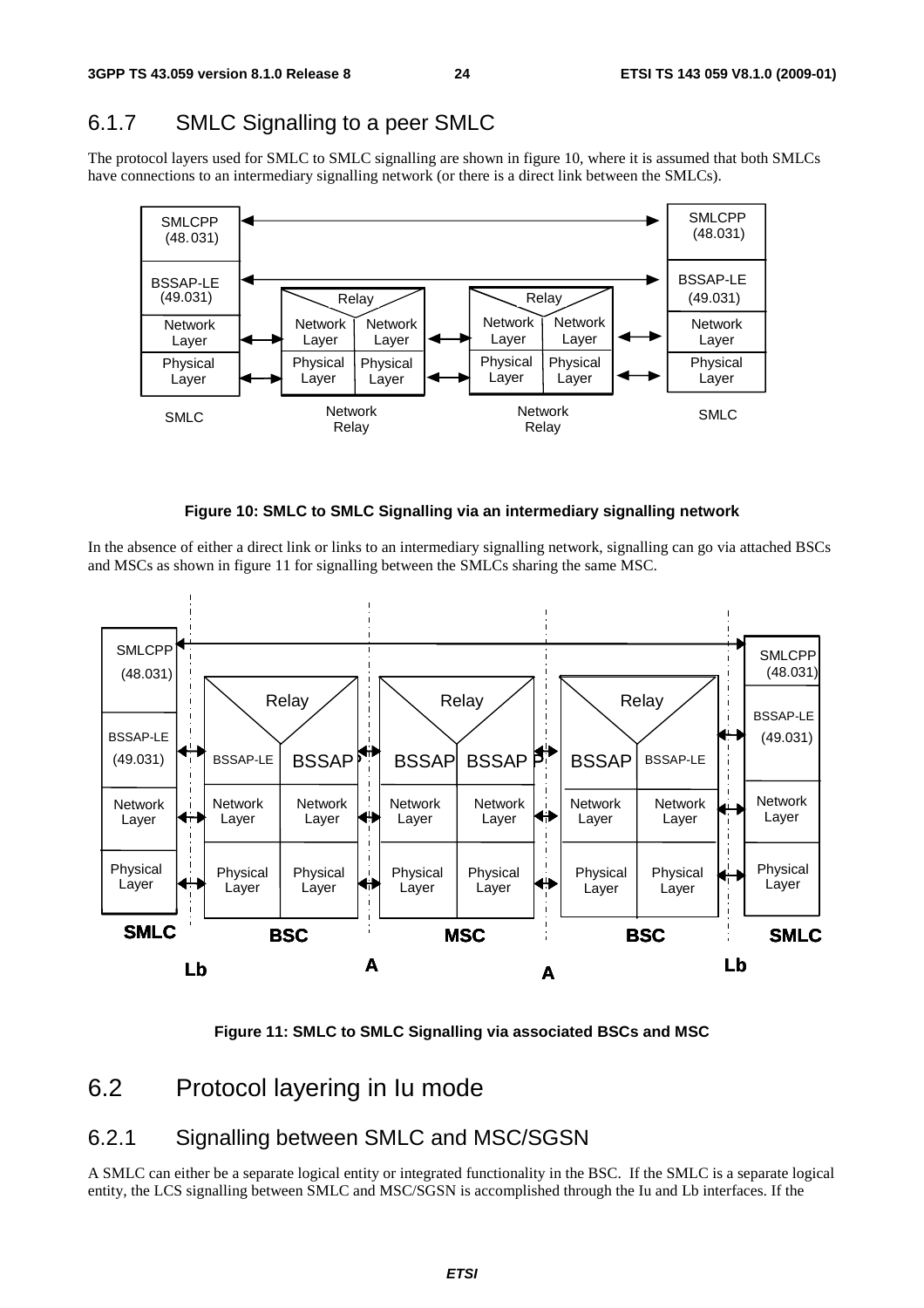SMLC is integrated, the LCS signalling is accomplished through the Iu interface only. Figure 11a shows the protocol layers used to support LCS signaling between the SMLC, BSC and MSC/SGSN.



NOTE: \* Iu protocol stack is inherited from UMTS specifications [29-32]. See GERAN Stage 2 specification [11] for additional transport layer options.

#### **Figure 11a: Signalling Protocols between SMLC, BSC and MSC/SGSN**

### 6.2.2 Signalling between SMLC and MS

SMLC Signalling to a target MS is accomplished through the Um interface. Figure 11b shows the protocol layers used to support signaling between an SMLC and target MS.



**Figure 11b: Signalling between an SMLC and Target MS**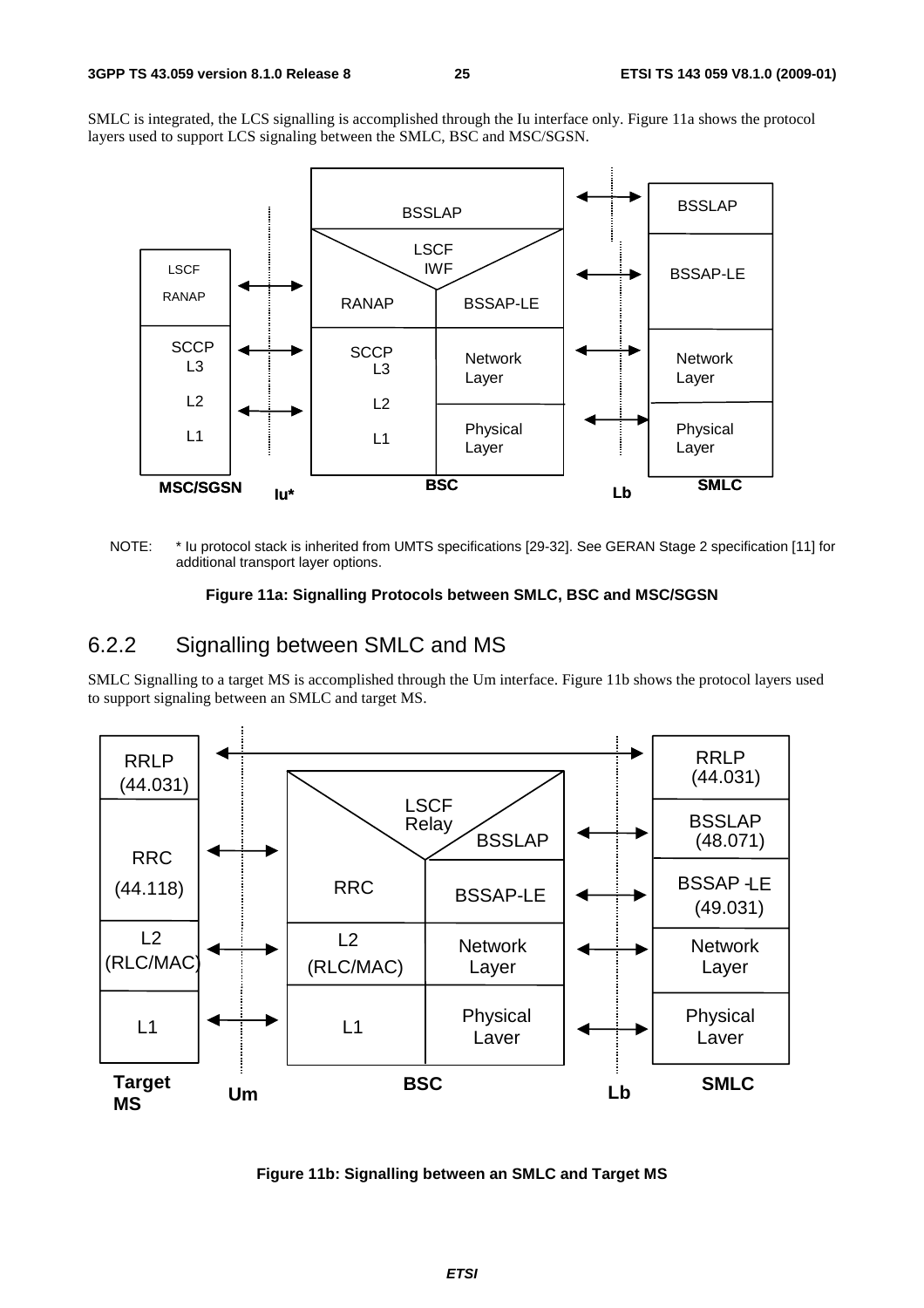## 6.2.3 SMLC signalling to a Type A LMU

The signalling to a Type A LMU is defined using A/Gb Mode CS signalling over the Um interface, see Clause 6.1.5. A Type A LMU operating in A/Gb Mode CS Domain can be used to support positioning of mobile stations operating in Iu Mode. Signalling to a Type A LMU in Iu Mode is FFS.

### 6.2.4 SMLC signalling to a Type B LMU

The signalling to a Type B LMU is defined in Clause 6.1.6. A Type B LMU operates independently of the mode of the MS (A/Gb Mode or Iu Mode) and signalling to a Type B LMU as defined in Clause 6.1.6 can be used to support positioning of mobile stations operating in Iu Mode.

### 6.2.5 SMLC signalling to a peer SMLC

The signalling to a peer SMLC is defined in Clause 6.1.7. A peer SMLC connection and signaling is independent of the mode of the MS (A/Gb Mode or Iu Mode) and signalling to a peer SMLC as defined in Clause 6.1.7 can be used to support positioning of mobile stations operating in Iu Mode.

## 7 GERAN Network Location Procedures

- 7.1 State description for SMLC
- 7.1.1 SMLC States

#### 7.1.1.1 NULL State

This is a conceptual rather than actual state in which a certain location request from a particular Location Client, VMSC, SGSN or BSC either has not yet been received or has been completed.

### 7.1.1.2 LOCATION State

This state exists after the SMLC has received a location request from a BSC and persists while the SMLC is obtaining position measurements for a particular positioning method until such time as positioning measurements have been received and a location estimate (with optional velocity estimate) has been computed and returned to the BSC.

When sufficient positioning measurement results have been received, the SMLC either evaluates them, if they include an already computed location estimate, or uses them to compute a location estimate. The SMLC then has the option of either reinitiating another positioning attempt, e.g. if the location estimate did not satisfy the required QoS and the requirement on response time permits another position attempt, or returning the location estimate to the BSC.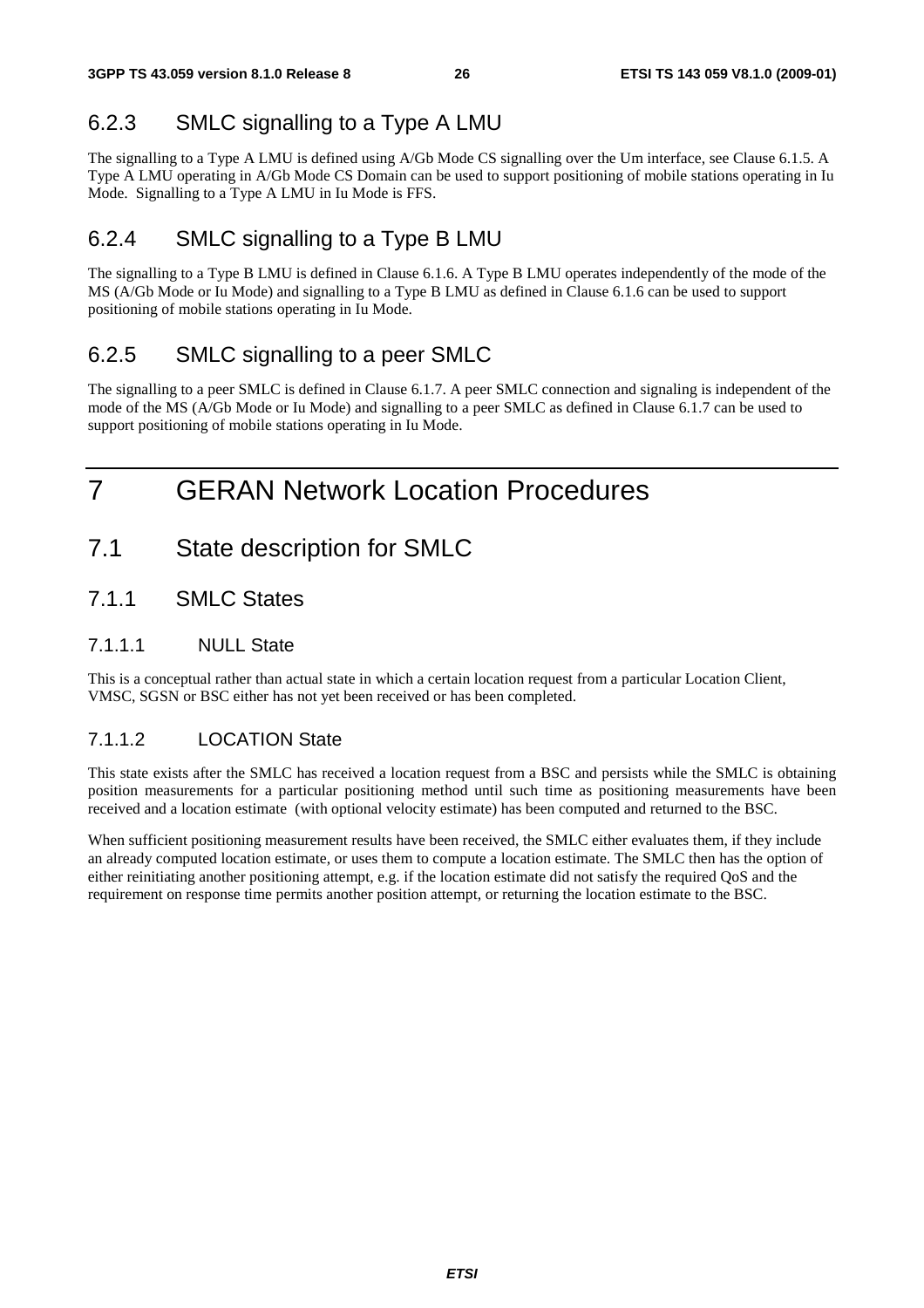### 7.1.2 State Functionality

7.1.2.1 State Transitions



**Figure 12: State Transitions in the SMLC** 

**Moving from NULL to LOCATION state:** After a location request is received from the BSC, the SMLC enters the LOCATION state. It then chooses a positioning method and initiates the appropriate position measurements.

**Moving from LOCATION to NULL state:** When the SMLC has obtained a location estimate that best meets the requested QoS parameters, it returns this to the BSC and re-enters the NULL state.

#### 7.1.2.2 LOCATION Timer Function

The SMLC runs a timer while in the LOCATION state to limit the total amount of time that positioning can be active. This timer should be related to any response time indicated in the location request QoS parameters. If the timer expires before a final location estimate has been produced, the SMLC either returns the best existing location estimate (with optional velocity estimate) to the BSC (e.g. an estimate based on the current cell ID) or returns a failure indication. It then re-enters the NULL state.

## 7.2 State Description for the BSC

- 7.2.1 BSC States
- 7.2.1.1 IDLE State

In this state, the BSC location service is inactive for a particular MS.

#### 7.2.1.2 LOCATION State

In this state, the BSC is awaiting a response from an SMLC after requesting the location for a particular MS. In this state, a Radio Resource connection to the target MS will be active – allowing the SMLC and MS to exchange positioning related messages for mobile based and mobile assisted position methods. For certain position methods (e.g. network based position methods), the SMLC may invoke substates in the BSC during which other types of association or procedure are supported with the MS (e.g. temporary call establishment, handover). In this state, the BSC may transfer positioning related messages between the SMLC and the target MS and/or between the SMLC and certain LMUs served by the BSC.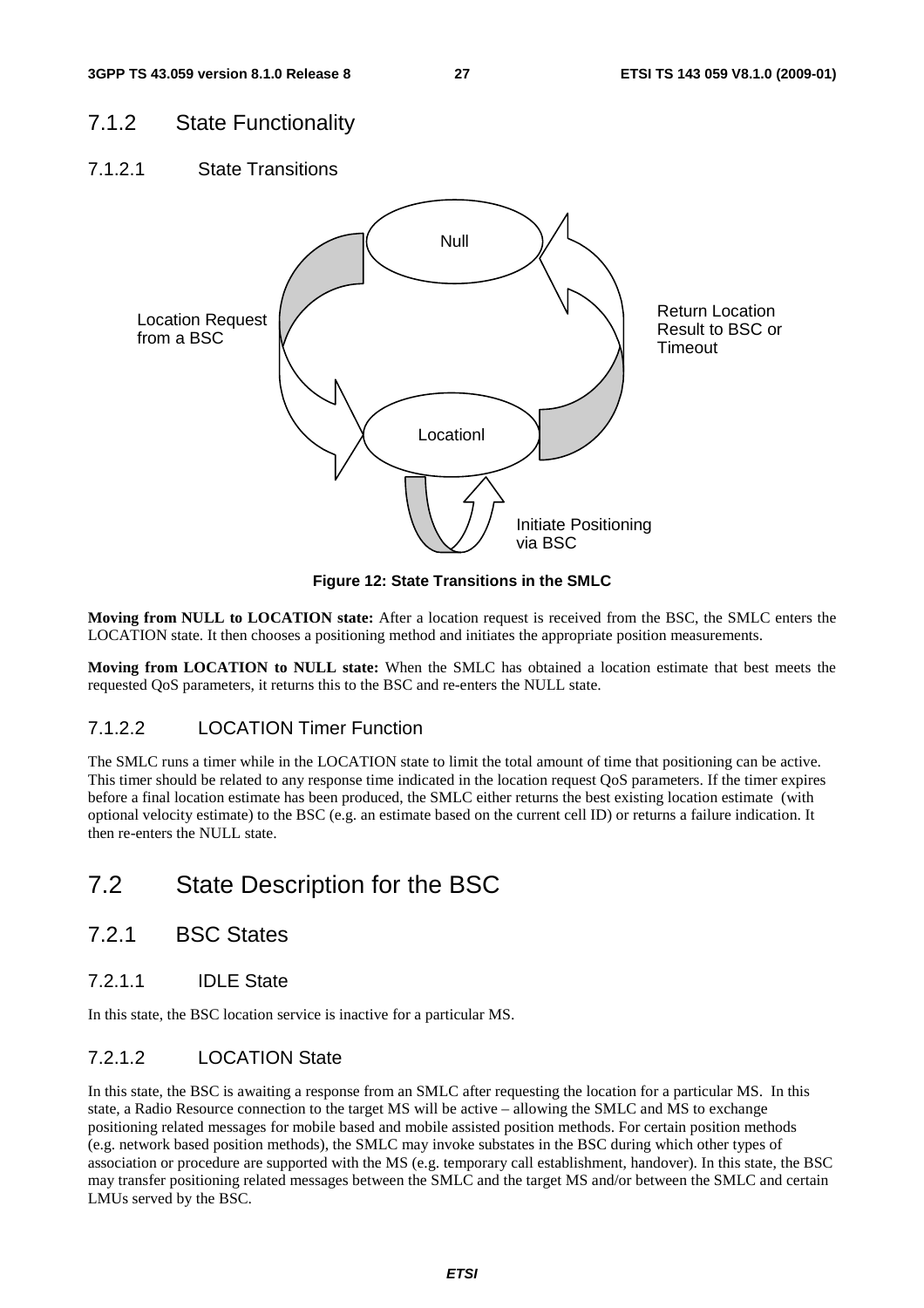### 7.2.2 State Functionality

7.2.2.1 State Transitions



**Figure 13: State Transitions in the BSC** 

**Moving from IDLE to LOCATION state:** After a request has been received to locate a particular MS served by the BSC, a location request is sent to the SMLC associated with the serving cell: the BSC then enters the LOCATION state. Before entering this state, a Radio Resource connection to the MS must have been already established by the VMSC.

**Moving from LOCATION to IDLE state:** After the return of a location estimate result from the SMLC, the BSC shall re-enter IDLE state.

### 7.2.2.2 LOCATION Timer Function

The BSC runs a timer while in the LOCATION state to limit the amount of time waiting for a location response from the SMLC. If the timer expires before such information is received, the BSC indicates a location failure to the original requesting entity and re-enters IDLE state.

## 7.3 Usage of SCCP Connection on the Lb interface in the CS domain in A/Gb mode

SCCP connection oriented signalling between an SMLC and a BSC is used to support SMLC signalling to a Type A LMU, a serving BSC, or a target MS. The types of SCCP connections are described below.

## 7.3.1 SCCP Connection for positioning of a target MS

The BSC establishes this connection when a request is received for a location estimate for a target MS in the CS domain. The BSC sends the BSSAP-LE Perform Location Request to the SMLC inside an SCCP Connection Request message. Signaling between the SMLC and target MS, if required, is then relayed by the BSC between this SCCP connection and the main signaling link to the MS. The same SCCP connection is also used to transfer BSSLAP messages between the SMLC and serving BSC. See Figure 14.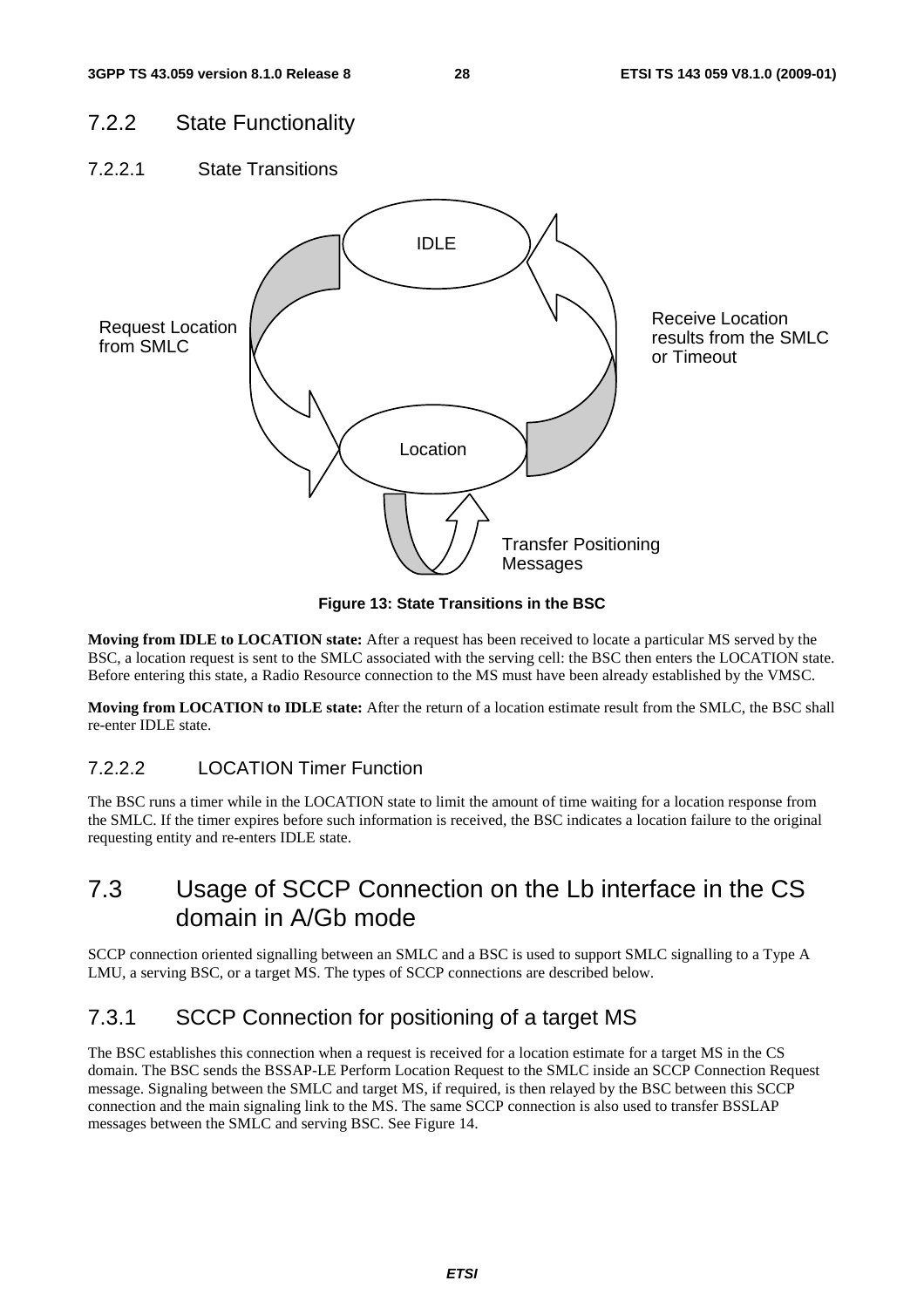

RRLP (44.031)

#### **Figure 14: SCCP based signalling for MS positioning with an SMLC in CS domain**

### 7.3.2 SCCP connection to access a Type A LMU

The BSC or SMLC establishes this connection to enable LCS messages to be transferred to or from a Type A LMU. The BSC or SMLC sends a BSSAP-LE LMU Connection Request message inside an SCCP Connection Request message. Signaling is subsequently relayed through the BSC using this SCCP connection as shown in figure 15.



LLP (44.071)



## 7.4 Usage of SCCP Connection on the Lb interface in the PS domain in A/Gb mode

SCCP connection oriented signalling between an SMLC and a BSS is used to support SMLC signalling to a serving BSS or a target MS. The types of SCCP connections are described below.

## 7.4.1 SCCP Connection for positioning of a target MS

The BSS establishes this connection when a request is received for a location estimate for a target MS in the PS domain. The BSS sends the BSSAP-LE Perform Location Request to the SMLC inside an SCCP Connection Request message. Signaling between the SMLC and target MS is then relayed by the BSS via the SGSN to the MS. The same SCCP connection is also used to transfer BSSLAP messages between the SMLC and serving BSS. See figure 15a below. RRLP Messages between the SMLC and the MS are carried in BSSGP Position Command/Response messages (see 3GPP TS 48.018) across the Gb interface and in TOM messages in LLC UI frames (see 3GPP TS 44.064 [26]) across the Um interface. Because a connectionless mode of communication is used to transport BSSGP and LLC, an MS identity is included in each message for those protocols.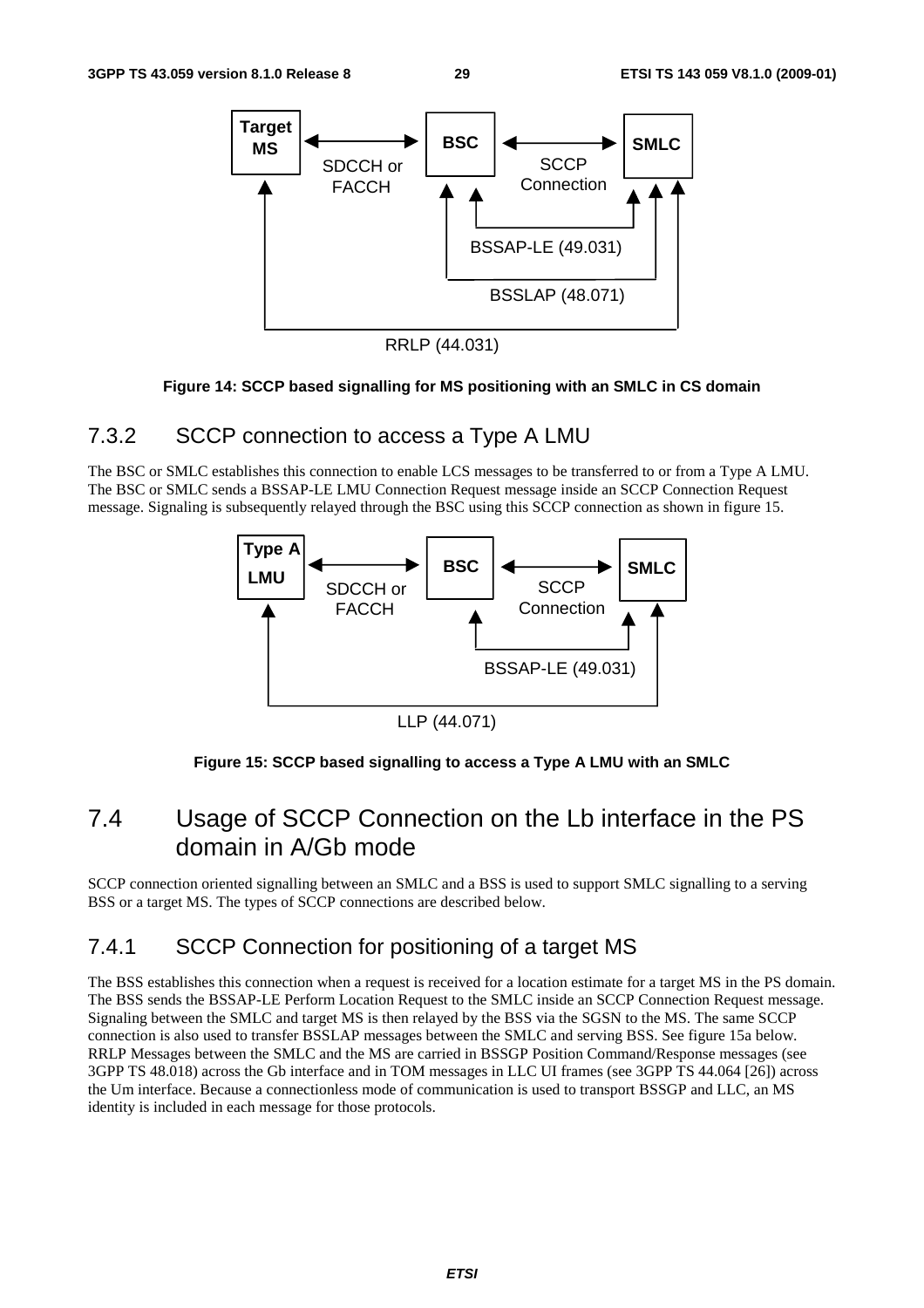

**Figure 15a: SCCP based signalling for MS positioning with an SMLC in PS domain** 

## 8 Common Procedures to Support Positioning

The procedures described in this clause enable an SMLC to obtain positioning related information or instigate positioning for a particular target MS. The procedures are applicable to all positioning methods after an SMLC receives a BSSAP-LE Perform Location request for a target MS until a BSSAP-LE Perform Location response is returned to the originator.

## 8.1 Information Transfer between an SMLC and a Target MS in the CS Domain in A/Gb mode for E-OTD and A-GNSS positioning methods

An SMLC uses the procedure shown below in order to obtain the MS position or positioning measurements from a target MS or transfer location assistance information to a target MSin the CS domain after a request has been received from the BSC serving the target MS. More details of the location information transfer procedure between the BSC and MS can be found in 3GPP TS 24.008.



#### **Figure 16: Information Transfer between an SMLC and a Target MS in CS domain**

1) The SMLC passes a BSSAP-LE Connection Oriented Information message to the serving BSC containing an embedded BSSLAP MS Position Command with an RRLP message parameter. The message is transferred using the SCCP connection established between the SMLC and BSC for positioning the target MS If the BSSLAP message is too large to fit in a single BSSAP-LE Connection Oriented Information message, RRLP pseudo-segmentation shall be used. Legacy SMLC may utilize BSSAP-LE layer segmentation instead of RRLP pseudo-segmentation. The SMLC shall indicate in the first BSSLAP MS Position Command whether the embedded RRLP message contains a positioning command versus positioning assistance data.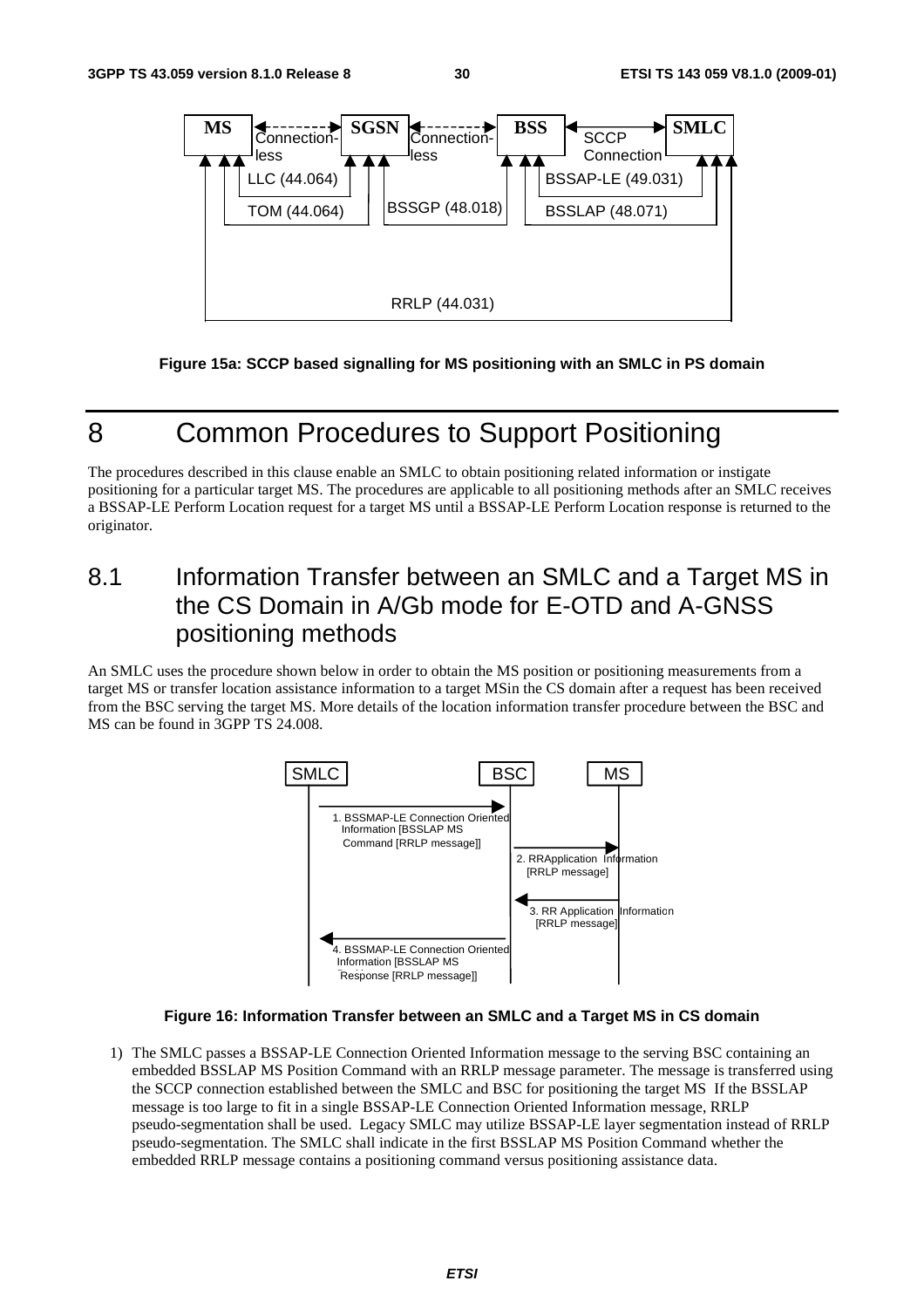- 2) The BSC transfers the embedded RRLP message to the target MS inside an RR Application Information message. No later than when the RR Application Information message has been transferred, the BSC shall start a positioning supervision timer if none is already in progress or restart this if already in progress. If the timer expires before the final response in step 3 is received, the BSC shall return a BSSAP-LE Connection oriented Information message to the SMLC containing a BSSLAP Abort with a cause of BSC timeout.
- 3) When the target MS has positioning information to return to the SMLC, it sends an RR Application Information message to the BSC containing an embedded RRLP message. If the RRLP message is too large to fit in a single RR Application Information message, RRLP pseudo-segmentation shall be used. Legacy MS may utilize RR layer segmentation instead of RRLP pseudo-segmentation. . The last RR Application Information message shall indicate if this is the final response from the MS.
- 4) If the timer started in step 2 has already expired, the BSC discards the RRLP message received in step 3. Otherwise, the BSC forwards the RRLP message to the SMLC inside a BSSLAP MS Positioning Response message contained in a BSSAP-LE Connection Oriented Information message. If the SMLC indicated a positioning command in step 1 and the MS has indicated a final response, the BSC may add additional measurement information to the BSSLAP MS Position Response in the last BSSAP-LE message – if necessary, creating a new BSSAP-LE message if message size limitations would be exceeded. The BSC shall stop the supervision timer started in step 2 when the final segment of the final response from the MS has been transferred. If the MS did not indicate a final response in step 3, the SMLC may transfer a further RRLP message to the MS (e.g. containing assistance data) according to steps 1 and 2 and the MS may return a subsequent response according to steps 3 and 4.

## 8.1a Information Transfer between an SMLC and a Target MS in the PS Domain in A/Gb mode

An SMLC uses the procedure shown below in order to obtain the MS position or positioning measurements from a target MS or transfer location assistance information to a target MS in the PS domain after a request has been received from the BSS serving the target MS.



#### **Figure 16a: Information Transfer between an SMLC and a Target MS in PS Domain**

1) The SMLC passes a BSSAP-LE Connection Oriented Information message to the serving BSS containing an embedded BSSLAP MS Position Command with an RRLP message parameter. The message is transferred using the SCCP connection established between the SMLC and BSS for positioning the target MS. If the RRLP message is larger than the RRLP maximum PDU size, RRLP pseudo-segmentation shall be used. The SMLC shall indicate in the positioning command bit in the RRLP flags IE in the BSSLAP MS Position Command whether the embedded RRLP message contains a positioning command versus a non-command  $-e.g.$ positioning assistance data.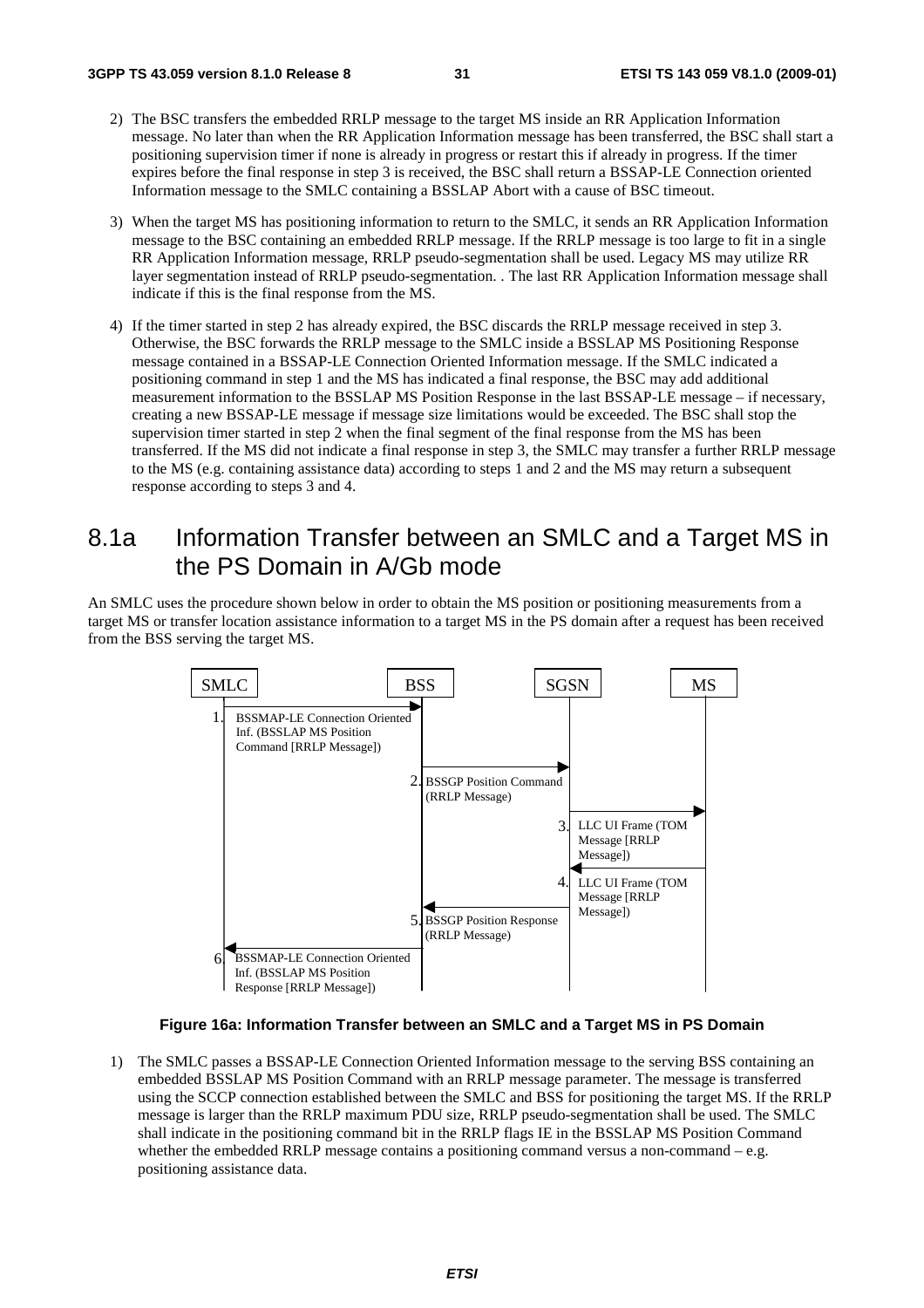- 2) The BSS relays the embedded RRLP message and the RRLP flags IE to the SGSN inside a BSSGP Position Command message. When the BSSGP Position Command message has been transferred, the BSS shall start a positioning supervision timer if not already in progress or restart if the timer is already in progress. If the timer expires before the final response in step 5 is received, the BSS shall return a BSSAP-LE Connection Oriented Information message to the SMLC containing a BSSLAP Abort with a cause of BSS timeout.
- 3) The SGSN receives the RRLP message in the BSSGP Position Command message and relays it to the MS in an LLC UI frame. The TOM protocol with SAPI TOM8 is used for transfer of RRLP messages. The positioning command bit from the RRLP flags IE in the BSSGP message is also relayed using the C/R bit in the TOM header (see 3GPP TS 44.031 [15]). The received C/R bit may be ignored by the MS or used for implementation purposes.
- 4) When the target MS has positioning information to return to the SMLC, it sends an LLC UI Frame to the SGSN containing an embedded RRLP message. The TOM protocol is used for transfer of RRLP messages. If the RRLP message is larger than the RRLP maximum PDU size, RRLP pseudo-segmentation shall be used. If the RRLP pseudo-segmentation is used, the MS shall send several RRLP messages. In each message the MS shall indicate in the C/R bit in the TOM protocol header whether it is the final response or not. The final response shall be the last RRLP message that the MS expects to send in response to RRLP messages received so far from the SMLC. In the final message the MS shall indicate that it is the final response by setting the appropriate RRLP flag.
- 5) The SGSN relays the RRLP message to the BSS. The RRLP message is sent in a BSSG Position Response message. The C/R bit from the TOM header is relayed using the final response bit in the RRLP flags IE in the BSSGP message.
- 6) If the timer started in step 2 has already expired, the BSS discards the RRLP message received in step 5. Otherwise, the BSS relays the RRLP message and the RRLP flags IE to the SMLC inside a BSSLAP MS Positioning Response message contained in a BSSAP-LE Connection Oriented Information message. If the SMLC indicated a positioning command in the most recent message to be transferred in step 1 and the MS has indicated a final response, the BSS may add additional measurement information to the BSSLAP MS Position Response in the last BSSAP-LE message. The BSS shall stop the supervision timer started in step 2 when the final response from the MS has been transferred. The SMLC may transfer a further RRLP message to the MS (e.g. containing assistance data or a positioning command) according to steps 1, 2, and 3 and the MS may return a subsequent response according to steps 4, 5, and 6. Steps 4-6 are repeated if the RRLP pseudo-segmentation is used for the uplink message.

## 8.1b Information Transfer between an SMLC and a Target MS in Iu Mode

An SMLC uses the procedure shown below in order to obtain the MS position or positioning measurements from a target MS or transfer location assistance information to a target MS after a request has been received from the BSC serving the target MS. More details of the location information transfer procedure between the BSC and MS can be found in 3GPP TS 44.118.



**Figure 16b: Information Transfer between an SMLC and a Target MS**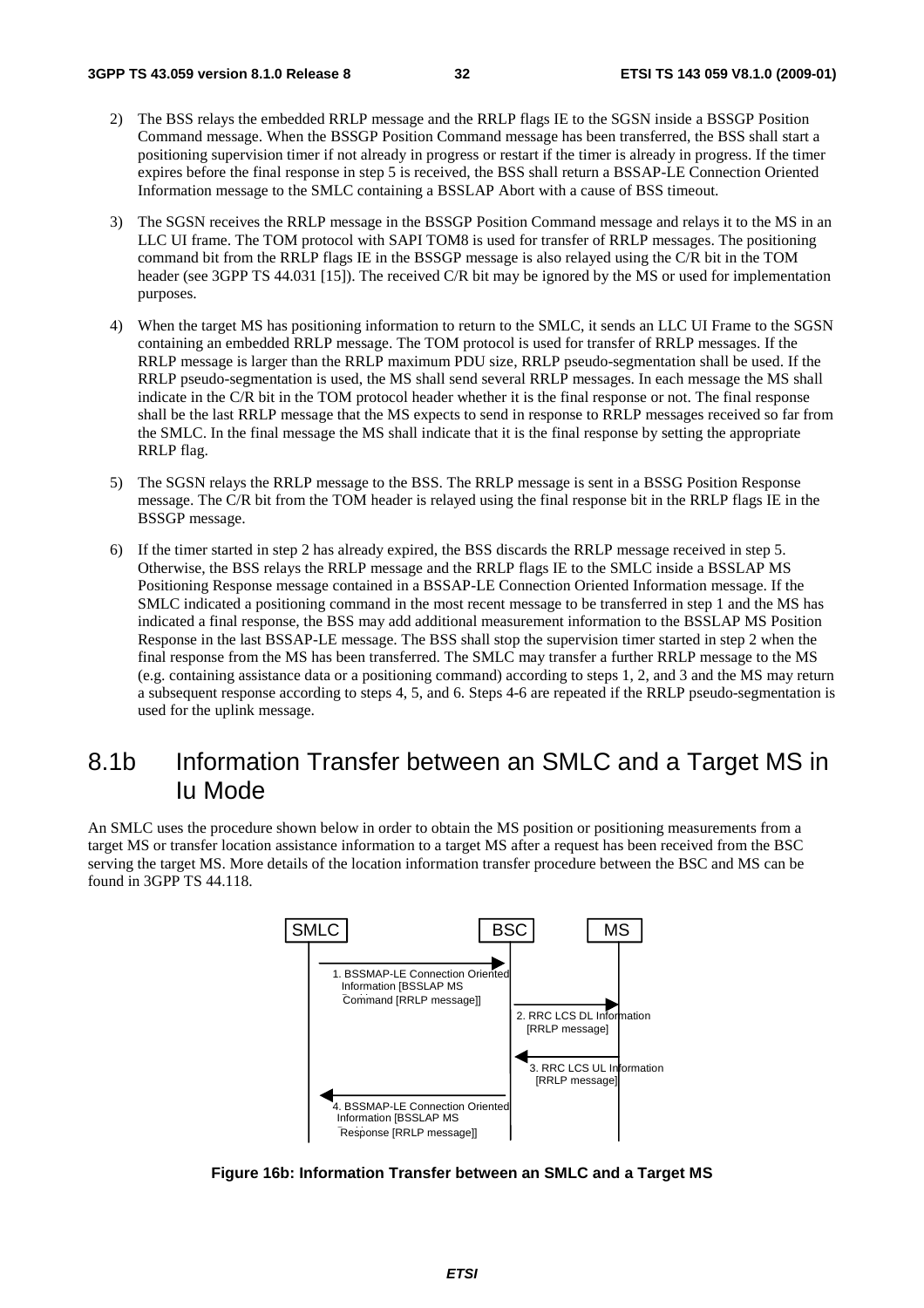- 1) The SMLC passes a BSSAP-LE Connection Oriented Information message to the serving BSC containing an embedded BSSLAP MS Position Command with an RRLP message parameter. The message is transferred using the SCCP connection established between the SMLC and BSC for positioning the target MS If the BSSLAP message is too large to fit in a single BSSAP-LE Connection Oriented Information message, RRLP pseudo-segmentation shall be used. The SMLC shall indicate in the first BSSLAP MS Position Command whether the embedded RRLP message contains a positioning command versus positioning assistance data.
- 2) The BSC transfers the embedded RRLP message to the target MS inside an RRC LCS DL Information message. No later than when the RRC LCS DL Information message has been transferred, the BSC shall start a positioning supervision timer if none is already in progress or restart this if already in progress. If the timer expires before the final response in step 3 is received, the BSC shall return a BSSAP-LE Connection oriented Information message to the SMLC containing a BSSLAP Abort with a cause of BSC timeout.
- 3) When the target MS has positioning information to return to the SMLC, it sends an RRC LCS UL Information message to the BSC containing an embedded RRLP message. If the RRLP message is too large to fit in a single RRC LCS UL Information message, RRLP pseudo-segmentation shall be used. The last RRC LCS UL Information message shall indicate if this is the final response from the MS.
- 4) If the timer started in step 2 has already expired, the BSC discards the RRLP message received in step 3. Otherwise, the BSC forwards the RRLP message to the SMLC inside a BSSLAP MS Positioning Response message contained in a BSSAP-LE Connection Oriented Information message. If the SMLC indicated a positioning command in step 1 and the MS has indicated a final response, the BSC may add additional measurement information to the BSSLAP MS Position Response in the last BSSAP-LE message – if necessary, creating a new BSSAP-LE message if message size limitations would be exceeded. The BSC shall stop the supervision timer started in step 2 when the final response from the MS has been transferred. If the MS did not indicate a final response in step 2, the SMLC may transfer a further RRLP message to the MS (e.g. containing assistance data) according to steps 1 and 2 and the MS may return a subsequent response according to steps 3 and 4.

### 8.2 Information Transfer between an SMLC and a BSC

An SMLC uses the procedure shown below in order to obtain positioning related information from the BSC serving a particular target MS after a positioning request has been received from the BSC. This procedure applies to positioning of an MS in both the CS and the PS domains.



**Figure 17: Information Transfer between an SMLC and a BSC** 

- 1) The SMLC passes a BSSAP-LE Connection Oriented Information message to the BSC containing an embedded BSSLAP message. The BSSAP-LE message is transferred using the SCCP connection previously established between the SMLC and BSC when the positioning request for the target MS was initially sent to the SMLC. The BSC recognizes that it is the final destination due to the presence of the embedded BSSLAP message.
- 2) When the BSC has positioning information for the target MS to return to the SMLC, it sends a BSSAP-LE Connection Oriented Information message to the SMLC containing an embedded BSSLAP message. The message is sent using the SCCP connection previously established for positioning the target MS.

## 8.3 Common Procedures to Support Access to an LMU

The procedures in this clause support the transfer of positioning related information and O&M data between an SMLC and a particular LMU associated with the SMLC. These procedures apply to positioning of an MS in both the CS and the PS domains.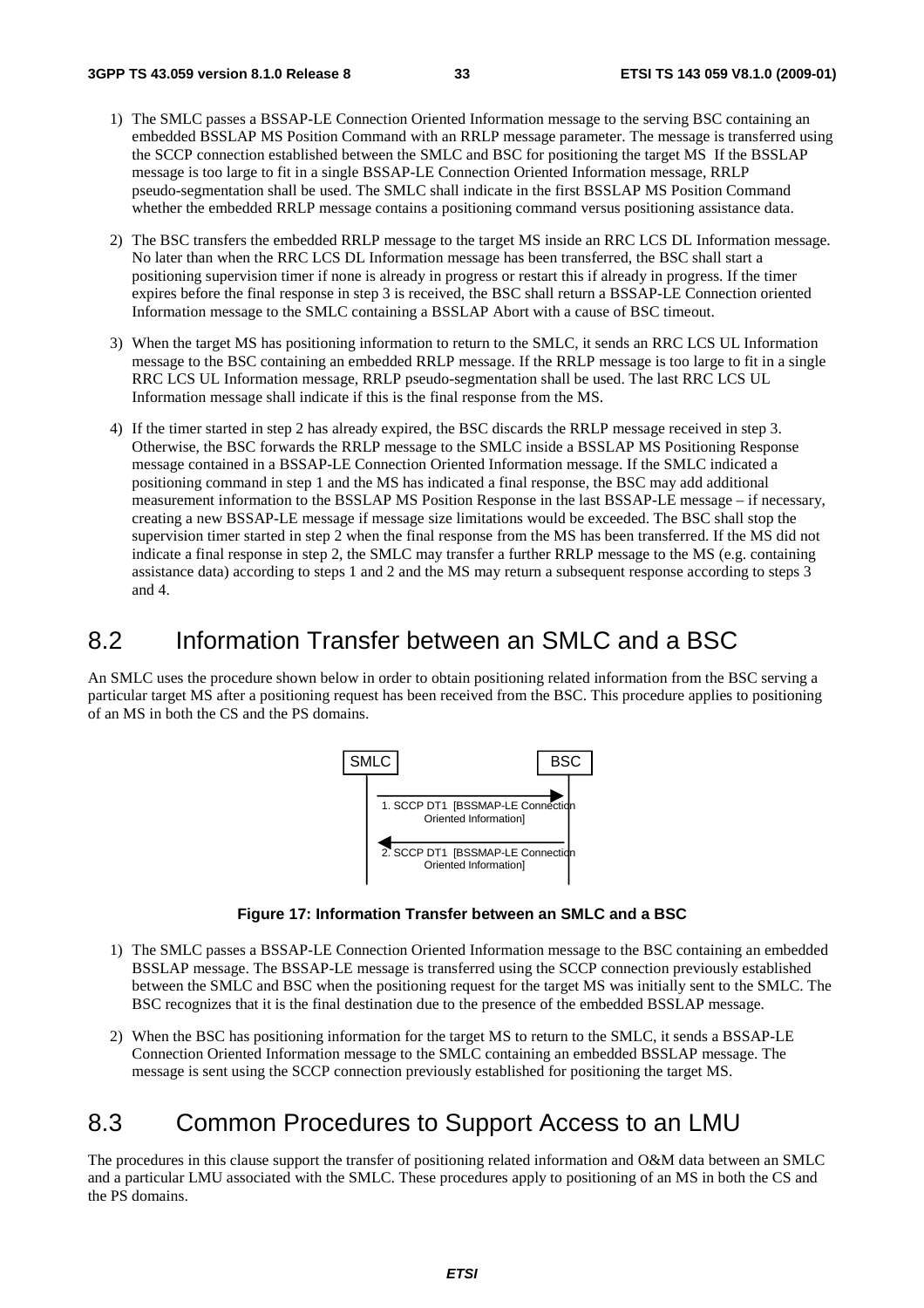### 8.3.1 Location Update Procedure between an SMLC and a Type A LMU

The following procedure supports a normal location update from the perspective of a Type A LMU. The location update can occur periodically, on power up, following recovery from some failure condition and when an LMU in idle mode detects that its closest BTS is in another location area.



#### **Figure 18: Location Update Procedure between an SMLC and a Type A LMU**

- 1) If the LMU does not currently have a signaling link, it sends an RR Channel Request to the serving BTS to request a SDCCH. The RR Channel Request contains an establishment cause identifying an LMU. After assignment of the SDCCH, the LMU sends a DTAP Location Updating request to the BSC. This shall indicate that a follow on request is pending if the LMU has more data to send.
- 2) Because the BSC serving the LMU is associated with an SMLC and the Channel Request message contained an LMU establishment cause, the BSC forwards the Location Updating request to the SMLC rather than MSC. If there was previously no SDCCH, this is sent inside a BSSMAP Complete Layer 3 Information message that is contained in an SCCP Connection Request.
- 3) The SMLC performs normal authentication and ciphering if needed for the LMU. The SMLC shall not assign a TMSI to the LMU to avoid duplicating a TMSI assigned to a normal MS by a VLR.
- 4) The SMLC returns a DTAP Location Updating Accept to the BSC. Unless the LMU indicated a follow on request, the SMLC may then initiate release of the SDCCH.
- 5) The BSC forwards the DTAP message to the LMU.

### 8.3.2 IMSI Detach Procedure between an SMLC and a Type A LMU

The following procedure supports a normal IMSI Detach from the perspective of a Type A LMU. This may be instigated if the LMU is to be deactivated – e.g. for offline maintenance.



**Figure 19: IMSI Detach Procedure between an SMLC and a TypeA LMU** 

1) If the LMU does not currently have a signaling link, it sends an RR Channel Request to the serving BTS to request a SDCCH. The RR Channel Request contains an establishment cause identifying an LMU. After assignment of the SDCCH, the LMU sends a DTAP IMSI Detach Indication to the BSC.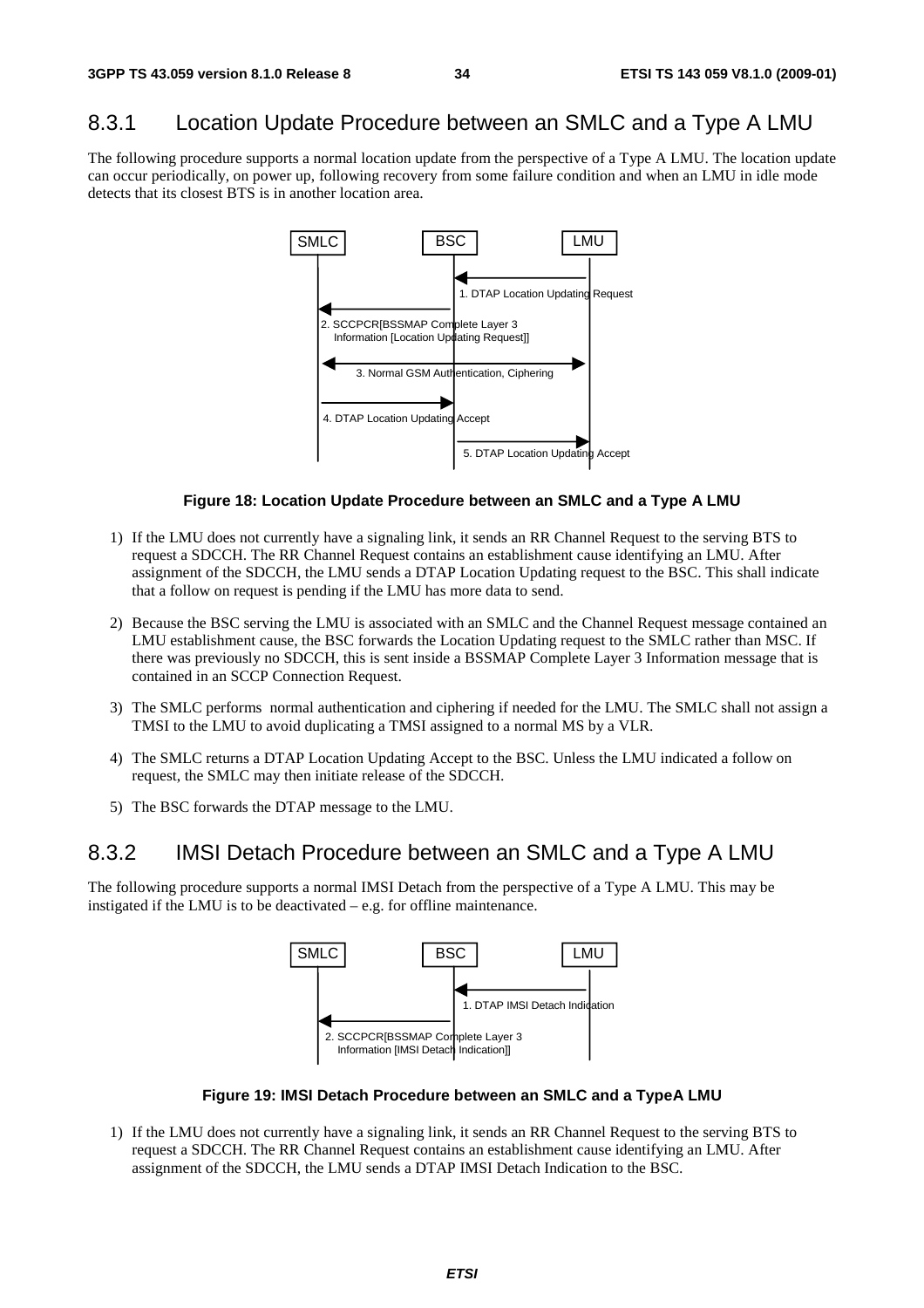2) Because the BSC serving the LMU is associated with an SMLC and the Channel Request message contained an LMU establishment cause, the BSC forwards the IMSI Detach Indication to the SMLC rather than MSC. If there was previously no SDCCH, this is sent inside a BSSAP Complete Layer 3 Information message that is contained in an SCCP Connection Request. The SMLC marks the LMU as temporarily inactive and initiates release of the SDCCH.

#### 8.3.3 LCS Information Transfer between an SMLC and a Type A LMU

#### 8.3.3.1 Information Transfer using an SDCCH

The following procedure supports information transfer between an SMLC and a Type A LMU.



**Figure 20: Information Transfer between an SMLC and a Type A LMU** 

- 1) If there is no signaling link yet for an LMU between the SMLC and the BSC serving the LMU, the SMLC sends a BSSAP Paging message to the serving BSC inside an SCCP Unitdata message.
- 2) The serving BSC broadcasts an RR Paging Request.
- 3) The LMU sends a Channel Request message containing an LMU establishment cause to request an SDCCH. After assignment of the SDCCH, the LMU returns an RR Paging Response.
- 4) Because the BSC serving the LMU is associated with an SMLC and the Channel Request message in step 3 contained an LMU establishment cause, the BSC transfers the Paging Response to the SMLC, rather than MSC, in a BSSAP Complete Layer 3 Information message contained in an SCCP Connection Request.
- 5) The SMLC performs normal authentication and ciphering if this is needed for the LMU. The SMLC shall not assign a TMSI to the LMU to avoid duplicating a TMSI assigned to a normal MS by a VLR.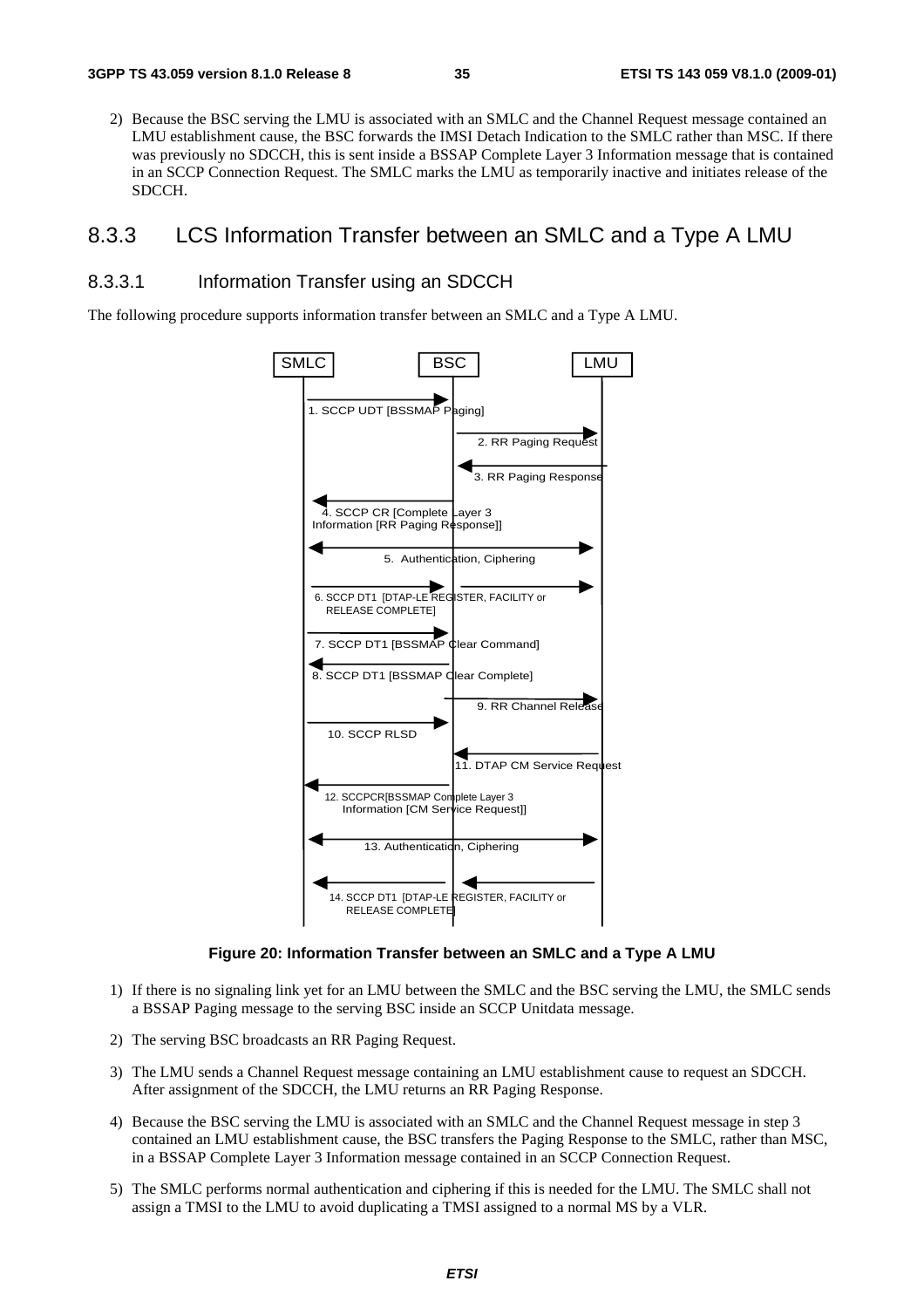- 6) If the SMLC needs to send data to the LMU, it may send one or more DTAP-LE REGISTER, FACILITY or RELEASE COMPLETE messages to the BSC. Each DTAP-LE message contains an embedded LLP message and an indication of whether release of the SDCCH by the LMU is forbidden. Each DTAP-LE message is transferred by the BSC to the LMU.
- 7) The SMLC may initiate release of the SDCCH to the LMU by sending a BSSAP Clear Command to the BSC.
- 8) The BSC returns a BSSAP Clear Complete.
- 9) The BSC orders release of the SDCCH by sending an RR Channel Release to the LMU.
- 10) The SMLC releases the SCCP connection to the BSC by sending an SCCP Released message.
- 11) When the LMU has LCS data to send and does not currently have a signaling link, it sends an RR Channel Request to the serving BTS to request an SDCCH. The RR Channel Request contains an establishment cause identifying an LMU. After assignment of the SDCCH, the LMU sends a DTAP CM Service request to the serving BSC.
- 12) Because the BSC serving the LMU is associated with an SMLC and the Channel Request message contained an LMU establishment cause, the BSC forwards the CM Service Request with an indication that this came from an LMU to the SMLC, rather than MSC, inside a BSSAP Complete Layer 3 Information message that is contained in an SCCP Connection Request.
- 13) The SMLC performs authentication and ciphering if needed for the LMU. Otherwise, a CM Service Accept is returned. The SMLC shall not assign a TMSI to the LMU to avoid duplicating a TMSI assigned to a normal MS by a VLR.
- 14) The LMU sends one or more DTAP-LE REGISTER, FACILITY or RELEASE COMPLETE messages to the serving BSC each containing an embedded LLP message. The BSC forwards each DTAP-LE message to the SMLC.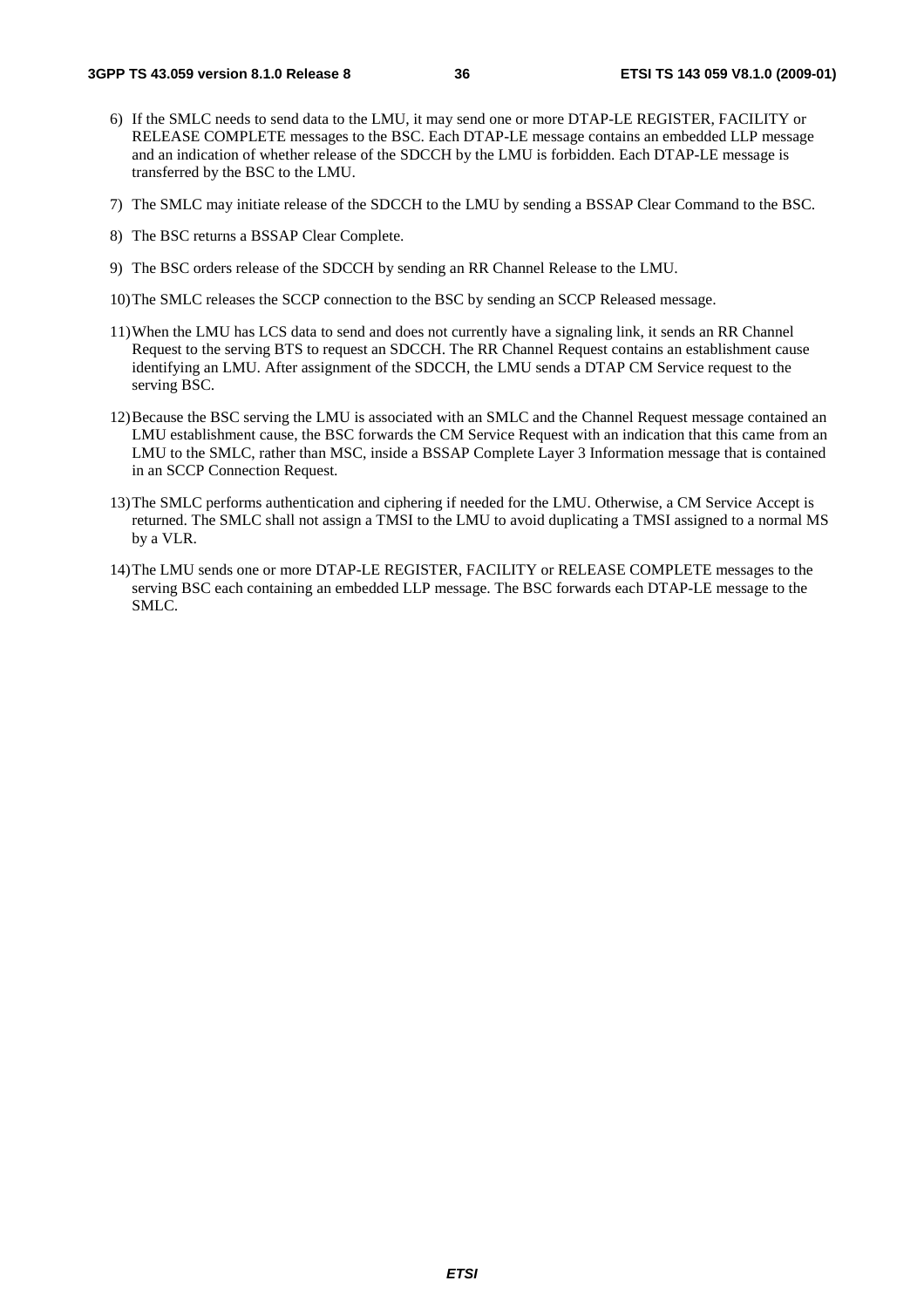

#### 8.3.3.2 Information Transfer using a TCH

#### **Figure 21: Information Transfer between an SMLC and a Type A LMU using a TCH**

- 1) The SMLC establishes a signaling connection to the LMU using an SDCCH.
- 2) The SMLC sends a DTAP Setup to the LMU with the requested bearer capability.
- 3) The LMU returns a DTAP Call Confirmed.
- 4) The SMLC initiates traffic channel assignment by sending a BSSAP Assignment Request to the BSC.
- 5) The BSC requests channel activation in the BTS and then sends an RR Assignment Command to the LMU.
- 6) The LMU acknowledges TCH assignment.
- 7) The BSC confirms TCH assignment.
- 8) The LMU confirms call establishment.
- 9) The SMLC acknowledges the LMU confirm.
- 10) DTAP-LE Connection Oriented Information messages are transferred between the SMLC and LMU on the established TCH: these are transparent to the BSC.
- 11) The SMLC initiates release of the TCH by sending a DTAP Disconnect to the LMU
- 12) The LMU returns a DTAP Release.
- 13) The SMLC sends a DTAP Release Complete.
- 14) The SMLC initiates release of the TCH by sending a BSSAP Clear Command to the BSC.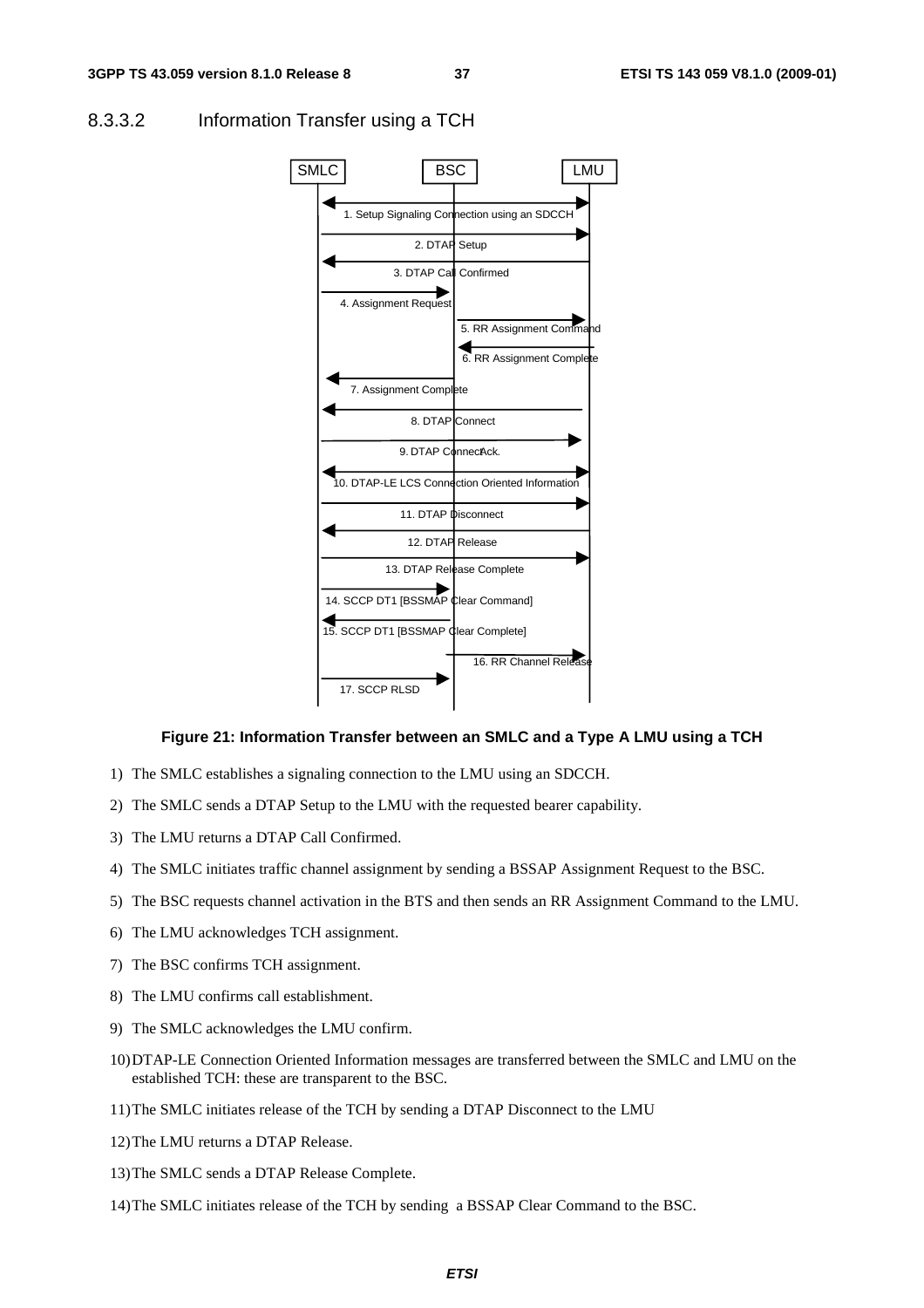15) The BSC returns a BSSAP Clear Complete.

- 16) The BSC orders release of the TCH by sending an RR Channel Release to the LMU.
- 17) The SMLC releases the SCCP connection to the BSC by sending an SCCP Released message.

### 8.3.4 LCS Information Transfer between an SMLC and a Type B LMU

A SMLC uses the procedure shown below in order to exchange LCS information with a TypeB LMU.



#### **Figure 22: Information Transfer between a SMLC and a Type B LMU**

- 1) The SMLC passes a BSSAP-LE Connectionless Information message to the BSC containing an embedded LLP message and the LAC/CI cell address identifying the LMU. The BSSAP-LE message is transferred inside an SCCP Unitdata message.
- 2) The BSC transfers the embedded LLP message to either the BTS associated with the LMU or the LMU itself inside a Location Information message. The BTS or LMU is identified using the LAC/CI received in step 1.
- 3) When the LMU has positioning information to return to the SMLC, either it or its associated BTS transfers this to the BSC inside a Location Information message..
- 4) The serving BSC forwards the LLP message to the SMLC inside a BSSAP-LE Connectionless Information message contained in an SCCP Unitdata message. The BSSAP-LE message contains the LAC/CI address identifying the LMU.

## 8.4 Common Control Procedures for LMUs

These procedures are applicable to any Type A LMU and may be used for any Type B LMU to enable control of the LMU by its associated SMLC. The procedures assume support for the establishment of a signaling link and the transfer of LLP messages between an SMLC and LMU that are defined in the common procedures to support access to an LMU, clause 8.3. Consequently, details of signaling link establishment and message transfer by a BSC and BTS are not shown.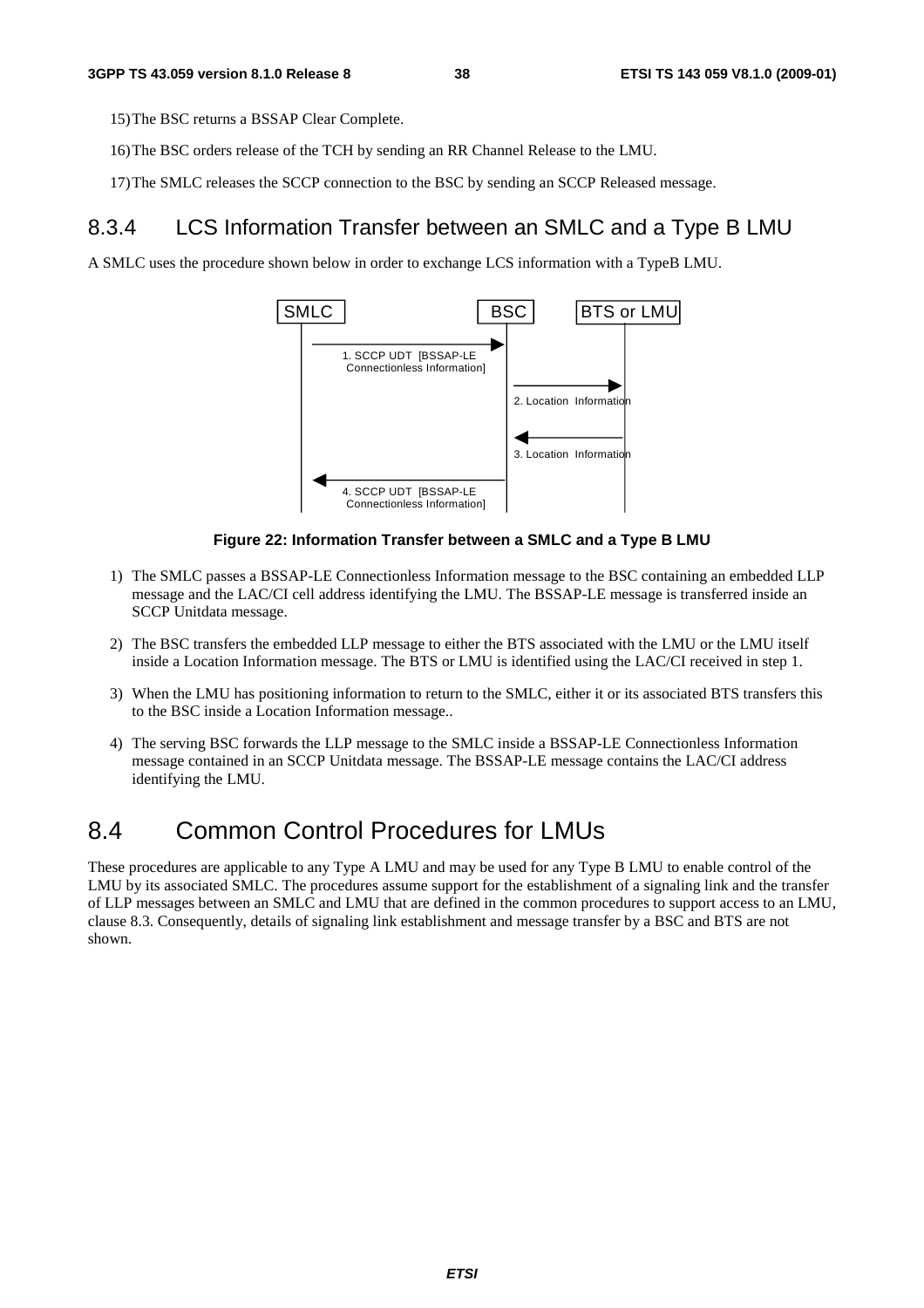#### 8.4.1 Reset Procedure

The reset procedure enables an SMLC to return an LMU to a known initial state in which no measurement or O&M operations are outstanding or being performed.



#### **Figure 23: Reset Procedure for a Circuit Mode LMU**

- 1) After first establishing a signaling connection to the LMU (see clause 8.3), the SMLC sends an LLP Reset Invoke to the LMU via BSC.
- 2) The LMU cancels any LCS measurement and O&M tasks previously ordered by the SMLC. The LMU then returns an LLP Reset Return Result to the SMLC.

#### 8.4.2 Status Query Procedure

The Status Query procedure enables an SMLC to verify the status of an associated LMU. The procedure may be instigated periodically or following any loss of communication with the LMU.



**Figure 24: Status Query Procedure for a Circuit Mode LMU** 

- 1) After first establishing a signaling connection to the LMU (see clause 8.3), the SMLC sends an LLP Status Query Invoke to the LMU via BSC.
- 2) The LMU returns an LLP Status Query return result, indicating the number of active measurement jobs for each type of measurement (e.g. RIT) and the number of active O&M jobs in the LMU that were previously ordered by the SMLC.

#### 8.4.3 Status Update Procedure

The Status Update procedure enables an LMU to report status information to its associated SMLC. The procedure may be instigated for the following reasons:

- 1. Periodically;
- 2. Power-on condition or recovery from failure with loss of memory;
- 3. Impending availability or unavailability for O&M reasons;
- 4. Location Update by a Type A LMU in a new Location Area.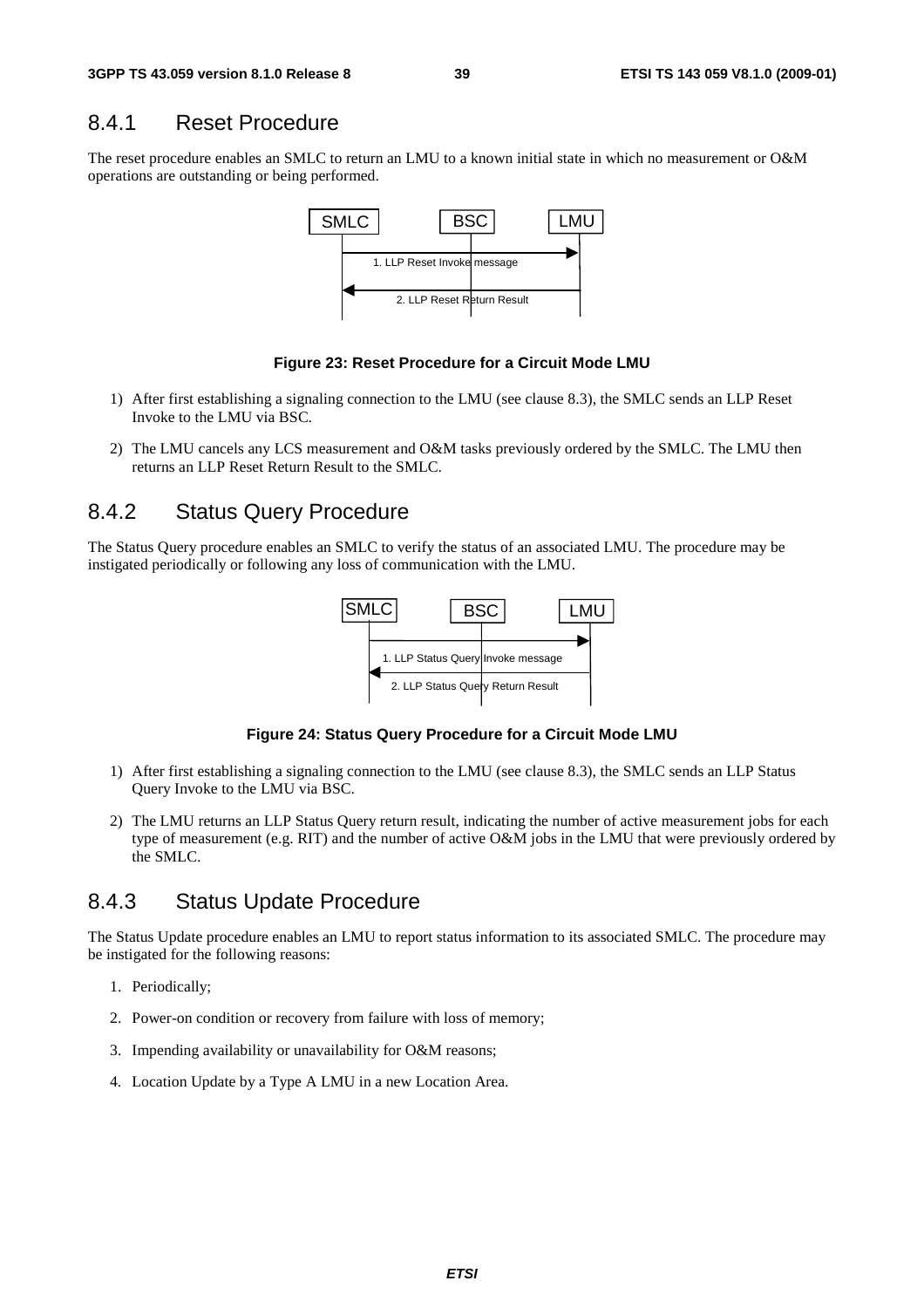

#### **Figure 25: Status Update Procedure for a Circuit Mode LMU**

- 1) After first establishing a signaling connection to the SMLC (see clause 8.3), the LMU sends an LLP Status Update Invoke to the SMLC via BSC. This message shall include the reason for the Status Update, the number of active and outstanding jobs of each category in the LMU and the current hardware status.
- 2) The SMLC returns an LLP Status Update return result to acknowledge receipt of the Status Update.

## 8.5 Exception Procedures

The procedures in this clause apply to all location procedures where a BSSAP-LE Perform Location Request has been sent to an SMLC by a BSC requesting some location service (e.g. provision of a location estimate for a target MS or transfer of assistance data to a target MS).

### 8.5.1 Procedures in the SMLC

When a request for a location estimate fails due to failure of a position method itself (e.g. due to inaccurate or insufficient position measurements and related data) and the SMLC is unable to instigate another positioning attempt (e.g. due to a requirement on response time), the SMLC may return a BSSAP-LE Perform Location response containing a less accurate location estimate (e.g. based on serving cell and timing advance). If a less accurate estimate is not available, the SMLC shall instead return a BSSAP-LE Perform Location response message containing no location estimate and indicating the cause of failure.

When a request for any other location service (e.g. transfer of assistance data to a target MS) fails for any reason and the SMLC is unable to reattempt the service, the SMLC shall return a BSSAP-LE Perform Location response message indicating the cause of failure.

When a location service request is interrupted by some other unrecoverable error event inside the SMLC, the SMLC shall immediately terminate the location service attempt and return a BSSAP-LE Perform Location Response message containing the reason for the location service cancellation. In that case, any dialogue previously opened with an LMU or BSS for the purpose of instigating position measurements for any MS being located may also be aborted by the SMLC.

If the SMLC receives a BSSAP-LE Perform Location Abort indication for a previous location service request from the BSS, it shall immediately terminate the location service attempt and may abort any dialogues used for the location service attempt that may still exist with any LMUs. The circumstances of the abort may still ensure cancellation of any such procedure (see clause on BSS). For a BSSAP-LE Perform Location Abort, the SMLC shall then either return any location estimate (with optional velocity estimate) already derived, if this was requested, or return a BSSAP-LE Perform Location response indicating failure of the location service and the cause of the failure in the BSSAP-LE Perform Location Abort.

If the SMLC has instigated any location related procedure in the Target MS or its serving BSS and receives a BSSLAP Reject, BSSLAP Abort or BSSLAP Reset indication from the BSS, it shall cancel the location service attempt and may abort any dialogues for this that currently exist with any LMUs. For a BSSLAP Abort, the SMLC shall then either return any location estimate (with optional velocity estimate) already derived, if this was requested and is sufficient for the requested QoS, or return a BSSAP-LE Perform Location response indicating failure of the location service and the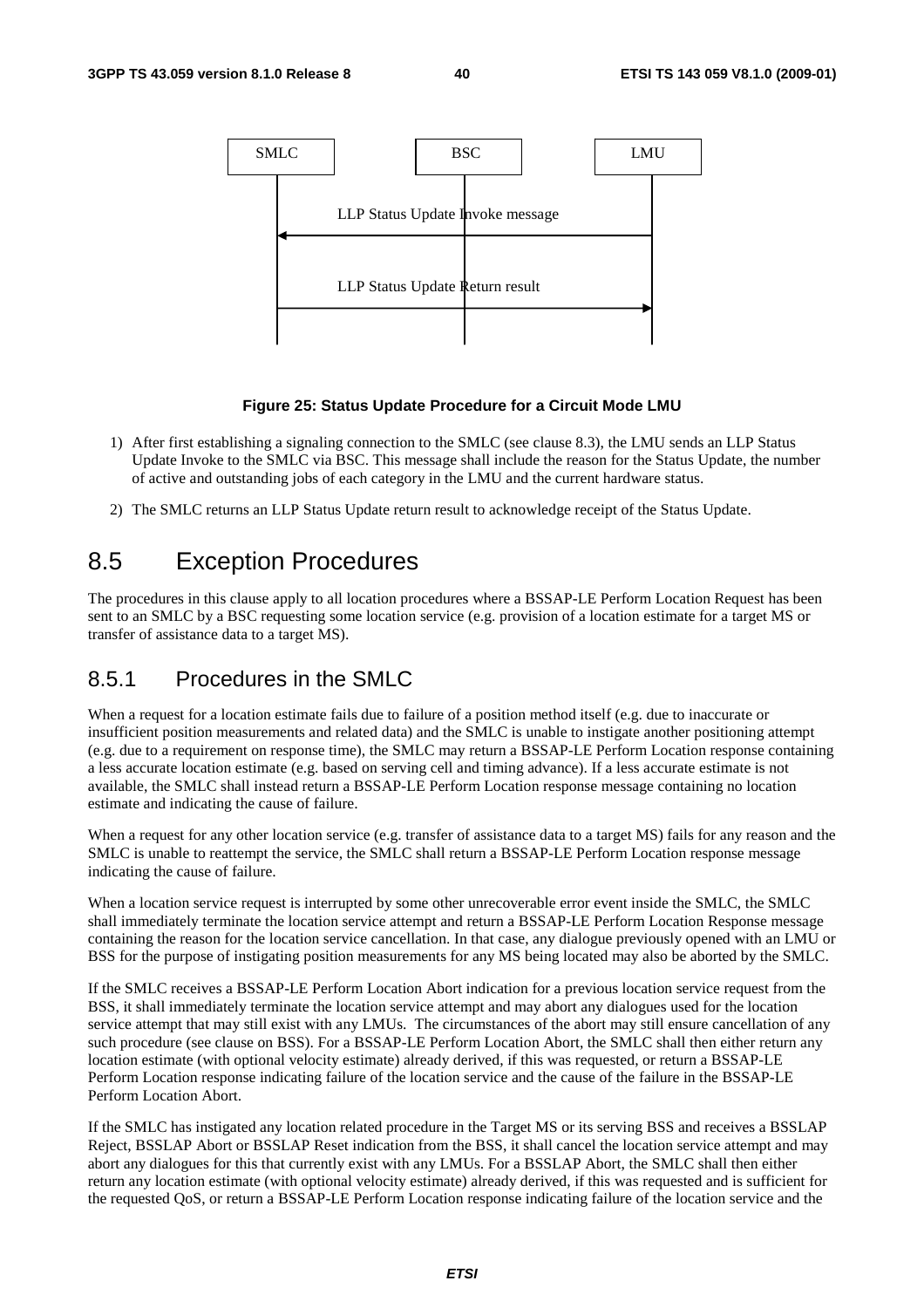cause of the failure in the BSSLAP Abort. For a BSSLAP Reject and BSSLAP Reset, the SMLC has the additional option of restarting the location service attempt and using the same or a different position method where a location estimate was requested. A decision to restart the location service shall take into account the cause of the location service failure as conveyed in the BSSLAP Reject or BSSLAP Reset and whether, in the case of successful intra-BSC handover, the new cell for the target MS is still associated with the SMLC. If the SMLC receives a BSSLAP Reject or BSSLAP Reset with a cause indicating intra-BSC handover and with a new cell identity for the target MS that is not associated with the SMLC, the SMLC shall return a BSSAP-LE Perform Location response containing either a location estimate (with optional velocity estimate), if requested and available, or a failure cause indicating "intra-BSC" handover.

NOTE: In the CS domain, in the case of an intra-BSC handover to a cell in a different PLMN (different MCC, MNC combination), the SMLC may receive a BSSLAP Reset containing the new location area code and new cell ID. The SMLC may then deduce the new MCC and MNC from the uniqueness, when this applies, of the combined values for the new location area code and cell ID compared to the corresponding values for neighbouring cells.

#### 8.5.2 Procedures in an LMU

An LMU shall return an error indication to its controlling SMLC when location measurements previously ordered by the SMLC cannot be provided due to any error condition.

### 8.5.3 Procedures in the BSC in the CS Domain

#### 8.5.3.1 General Procedures

The BSC serving a target MS shall supervise any network or MS location service procedure, including transfer of positioning assistance data to an MS, and shall only allow one such procedure to be active at any time. If a new procedure is instigated by the SMLC for any target MS, the BSC shall cancel any previous procedure without notifying the SMLC or target MS. The new procedure shall then be treated according to the prevailing conditions. If a location information transfer to an MS initiated by an SMLC is not active, the BSC shall discard any RRLP message received from the MS. This precludes the initiation of any location service procedure from an MS.

Depending on the location procedure and its current state of execution, a serving BSC may chose to defer certain radio related events (e.g. handover) to avoid interference with location – refer to the later clauses for each position method. A serving BSC shall abort all existing location related procedures for a particular target MS without notifying a target MS if the DCCH to the target MS or the SCCP connection to the SMLC is released. In the event of an abort with an SMLC, the BSC shall attempt to notify the SMLC using a BSSAP-LE Perform Location Abort.

#### 8.5.3.2 Rejection of an SMLC Positioning Request

The BSC may reject any request from an SMLC for positioning or transfer of assistance data for a target MS if the request cannot be performed for reasons other than interaction with handover or other RR management. If the request is rejected, the BSC shall return a BSSLAP Reject to the SMLC containing the cause of rejection.

#### 8.5.3.3 Interaction with Inter-BSC Handover

The BSC shall reject any request from an SMLC for positioning or transfer of assistance data while an inter-BSC handover procedure is ongoing and shall return a BSSLAP Abort to the SMLC.

The BSC shall terminate any network or MS positioning procedure or any transfer of RRLP assistance data already in progress if inter-BSC handover is needed and is not precluded by the particular location procedure and its current state. When a location procedure is terminated and there is an active BSSLAP transaction, the BSC shall return a BSSLAP Abort message to the SMLC after the BSSAP Handover Required has been sent to the serving MSC. The BSSLAP Abort shall contain the cause of the location procedure failure. When a location procedure is terminated and there is no active BSSLAP transaction, the BSC shall send a BSSAP-LE Perform Location Abort message to the SMLC after the BSSMAP Handover Required has been sent to the serving MSC.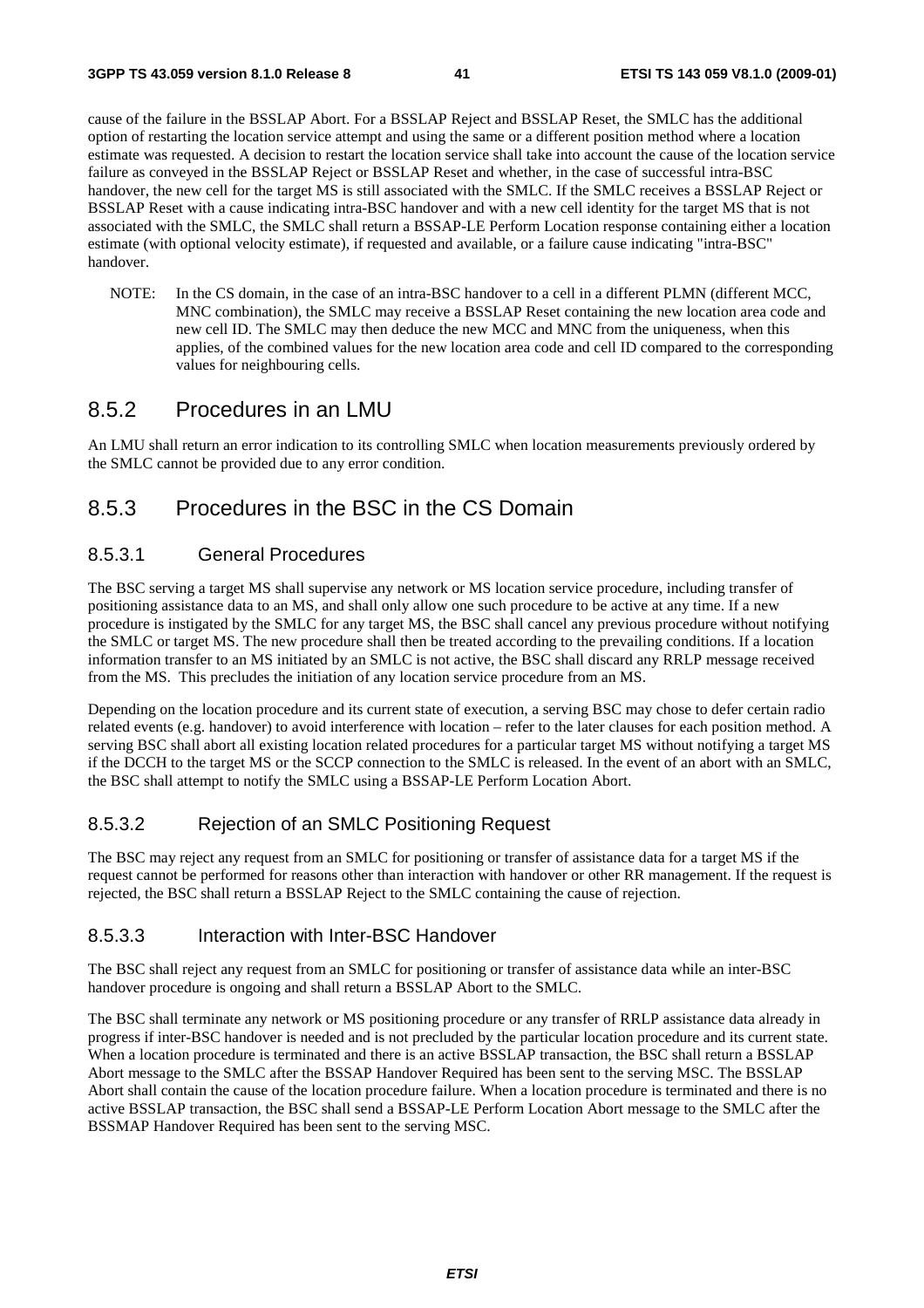#### 8.5.3.4 Interaction with Intra-BSC Handover and other RR Management Procedures

The BSC shall reject any request from an SMLC for positioning or transfer of assistance data while an intra-BSC handover or other intra-BSC RR management procedure involving the target MS is ongoing and shall return a BSSLAP Reset to the SMLC when the handover or other RR management procedure is complete in the BSC. If the handover or other RR management procedure times out in the BSC, the BSC shall instead return either a BSSLAP Reset or a BSSLAP Abort to the SMLC.

The BSC shall terminate any network or MS positioning procedure or any transfer of RRLP assistance data already in progress if an intra-BSC handover or other intra-BSC RR management procedure is needed and is not precluded by the particular location procedure and its current state. When location procedure is terminated, the BSC shall return a BSSLAP Reset message to the SMLC after the intra-BSC handover or other RR management procedure is complete in the BSC. If the intra-BSC handover or other RR management procedure times out in the BSC, the BSC shall instead return either a BSSLAP Reset or a BSSLAP Abort to the SMLC.

A BSSLAP Reset shall contain a cause indication, the current serving cell identity, the current location area code if this has just changed due to intra-BSC handover and may contain measurement information for the target MS (e.g. TA value). A BSSLAP Reset shall also include the current location area code if there has been any change of location area since the location request for the target MS was first sent to the SMLC and if the current location area code was not yet reported to the SMLC in a previous BSSLAP Reset.

#### 8.5.3.5 Priority of Handover and Other RR Management Procedures

If the transfer of RRLP messages between an SMLC and target MS is interrupted by intra-BSC handover, inter-BSC handover or any other intra-BSC RR management procedure, the BSC shall avoid delay to the handover or RR management procedure by employing the preemption capability defined in 3GPP TS 44.006 and 3GPP TS 24.008. This allows an RR Handover Command or other RR management command sent to the target MS to be assigned a "high" priority at the data link level enabling preemption of "low" priority RR Application Information messages (carrying RRLP messages) which may have been sent earlier. This procedure ensures that any RRLP data still not transmitted to the MS will be preempted (and discarded) by the data link layer in the BTS prior to transmission of the Handover Command or other RR Management command.

#### 8.5.3.6 Interaction with Segmentation support for Legacy MS

If a location information transfer to an MS initiated by an SMLC is not active, the BSC shall discard any RRLP message segment received from the MS. Once a location service procedure has been started involving RRLP message transfer to a target MS, the BSC shall discard all RRLP segments received from the MS until it receives the first or only segment of a new RRLP message. The new RRLP message shall then be treated according to the state of the RRLP message transfer as described in clause 8.1.

Further details regarding transfer and segmentation of RRLP messages between a BSC and MS can be found in 3GPP TS 44.018.

#### 8.5.3.7 Overload

The BSC may indicate an inability to support location due to overload by rejecting with a cause indicating congestion a BSSAP Perform Location request received from the MSC. If an SMLC has rejected a request from the BSC to perform location with a cause indicating congestion, the BSC shall convey the rejection and cause to the MSC if the request was MSC initiated. If the request was initiated by the BSC, the BSC may reduce the frequency of its location requests to the SMLC according to the rules in 3GPP TS 49.031, which give precedence to location service requests with a higher priority.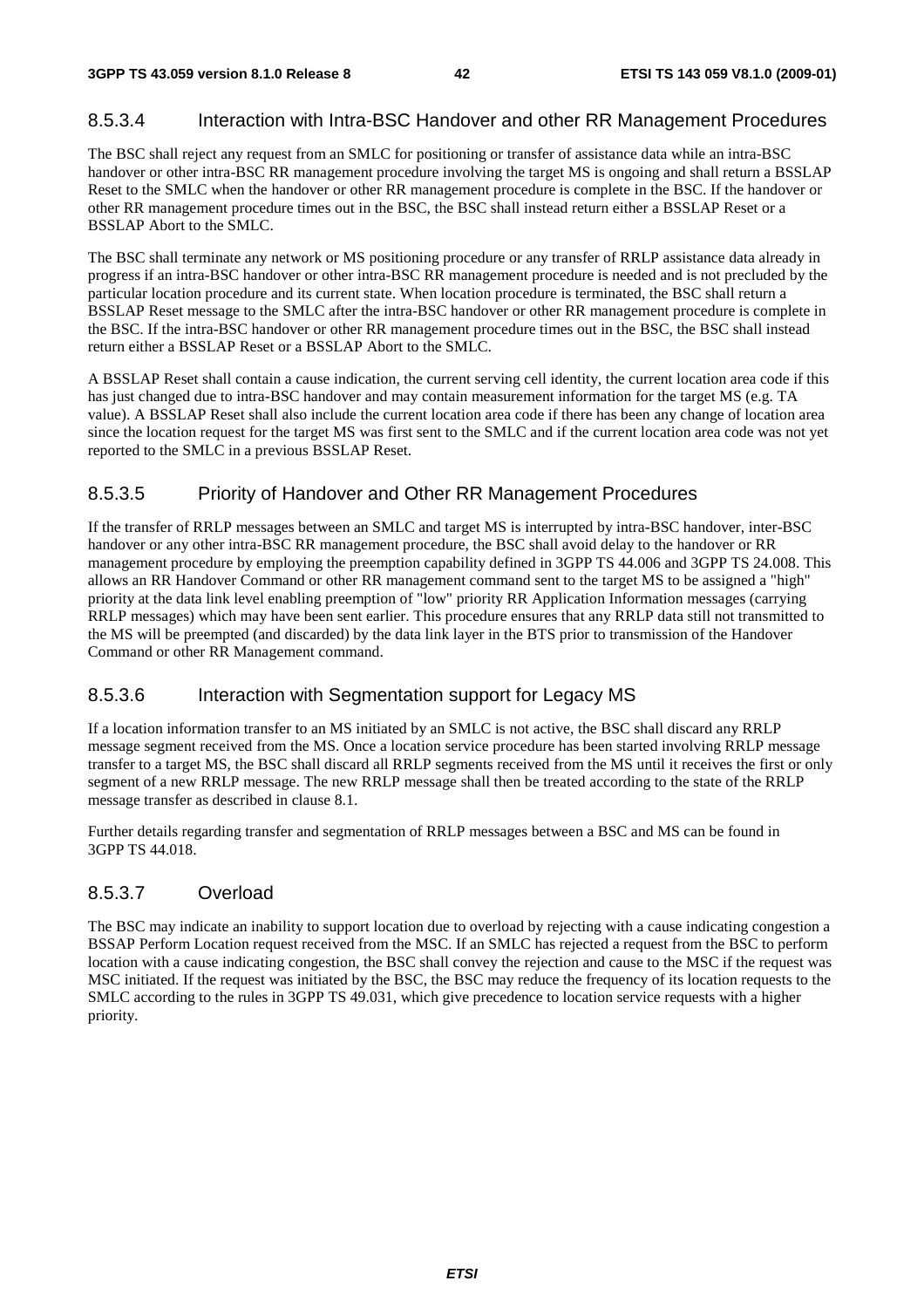## 8.5.4 Procedures in the BSS in the PS Domain

#### 8.5.4.1 General Procedures

The BSS serving a target MS shall supervise any network or MS location service procedure, including transfer of positioning assistance data to an MS, and shall only allow one such procedure to be active at any time for any one TLLI. If a new procedure is instigated by the SMLC for any target MS, the BSS shall cancel any previous procedure without notifying the SMLC or target MS. The new procedure shall then be treated according to the prevailing conditions. If a location information transfer to an MS initiated by an SMLC is not active, the BSS shall discard any RRLP message received from the MS via the SGSN.

A serving BSS shall abort all existing location related procedures for a particular target MS without notifying a target MS if the SCCP connection to the SMLC is released. In the event of an abort when no BSSLAP procedure is active, but a location procedure is active, the BSS shall attempt to notify the SMLC using a BSSAP-LE Perform Location Abort.

A serving BSS shall abort all existing location related procedures for a particular target MS if the radio connection to the MS is lost. The SMLC shall be notified with a BSSAP-LE Perform Location Abort if no BSSLAP procedure is currently active. If there is an active BSSLAP procedure, the BSSLAP Abort message shall be sent to the SMLC.

A serving BSS shall return a BSSLAP Reject to the SMLC containing the cause of rejection, if the BSS receives the BSSGP Position Response message from the SGSN indicating a failure.

#### 8.5.4.2 Rejection of an SMLC Positioning Request

The BSS may reject any request from an SMLC for positioning or transfer of assistance data for a target MS if the request cannot be performed. If the request is rejected, the BSS shall return a BSSLAP Reject to the SMLC containing the cause of rejection.

#### 8.5.4.3 Overload

The BSS may indicate an inability to support location due to overload by rejecting with a cause indicating congestion sent in a BSSGP Perform Location Response message to the SGSN. If an SMLC has rejected a request from the BSS to perform location with a cause indicating congestion, the BSS shall convey the rejection and cause to the SGSN if the request was initiated by the SGSN. If the request was initiated by the BSS, the BSS may reduce the frequency of its location requests to the SMLC according to the rules in 3GPP TS 49.031, which give precedence to location service requests with a higher priority.

#### 8.5.4.4 Inter BSS Cell Change

If the BSS detects (e.g. when it receives a BSSGP-FLUSH-LL PDU from the SGSN) that a target MS has changed cell to another BSS, it shall abort the positioning procedure by sending the BSSAP-LE Perform Location Abort to the SMLC.

### 8.5.5 Void

## 8.6 Procedures in the Target MS

A target MS shall terminate any positioning procedure or the transfer of RRLP positioning assistance data without sending any response to the SMLC if any RR message is received from the BSC that starts some other RR management procedure, including a new positioning procedure. The new RR procedure shall then be executed by the MS.

A target MS shall terminate any positioning procedure or the transfer of RRLP positioning assistance data without sending any response to the SMLC if a Routing Area Update Request message is sent to the SGSN or if a suspension request message is sent to the network or if its P-TMSI is reallocated.

## 8.7 Further Procedures for Handover

Handover procedures are described in 3GPP TS 23.271 [7].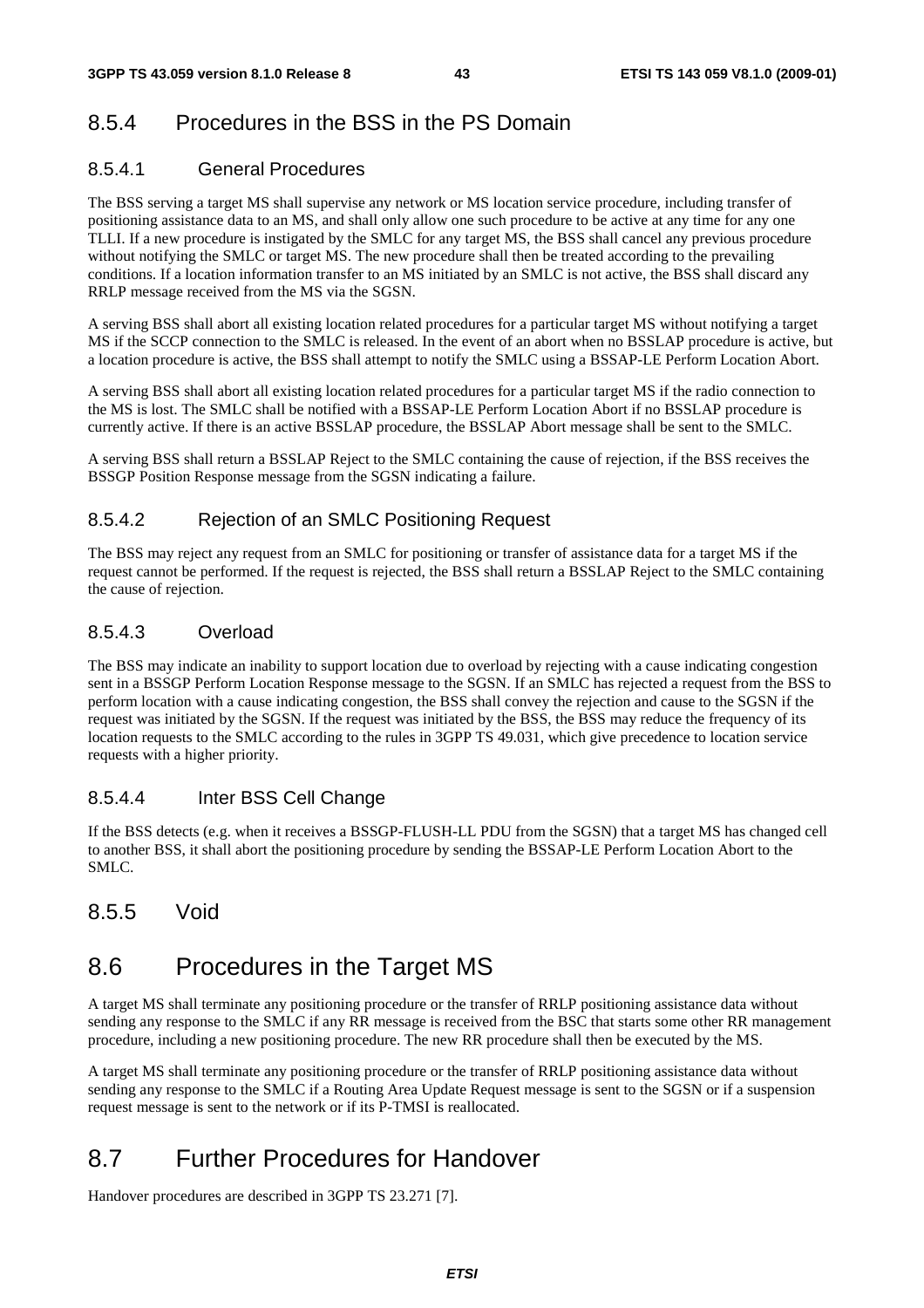## 9 Positioning procedures

The following clause describes the positioning procedures for Timing Advance, Enhanced Observed Time Difference and A-GNSS.

## 9.1 Positioning Procedure Initiation

### 9.1.1 Core Network Position Procedure Initiation over the A interface

This procedure is used by the Core Network to start the positioning procedure in GERAN over the A interface.



#### **Figure 26: Positioning Procedure Initiation Over A Interface**

- 1) The MSC sends the BSSAP Perform Location Request message on the existing SCCP connection for the target MS to request the BSC to start the positioning procedure. The Location Type is always included. Depending on the type of location request, additional parameters may be included to provide the Cell Identifier, Classmark Information Type 3, LCS Client Type, Chosen Channel, LCS Priority, Quality of service, A-GNSS Assistance Data, and APDU. In addition, the IMSI and / or the IMEI of the mobile station involved in the positioning procedure may be provided by the MSC in order, if forwarded by the BSC, to allow the SMLC to maintain a context between subsequent requests for a mobile station, to tune positioning for each mobile station and to add more options for SMLC diagnostics.
- 2) The common positioning procedures for CS domain are executed (see below).
- 3) The BSC sends the BSSAP Perform Location Response message to the MSC. A location estimate, velocity estimate, positioning data, deciphering keys, or LCS Cause may be included.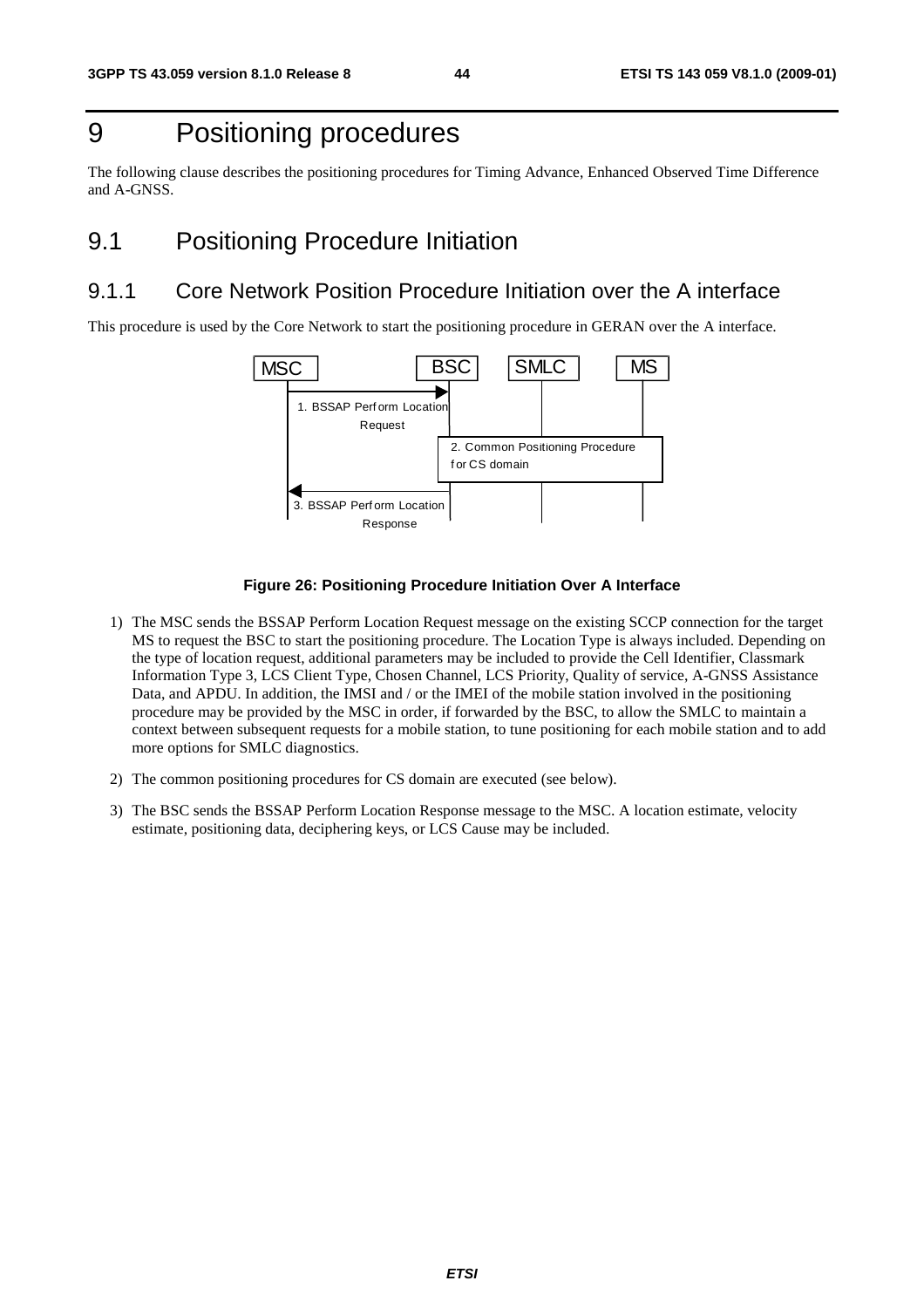### 9.1.2 Positioning Procedure Initiation from an Internal LCS Client for the CS Domain (A/Gb mode)

Figure 27 illustrates how a serving BSC may obtain the location of a target MS that is already in dedicated mode on behalf of some PLMN operator LCS client in GERAN – e.g. to support handover. The procedure is valid when local regulatory requirements do not require privacy checking for PLMN operator initiated location.



#### **Figure 27: Positioning Procedure Initiation from an Internal LCS Client**

- 1) An LCS client within the GERAN requests the current location of a target MS from the serving BSC
- 2) The common positioning procedures for CS domain are executed see Figure 28. The BSC returns the MS location estimate to the requesting LCS client.

#### 9.1.3 Core Network Position Procedure Initiation over the Gb interface

This procedure is used by the Core Network to start the positioning procedure in GERAN over the Gb interface.



#### **Figure 27a: Positioning Procedure Initiation Over Gb Interface**

1) The SGSN sends the BSSGP Perform Location Request message to request the BSS to start the positioning procedure. The TLLI, IMSI, DRX Parameters, Current BVCI for the MS, Current NSEI for the MS, Location Type, Current Cell Identifier, and LCS Capability IEs are always included. The IMSI, DRX Parameters, Current BVCI for the MS, Current NSEI for the MS shall be stored in the SCCP signalling context towards the SMLC for potential use in a TA Request procedure later on. Depending on the type of location request, additional parameters may be included in the BSSGP Perform Location Request message to provide LCS Client Type, LCS Priority, LCS Quality of Service, and A-GNSS Assistance Data. In addition, the IMEI of the mobile station involved in the positioning procedure may be provided by the SGSN. The IMSI and, if forwarded by the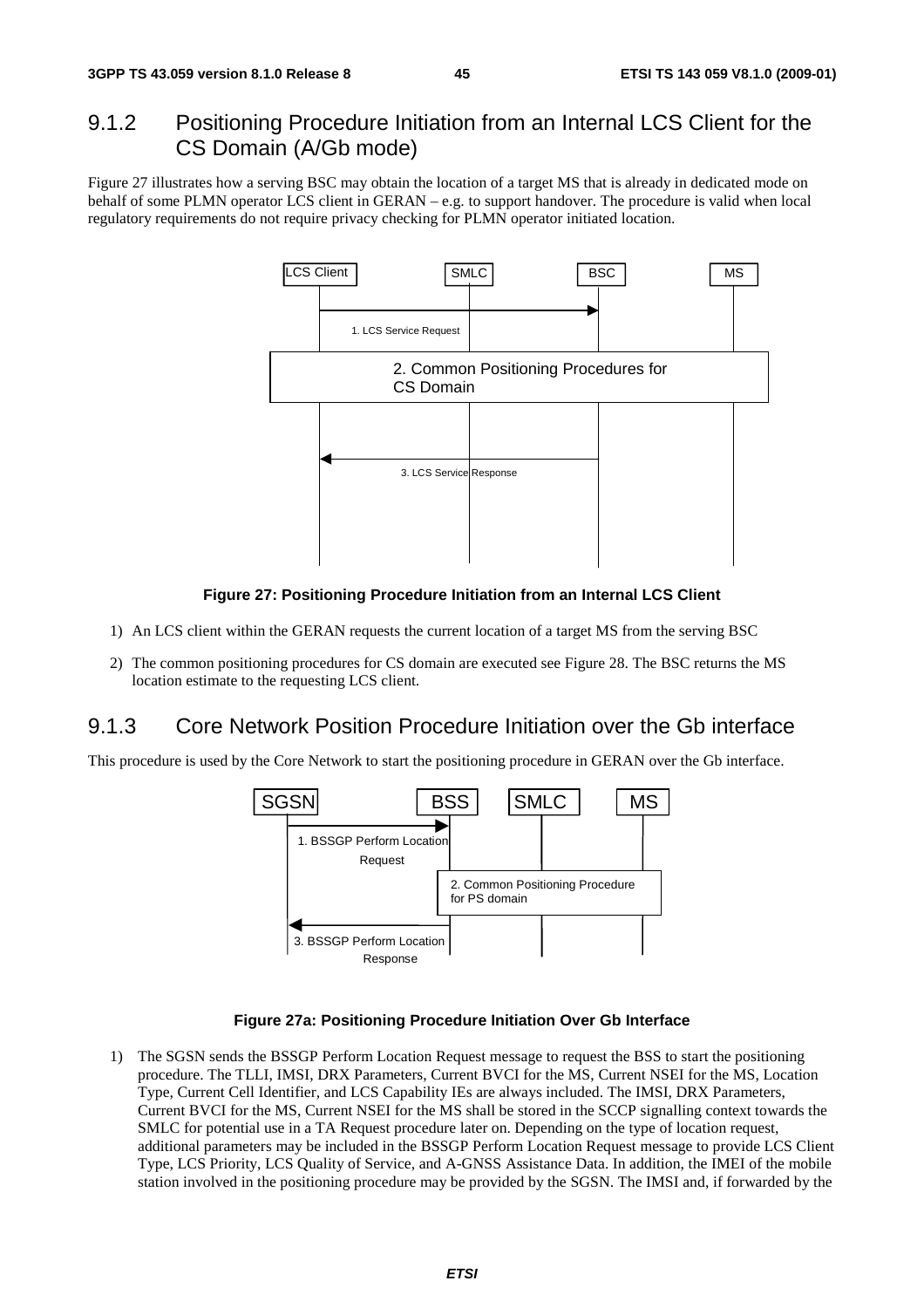BSS, the IMEI, would allow the SMLC to maintain a context between subsequent requests for a mobile station, to tune positioning for each mobile station and to add more options for SMLC diagnostics.

- 2) The common positioning procedures for PS domain are executed (see clause 9.2.1).
- 3) The BSS sends the BSSGP Perform Location Response message to the SGSN. The TLLI and the BVCI identifying the cell from which the last LLC PDU was received from the MS are always included. A location estimate, velocity estimate, positioning data, deciphering keys, or LCS Cause may be included.

### 9.1.4 Positioning Procedure Initiation from Core Network (Iu mode)

This procedure is used by the Core Network to start the positioning procedure in GERAN Iu mode. This procedure is used when the source node in the Core Network is the 3G-MSC (Iu-cs interface) or when the source node in the Core Network is the 3G-SGSN (Iu-ps interface).



#### **Figure 27b: Positioning Procedure Initiation from Core Network (Iu mode)**

- 1) The MSC/SGSN sends the Location Reporting Control message on the existing SCCP connection for the target MS to request the BSC to start the positioning procedure. The Location Type is always included. Depending on the type of location request, additional parameters may be included to provide LCS Client Type, LCS Priority, Quality of service, and A-GNSS Assistance Data..
- 2) The Positioning Procedure for Iu mode is executed (see below).
- 3) The BSC sends the Location Report message to the MSC/SGSN. A location estimate (with optional velocity estimate), or LCS Cause may be included.

#### 9.1.5 Positioning Procedure Initiation from Internal LCS Client (Iu mode)

FFS.

## 9.2 Common Positioning Procedure for CS Domain in A/Gb mode

This procedure is common to all positioning methods in the CS domain.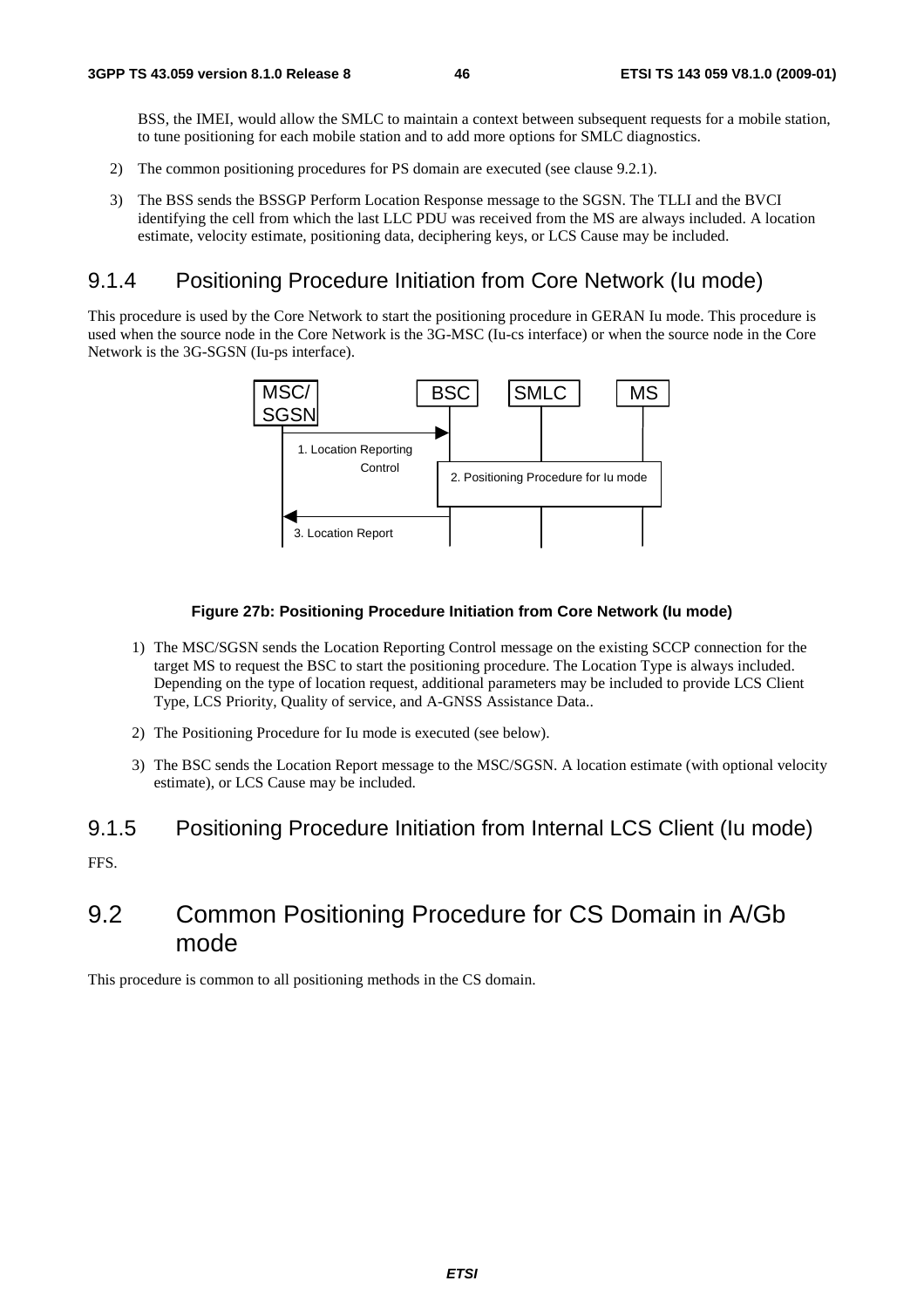

#### **Figure 28: Common Positioning Procedure for CS Domain**

- 1) The BSC sends the BSSAP-LE Perform Location Request message to request the SMLC to start the positioning procedure. The Location Type and Current Cell Identifier IEs are always included. Depending on the type of location request, additional parameters may be included to provide Measurement Report (in BSSLAP APDU IE), LCS Client Type, Classmark Information Type 3, Chosen Channel, LCS Priority, LCS Quality of Service, and A-GNSS Assistance Data. In addition, the IMSI and / or the IMEI of the mobile station involved in the positioning procedure may be provided by the BSC in order to allow the SMLC to maintain a context between subsequent requests for a mobile station, to tune positioning for each mobile station and to add more options for SMLC diagnostics.
- 2) If location information is requested and the location accuracy within the QoS, if provided, can be satisfied by the reported cell ID and, if available, TA value, the SMLC may send a BSSAP-LE Perform Location Response message immediately. Otherwise, the SMLC determines the positioning method and instigates the particular message sequence for this method defined in subsequent clauses. If the position method returns position measurements, the SMLC uses them to compute a location estimate (with optional velocity estimate). If there has been a failure to obtain position measurements, the SMLC may use the current cell ID and, if available, TA value to derive an approximate location estimate. If a computed location estimate is returned for an MS based position method, the SMLC may verify consistency with the current cell ID and, if available, TA value. If the location estimate so obtained does not satisfy the requested accuracy or the location attempt failed, e.g. due to missing data, and sufficient response time still remains, the SMLC may instigate a further location attempt using the same (e.g. providing more assistance data to MS) or a different position method. If there is insufficient response time for another position attempt, the SMLC shall return any location estimate already obtained even if not satisfying the requested accuracy. If a vertical location co-ordinate is requested but the SMLC can only obtain horizontal co-ordinates, these may be returned. Requirements on the geographic shape encoded within the "position information" parameter may exist for certain LCS client types. The SMLC shall comply with any shape requirements defined in 3GPP. The SMLC in a certain country should attempt to comply with the shape requirements defined for a specific LCS client type in the relevant national standards of that country. If location assistance data is requested, the SMLC transfers this data to the MS as described in subsequent clauses. The SMLC determines the exact location assistance data to transfer according to the type of data specified by the MS, the MS location capabilities and the current cell ID. If deciphering keys are requested the SMLC obtains the current keys.
- 3) The SMLC sends the BSSAP-LE Perform Location Response message to the BSC containing any location estimate (with optional velocity estimate) or deciphering keys. In case of failure the cause value may be included.

## 9.2a Common Positioning Procedure for PS Domain in A/Gb mode

This procedure is common to all positioning methods in the PS domain.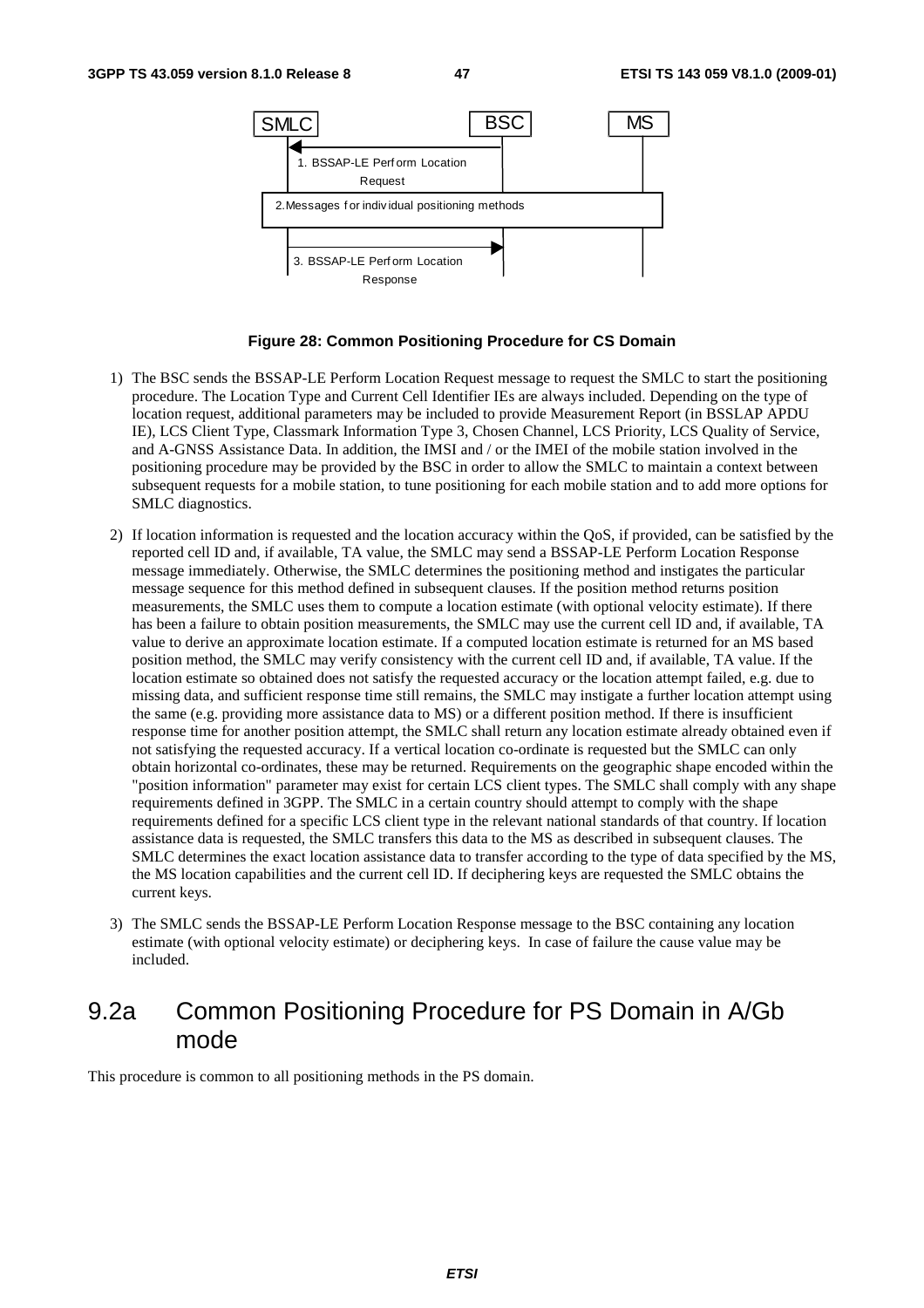

#### **Figure 28a: Common Positioning Procedure for PS Domain**

- 1) The BSS sends the BSSAP-LE Perform Location Request message to request the SMLC to start the positioning procedure. The Location Type, and Current Cell Identifier IEs are always included. If the Timing Advance value for the MS is available in the BSS, it shall be included (in BSSLAP APDU IE). Depending on the type of location request, additional parameters may be included to provide Measurement Report (in BSSLAP APDU IE), Packet Measurement Report, LCS Client Type, LCS Capability, LCS Priority, LCS Quality of Service, and A-GNSS Assistance Data. In addition, the IMSI and / or the IMEI of the mobile station involved in the positioning procedure may be provided by the BSS in order to allow the SMLC to maintain a context between subsequent requests for a mobile station, to tune positioning for each mobile station and to add more options for SMLC diagnostics.
- 2) See step 2 of clause 9.2 "Common Positioning Procedure for CS Domain in A/Gb mode".
- 3) The SMLC sends the BSSAP-LE Perform Location Response message to the BSS. A location estimate, velocity estimate, positioning data, deciphering keys, or LCS Cause may be included.

## 9.2b Common Positioning Procedure for Iu mode

This procedure is common to all positioning methods in the Iu mode.



#### **Figure 28b:Common Positioning Procedure**

- 1. The BSC sends the BSSAP-LE Perform Location Request message to request the SMLC to start the positioning procedure.
- 2. See step 2 of Clause 9.2 "Common Positioning Procedure for CS Domain in A/Gb Mode."
- 3. The SMLC sends the BSSAP-LE Perform Location Response message to the BSC containing any location estimate (with optional velocity estimate) or deciphering keys. In case of failure the cause value may be included.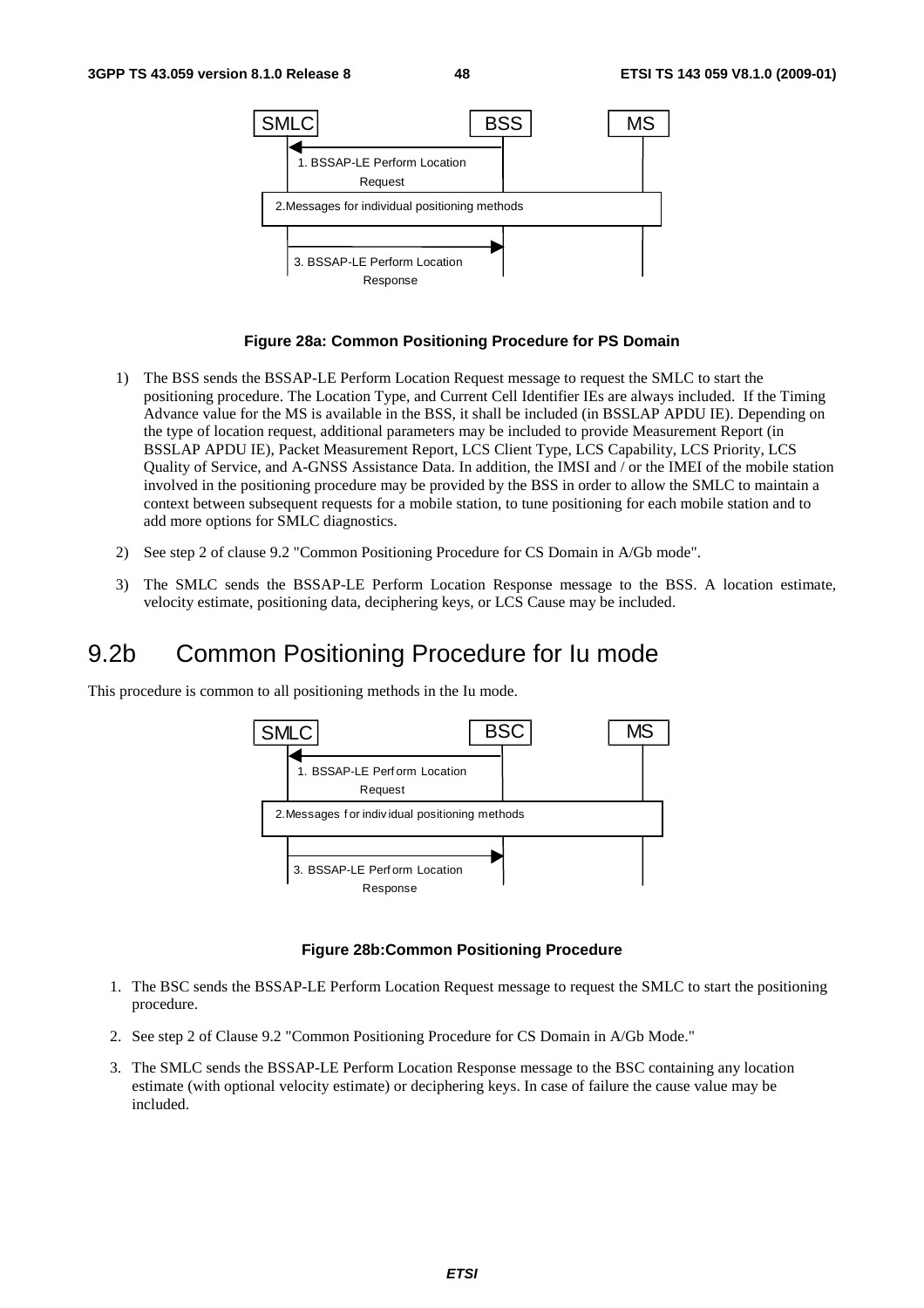## 9.2c GPRS Cell Change for the PS Domain in A/Gb mode

### 9.2c.1 Intra-BSS Cell Change

The procedure shown below is used in order to keep an SMLC updated about Intra-BSS cell changes during a positioning procedure for a target MS in the PS domain in A/Gb-mode (note that unlike the CS domain and handover, the BSSLAP reset procedure is not used). The following procedure is applicable except when U-TDOA positioning is ongoing in the BSS as described in sub-clause 9.5.2.4 of this specification.



#### **Figure 28c: Cell Change with BSSAP-LE Perform Location Information for the PS Domain**

- 1. The MS detects a cell change and sends a cell update message or routing area update message to the SGSN (for more information, see 3GPP TS 23.060).
- 2. The SGSN sends a BSSGP FLUSH-LL PDU to the BSS. If the cell change is an Inter-NSE Cell Change, the NSEI of the new cell is provided.
- 3. The BSS acknowledges by sending a BSSGP FLUSH-LL-ACK PDU to the SGSN.
- 4. The BSS detects that a positioning procedure is active and the BSS is able to continue the positioning procedure in the new cell and sends a BSSAP-LE Perform Location Information message to the SMLC. This message contains the Cell Identifier for the new cell. If the Timing Advance value for the MS in the new cell is available in the BSS, it shall also be included. The BSS may send this message either if it receives the indication from the SGSN about the cell change (the BSSGP FLUSH-LL) or if it detects the cell change on its own (e.g. network controlled cell reselection).

### 9.2c.2 Inter-BSS Cell Change

The procedure shown below is used to abort the positioning procedure when an Inter-BSS cell change occurs for a target MS in the PS domain in A/Gb-mode. The following procedure is applicable except when U-TDOA positioning is ongoing in the BSS as described in sub-clause 9.5.2.5 of this specification.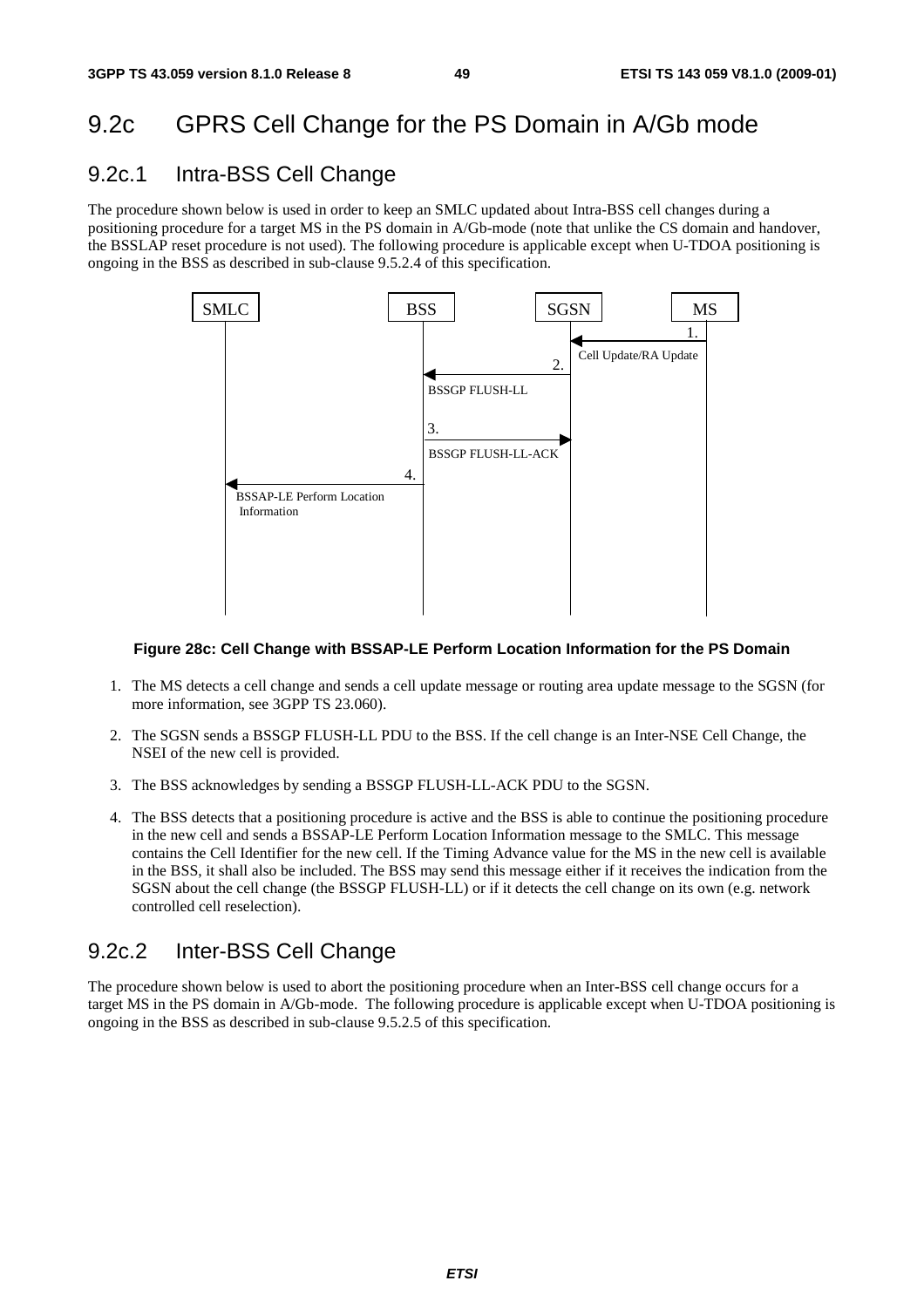

#### **Figure 28d: Cell Change with positioning abort for the PS Domain**

- 1. The MS detects a cell change and sends a cell update message or routing area update message to the SGSN (for more information, see 3GPP TS 23.060).
- 2. The SGSN sends a BSSGP FLUSH-LL PDU to the BSS. The NSEI of the new cell is provided.
- 3. The BSS acknowledges by sending a BSSGP FLUSH-LL-ACK PDU to the SGSN.
- 4. The BSS detects that a positioning procedure is active and that the BSS is not able to continue the positioning procedure in the new cell (e.g. Inter BSS Cell Change) and sends a BSSAP-LE Perform Location Abort message to the SMLC. The IE LCS Cause indicates the reason for the abort (e.g. 'Inter BSS Cell Change'). The BSS then awaits the BSSAP-LE Perform Location Response from the SMLC, which it will forward in a BSSGP Perform Location Response to the SGSN.

## 9.3 TA Based Positioning in CS Domain for A/Gb-mode

The TA is based on the existing Timing Advance (TA) parameter. The TA value is known for the serving BTS. To obtain TA values in case the MS is in idle mode a special call, not noticed by the GSM subscriber (no ringing tone), is set up. The cell-ID of the serving cell and the TA is returned as the result of the TA.

### 9.3.1 Definition of TA states

#### 9.3.1.1 MS in IDLE State

In IDLE state the MS may be paged or may request an originating (e.g. emergency) call. The paging response message or CM Service Request, in each case respectively, received in COMPLETE\_LAYER\_3 message may contain location information that includes the TA value. If available, the TA value and other location information shall be provided to the SMLC by the requesting BSC along with the current serving cell ID in the BSSAP-LE Perform Location request. This enables TA based positioning in the SMLC without any further interactions.

#### 9.3.1.2 MS in DEDICATED State

In DEDICATED state the SMLC shall send a TA\_REQUEST to request the TA value from the serving BSC. The BSC shall respond with either a TA\_RESPONSE carrying the TA value and possibly other radio measurements from the MS or a Reset. The associated procedure is described in the next clause.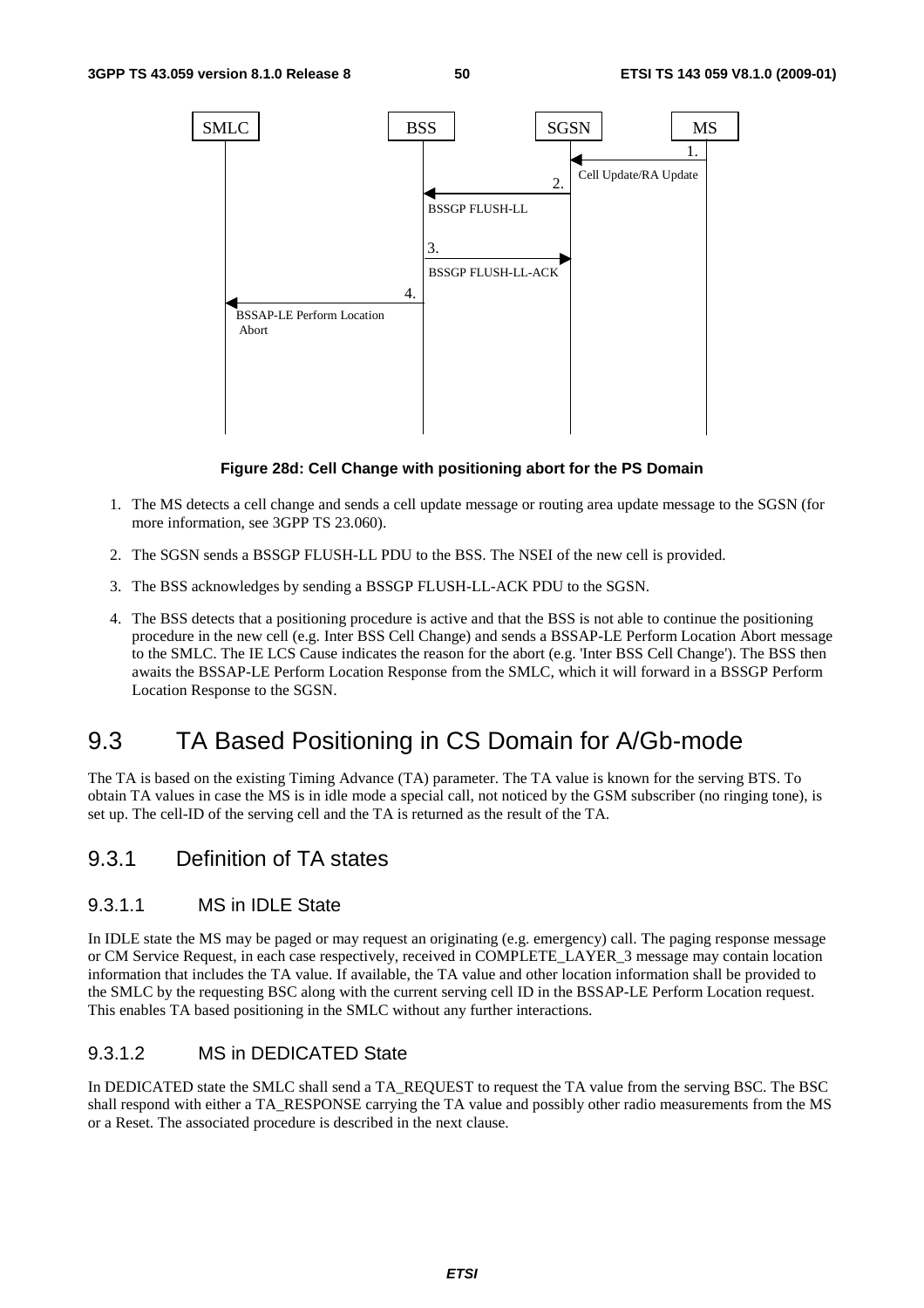### 9.3.2 TA Positioning Procedure

This TA positioning procedure is generic for a standalone SMLC or integrate SMLC in the BSC.



**Figure 29: TA Positioning Procedure for the SMLC in the CS Domain** 

- 1) The SMLC sends a BSSAP-LE Connection Oriented Information message to the BSC serving a particular target MS. The APDU parameter in this message contains a BSSLAP TA Request.
- 2) Provided the location area for the target MS has not changed or, if changed, was previously reported to the SMLC, the BSC returns the current TA value and current serving cell for the target MS to the SMLC in a BSSLAP TA response contained within a BSSAP-LE Connection Oriented Information message. The TA response may also include the latest measurement results received from the target MS for the serving and neighbouring cells. If the location area for the target MS has changed since the location request was first sent to the SMLC and if the new location area has not yet been reported to the SMLC, the BSC shall return a BSSLAP Reset to the SMLC within a BSSMAP-LE Connection Oriented Information message. The Reset shall include the current serving cell, the current location area code, a cause value indicating 'intra-BSC handover' and the current TA value and may include the latest measurement results received from the target MS for the serving and neighboring cells. The SMLC then derives a location estimate for the target MS based on the received serving cell ID, location area code if included, TA value and other measurement results if included.
- NOTE: In the case of a previous intra-BSC handover to a cell in a different PLMN (different MCC, MNC combination), the SMLC would receive a BSSLAP Reset containing the new location area code and new cell ID. The SMLC may then deduce the new MCC and MNC from the uniqueness, when this applies, of the combined values for the new location area code and cell ID compared to the corresponding values for neighbouring cells.

### 9.3.3 Unsuccessful TA positioning procedure in BSC

There are three messages defined to handle error scenarios during positioning procedure in BSC. The messages are 1) Reject, 2) Abort and 3) Reset. Refer to 3GPP TS 48.071 [21] for details.

After receiving the BSSLAP TA Request in BSC, a Reject will be sent with proper cause value from BSC to SMLC in "BSSAP-LE Connection Oriented Information Message" if TA positioning cannot be performed in BSC at that time for reasons other than handover or another ongoing RR management procedure.

An Abort or Reset is possible if the TA positioning cannot be done in BSC during that time. Reset is sent to SMLC to indicate when the positioning needs to be restarted after temporary interruption due to intra BSC HO or other intra-BSC RR management. The contents of a Reset shall be as defined in step 2 in section 9.3.2. Abort is used to indicate to SMLC the failure of the current TA positioning attempt (e.g. due to inter-BSC handover) and allowing a new one from application level.

## 9.3a TA Based Positioning in PS Domain for A/Gb-mode

The TA is based on the existing Timing Advance (TA) parameter. The TA value is known for the serving BTS. To obtain TA values in case the MS is in packet idle mode and the value is not available in the BTS signalling is used to retrieve it. The cell-ID of the serving cell and the TA is returned as the result of the TA procedure.

If available, the TA value shall be provided to the SMLC by the requesting BSS in the BSSAP-LE Perform Location request. This enables TA based positioning in the SMLC without any further interactions. The current serving cell ID shall always be provided by the BSS to the SMLC.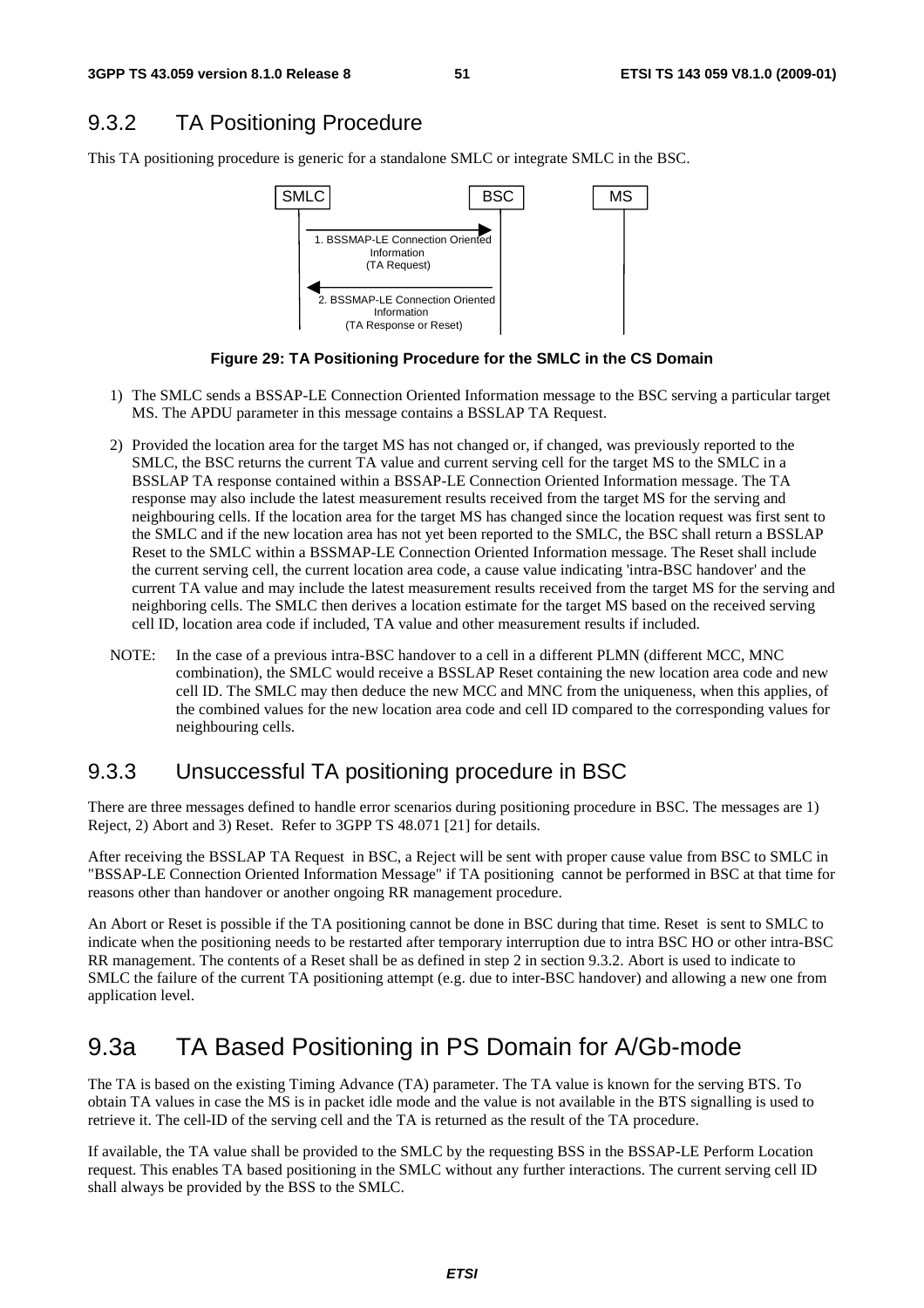## 9.3a.1 Definition of PS Domain TA Modes

#### 9.3a.1.1 MS in Packet Idle Mode

When the BSS receives a TA Request message and the MS is in Packet Idle Mode and the TA value is not available in the BSS, the MS may be paged or may be sent a Packet Polling Request message. If there is a PBCCH allocated in the current cell, the BSS will send a Packet Polling Request message to the MS. If there is no PBCCH allocated in the current cell, the BSS will perform packet paging (sends a Paging Request Type 1, 2, or 3 message) for the MS.

The paging response message or Packet Control Acknowledgement message will provide the TA value to the BSS and this will be provided to the SMLC, possibly together with other radio measurements from the MS, in the TA Response message. The associated procedure is described below.

#### 9.3a.1.2 MS in Packet Transfer Mode

When the BSS receives a TA Request message and the MS is in Packet Transfer Mode and the TA value is not available in the BSS the MS shall be sent a Packet Polling Request message to the MS.

The Packet Control Acknowledgement message will provide the TA value to the BSS and it will be provided to the SMLC, possibly together with other radio measurements from the MS, in the TA Response message. The associated procedure is described in the next clause.

### 9.3a.2 TA Positioning Procedure

This TA positioning procedure is generic for a standalone SMLC or integrate SMLC in the BSS.



**Figure 29a: TA Positioning Procedure for the SMLC in the PS Domain** 

- 1) If the SMLC has not already received the TA Value in the BSSAP-LE Perform Location Request message, the SMLC sends a BSSAP-LE Connection Oriented Information message to the BSS serving a particular target MS. The APDU parameter in this message contains a BSSLAP TA Request.
- 2) If the TA value is available in the BSS, the BSS immediately returns it in step 4, otherwise the BSS either performs a packet paging procedure or sends a Packet Polling Request message (for details, see clause 9.5.1).

2a) If there is no PBCCH allocated in the current cell and the MS is in Packet Idle Mode, the BSS will perform packet paging (sends a Paging Request Type 1, 2, or 3 message) for the MS.

2b) If there is a PBCCH allocated in the current cell or the MS is in Packet Transfer Mode, the BSS will send a Packet Polling Request message to the MS.

3) The MS responds to the BSS.

3a) If the MS receives the packet paging it will send a page response.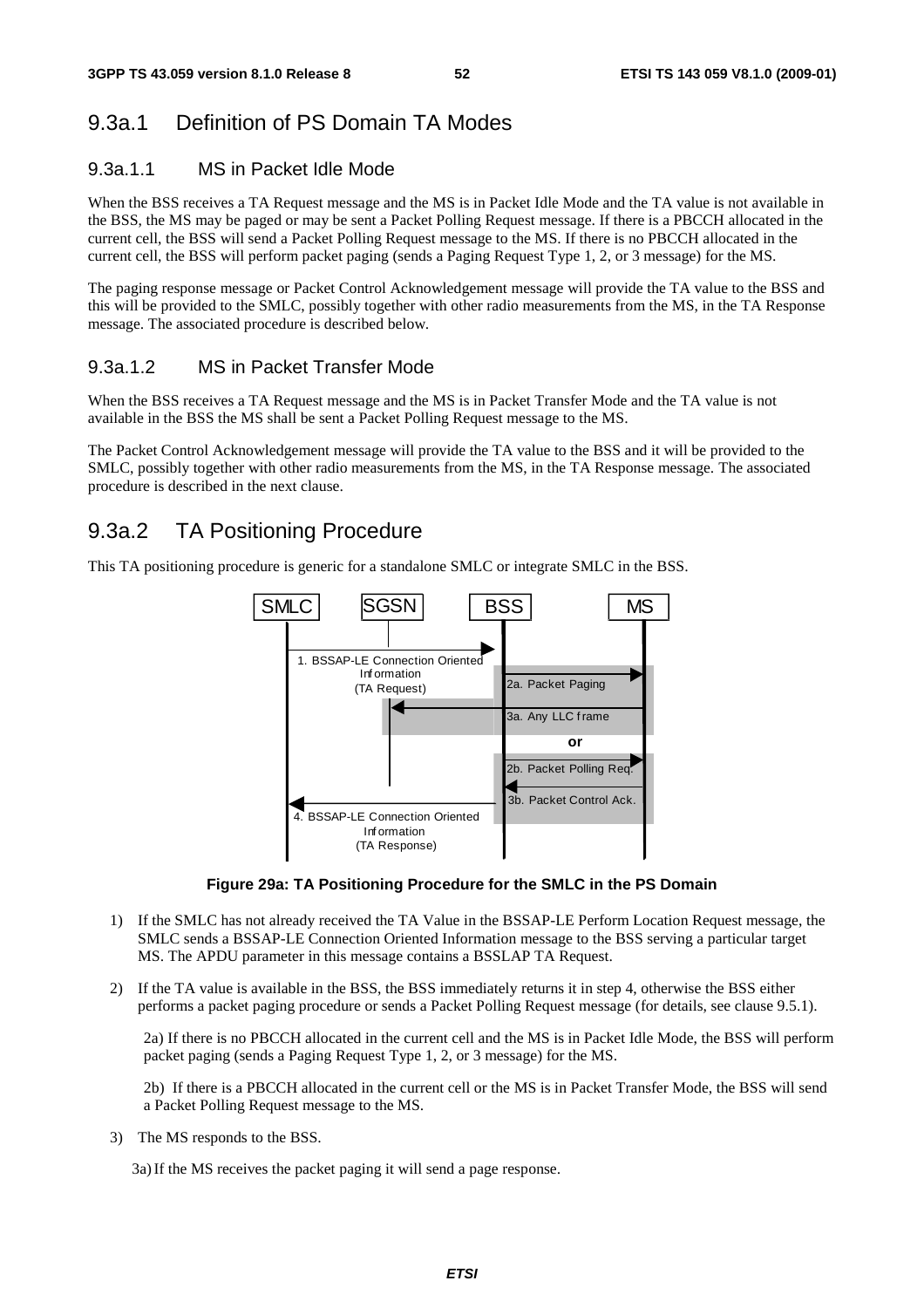- 3b) If the MS receives a Packet Polling Request message it will return a Packet Control Acknowledgement message.
- 4) The BSS returns the current TA value and current serving cell for the target MS to the SMLC in a BSSLAP TA response contained within a BSSAP-LE Connection Oriented Information message. The TA response may also include the latest measurement results received from the target MS for the serving and neighbouring cells. The SMLC then derives a location estimate for the target MS based on the received serving cell ID, TA value and other measurement results if included.

### 9.3a.3 Unsuccessful TA positioning procedure in BSS

There are three messages defined to handle error scenarios during positioning procedure in BSS. The messages are 1) Reject, 2) Abort and 3) Reset. Refer to 3GPP TS 48.071 [21] for details. The Reset message does not apply for PS domain.

After receiving the BSSLAP TA Request in BSS, a Reject will be sent with proper cause value from BSS to SMLC in "BSSAP-LE Connection Oriented Information Message" if TA positioning cannot be performed in BSS at that time for reasons other than handover or another ongoing RR management procedure.

An Abort is possible if the TA positioning cannot be done in the BSS during that time. Abort is used to indicate to SMLC the failure of the current TA positioning attempt (e.g. due to reception of an BSSGP\_Perform\_Location\_Abort from the SGSN) and allowing a new one from application level.

## 9.4 E-OTD and A-GNSS Positioning Procedures

### 9.4.1 General procedures

For any location request where the highest priority level is assigned and MS-based A-GNSS positioning is not used, the SMLC functionality shall provide sufficient assistance data to a target MS to enable a location estimate, velocity estimate, or location measurements to succeed according to the required QoS on the first attempt. The SMLC shall not assume in this case that the target MS already possesses assistance data. For a lower priority location request or when MS-based A-GNSS positioning is used, the SMLC may reduce the assistance data provided to a target MS on the first location attempt.

In the high priority case with MS-assisted GNSS for the first positioning attempt, acquisition assistance data shall be included in the RRLP measure position request message.

### 9.4.2 Positioning Request

This signaling flow is generic for all MS based or assisted location methods (MS Based E-OTD, MS Assisted E-OTD, MS Based A-GNSS, and MS Assisted A-GNSS). The signaling flow below applies to integrated and standalone SMLCs in a circuit switched network.

If the SMLC desires to avoid lower layer (e.g. BSSAP-LE) segmentation, see clause 6.1.2, and transfer the LCS assistance data more reliably, this procedure may be preceded by an "Assistance Data Delivery" procedure. Note, that part of the entire set of assistance data may be included in the RRLP Measure Position Request even when the message is preceded by an "Assistance Data Delivery" procedure.

If the MS has indicated support for providing MS positioning capabilities using RRLP in the MS Classmark 3 IE for GSM (see 3GPP TS 24.008), in the PS LCS Capability IE for GERAN Gb mode (see 3GPP TS 24.008), or in the MS Positioning Capability IE for GERAN Iu mode (see 3GPP TS 44.118), this procedure may be preceded by a 'Positioning Capability Transfer' procedure.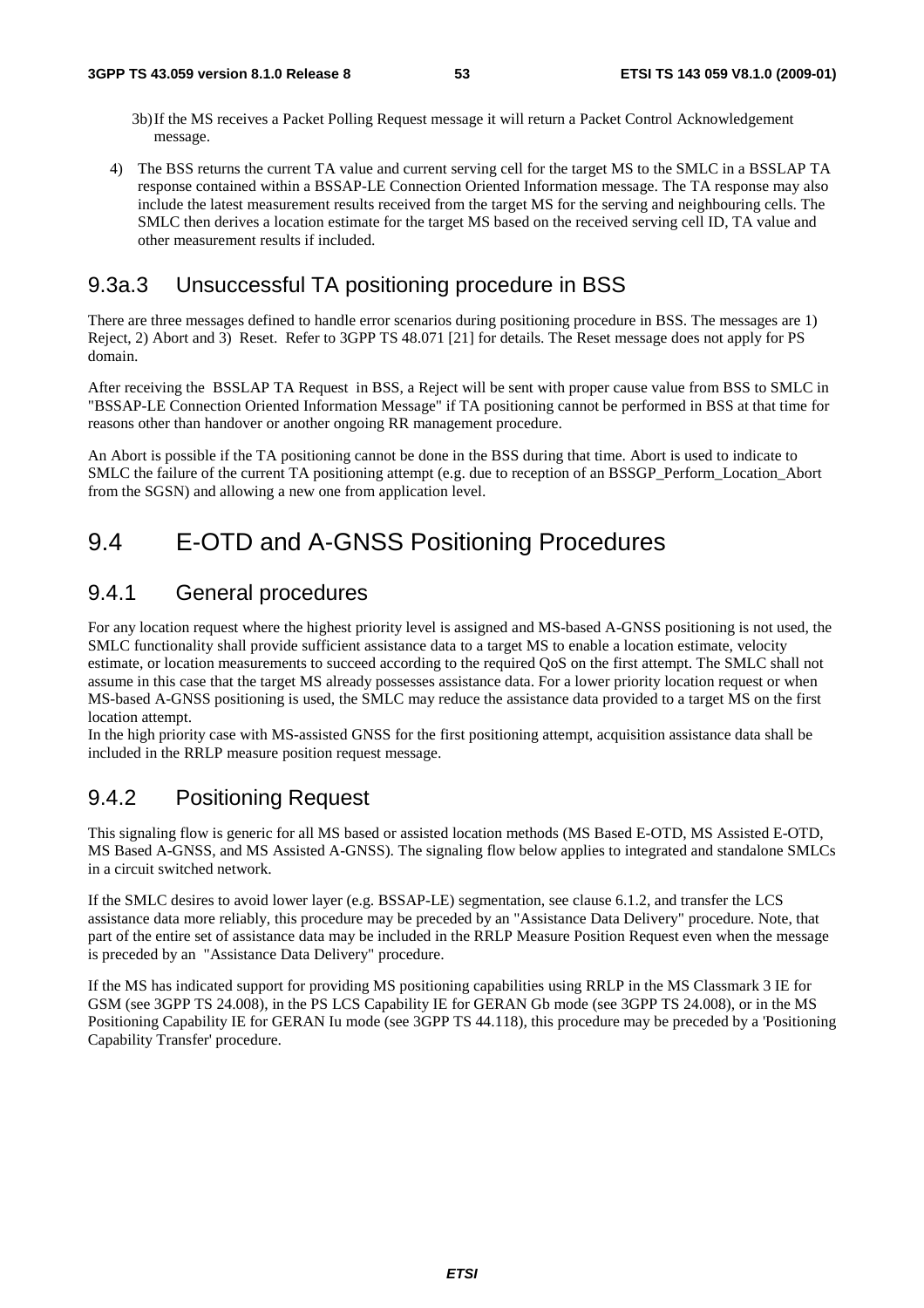

**Figure 30: E-OTD or A-GNSS Position Request Flow** 

- 1) The SMLC may precede the RRLP MEASURE POSITION REQUEST or Assistance Data Delivery procedure with a Position Capability Transfer procedure, if the MS supports the transfer of MS positioning capabilities using RRLP.
- 2) The SMLC may precede the RRLP MEASURE POSITION REQUEST with an optional Assistance Data Delivery procedure.
- 3) The SMLC determines possible assistance data and sends RRLP MEASURE POSITION REQUEST to the BSC.
- 4) The BSC forwards the positioning request including the QoS and any assistance data to the MS in a RRLP MEASURE POSITION REQUEST.
- 5) The MS performs the requested E-OTD or GNSS measurements, if needed assistance data is available in the MS. If the MS is able to calculate its own location and this is required and needed assistance data is available in MS, the MS computes a location estimate based on E-OTD or GNSS measurements. In case of E-OTD, any data necessary to perform these operations will either be provided in the RRLP MEASURE POSITION REQUEST or available from broadcast sources. In case of A-GNSS (both MS based and MS assisted) and first positioning attempt, a minimum set of A-GNSS assistance data will be either provided in the RRLP MEASURE POSITION REQUEST or available from broadcast sources. For further positioning attempt (failure in first attempt due to missing assistance data), sufficient A-GNSS assistance data, possibly excluding the assistance data sent in the first attempt, will be provided in the RRLP MEASURE POSITION REQUEST and possibly preceding RRLP ASSISTANCE DATA messages. The resulting E-OTD or GNSS measurements or E-OTD or GNSS location estimate (with optional velocity estimate) are returned to the BSC in a RRLP MEASURE POSITION RESPONSE. If the MS was unable to perform the necessary measurements, or compute a location, a failure indication identifying the reason for failure (e.g. missing assistance data) is returned instead. In case of A-GNSS, if the MS was unable to compute a location, the GNSS measurements are also optionally returned if allowed by the network. If the RRLP message is larger than the RRLP maximum PDU size, several RRLP MEASURE POSITION RESPONSE messages are sent (i.e. the RRLP pseudo-segmentation is used).
- 6) BSC forwards the RRLP MEASURE POSITION response to SMLC.

### 9.4.3 Assistance Data Delivery

This signalling flow is generic for MS Based and MS Assisted E-OTD, and MS Based or MS Assisted A-GNSS in a circuit switched network.

If the SMLC desires to avoid lower layer (e.g. BSSAP-LE) segmentation and transfer the LCS assistance data more reliably, the sequence 1-4 illustrated in the figure below may be repeated several times to deliver more assistance data than can be sent by one RRLP Assistance Data Delivery message. In this case, each individual message is independent such that the data received in one message is stored in the MS independently of the other RRLP Assistance Data messages (i.e. an error of delivery of one message does not require a retransmission of all the RRLP Assistance Data messages). The SMLC shall indicate in the RRLP ASSISTANCE DATA message if more RRLP ASSISTANCE DATA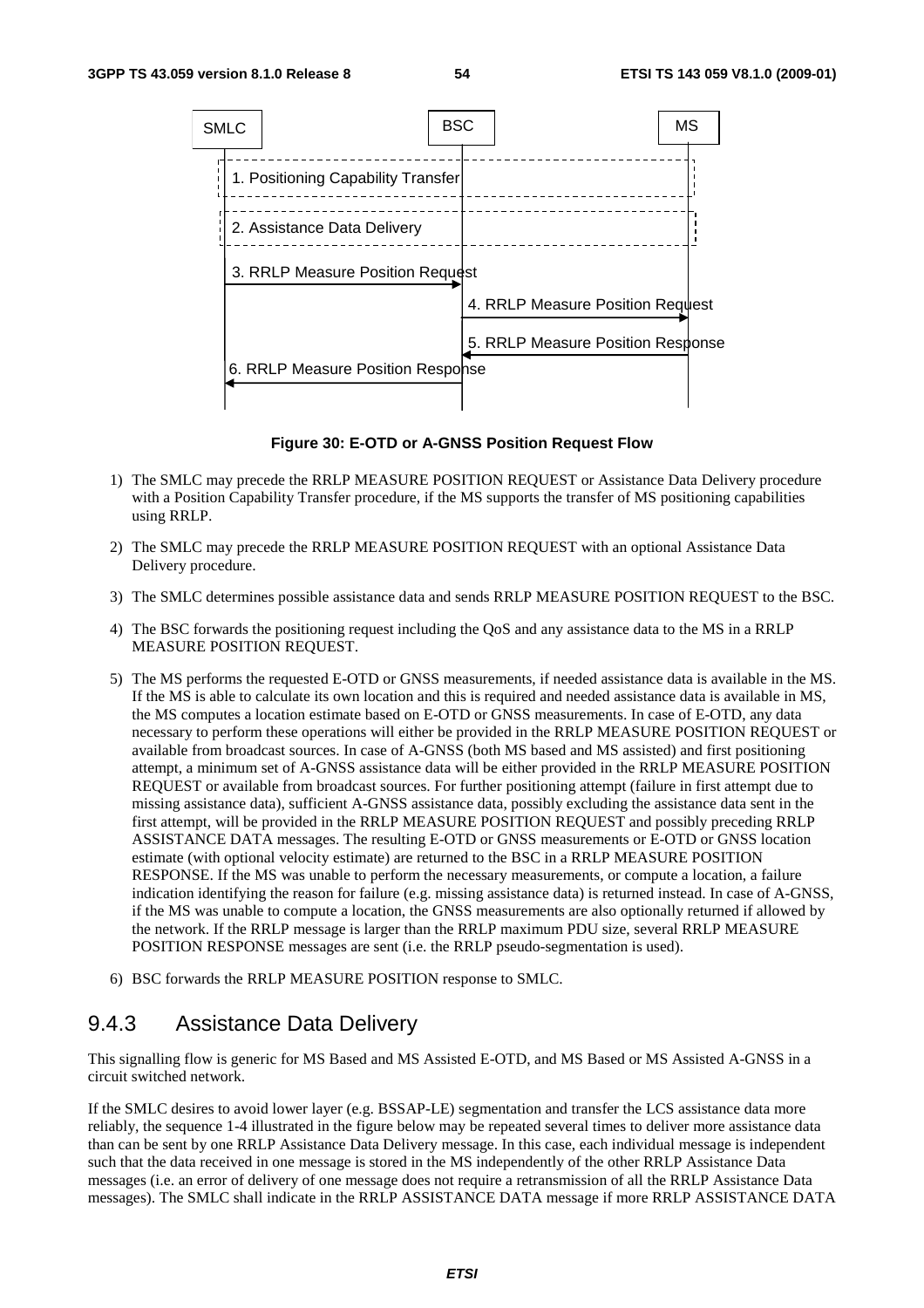messages will be used after the current one in order to deliver the entire set of assistance data. Data that is specific to the current cell should be sent in the last message this is recommended so that assistance data for the correct cell is available to the MS after a handover.



#### **Figure 31: E-OTD or A-GNSS Assistance Data Delivery Flow**

- 1) The SMLC determines assistance data and sends it in the RRLP ASSISTANCE DATA message to the BSC.
- 2) The BSC forwards the assistance data to the MS in a RRLP ASSISTANCE DATA message.
- 3) The MS acknowledges the reception of complete assistance data to the BSC with a RRLP ASSISTANCE DATA Ack.
- 4) The BSC forwards the RRLP ASSISTANCE DATA Ack message to the SMLC.

### 9.4.3a Positioning Capability Transfer

The purpose of this procedure is to enable the SMLC to obtain the positioning capabilities of the MS, the types of assistance supported and the types of assistance data that may be needed from the SMLC. MS support for this procedure can be indicated to the SMLC using the MS Classmark 3 IE for GSM (see 3GPP TS 24.008), the PS LCS Capability IE for GERAN Gb mode (see 3GPP TS 24.008) and the MS Positioning Capability IE for GERAN Iu mode (see 3GPP TS 44.118).



**Figure 31a: RRLP Position Capability Transfer Flow** 

1) The SMLC determines that the target MS supports MS Positioning Capability Transfer using RRLP and sends a Positioning Capability Request message to the BSC.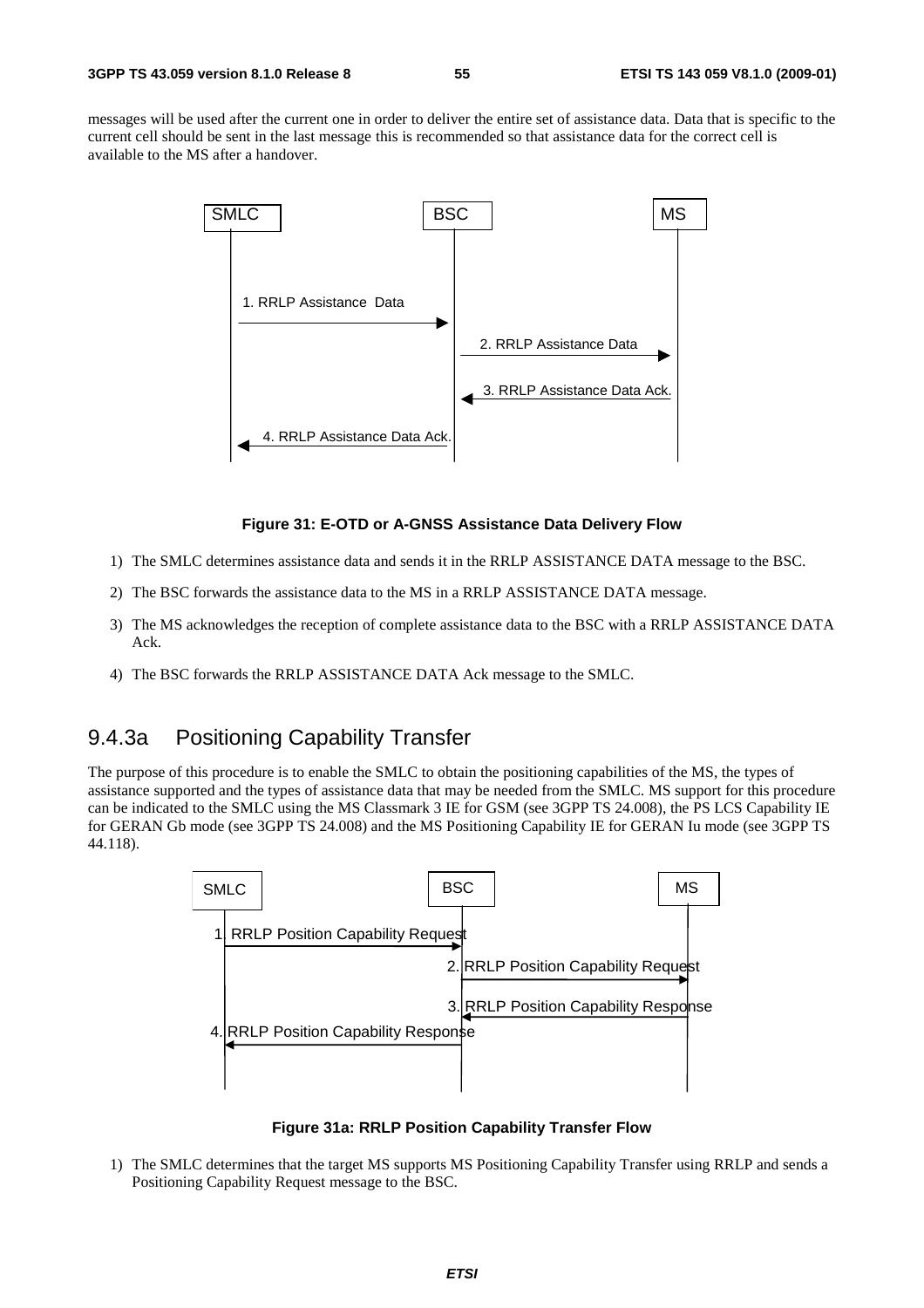- 2) The BSC forwards the Positioning Capability Request message to the MS.
- 3) The MS sends the Positioning Capability Response message to the BSC. The response message shall include the positioning capabilities of the MS and the types of supported assistance data (if applicable). The message may include the types of assistance needed by the MS to obtain a location estimate or positioning measurements.
- 4) The BSC forwards the Positioning Capability Response message to the SMLC.

### 9.4.4 Error Handling for E-OTD and A-GNSS in CS Domain

This clause describes error handling for positioning and transfer of assistance data for E-OTD and A-GNSS. For a description of error handling involving segmentation, and more details on usage of a BSSLAP Abort, Reject and Reset refer to clause 8.5 Exception Procedures.

- Case 1: When the RRLP request comes to BSC for E-OTD and A-GNSS, The BSC will send a BSSLAP reject message to SMLC if the request cannot be supported in the BSC for reasons other than an ongoing intra BSC or inter BSC handover or other ongoing RR management procedure. For an ongoing intra BSC HO or other RR management procedure, the BSC shall return a BSSLAP Reset when the handover or RR management procedure is complete. The SMLC may then start the RRLP request (if there is time) again. For ongoing inter-BSC HO, the BSC shall return a BSSLAP Abort. The location service request may then restart from the LCS Client, VMSC or SGSN.
- Case 2: When the RRLP request comes to BSC from SMLC, BSC sends the "RRLP request" to the MS if there is no ongoing HO or other RR management procedure at that point. If an intra-BSC HO or other RR management procedure is initiated in BSC, the BSC sends the HO or other RR management command to MS. A timer will then be started in BSC, the duration of which is network dependent, but typically 6 (six) seconds. Upon receiving the HO of other RR management command, the MS will stop the location procedure and start on handover or other RR management procedure, since this has higher priority than location. The MS will then send the HO complete or other RR management response message to BSC. When this message is received before the expiration of BSC timer, a BSSLAP Reset message will be sent to SMLC from BSC. The Reset will tell SMLC to start another location service request if there is enough time.
- Case 3: During intra-BSC HO or other intra-BSC RR management procedure, if a HO complete or RR management procedure completion was not received in BSC and the corresponding timer expired. In this case a reset or abort message will be sent to SMLC indicating MS timeout. The location service may then restart from either the SMLC if a reset was sent or from the LCS Client, VMSC or SGSN if an abort was sent.
- Case 4: If an inter-BSC handover is needed during a location procedure or if the BSC times out on an RRLP response from the target MS, the BSC shall send a BSSLAP Abort to the SMLC. The location service attempt may then be restarted from the LCS Client, VMSC, or SGSN.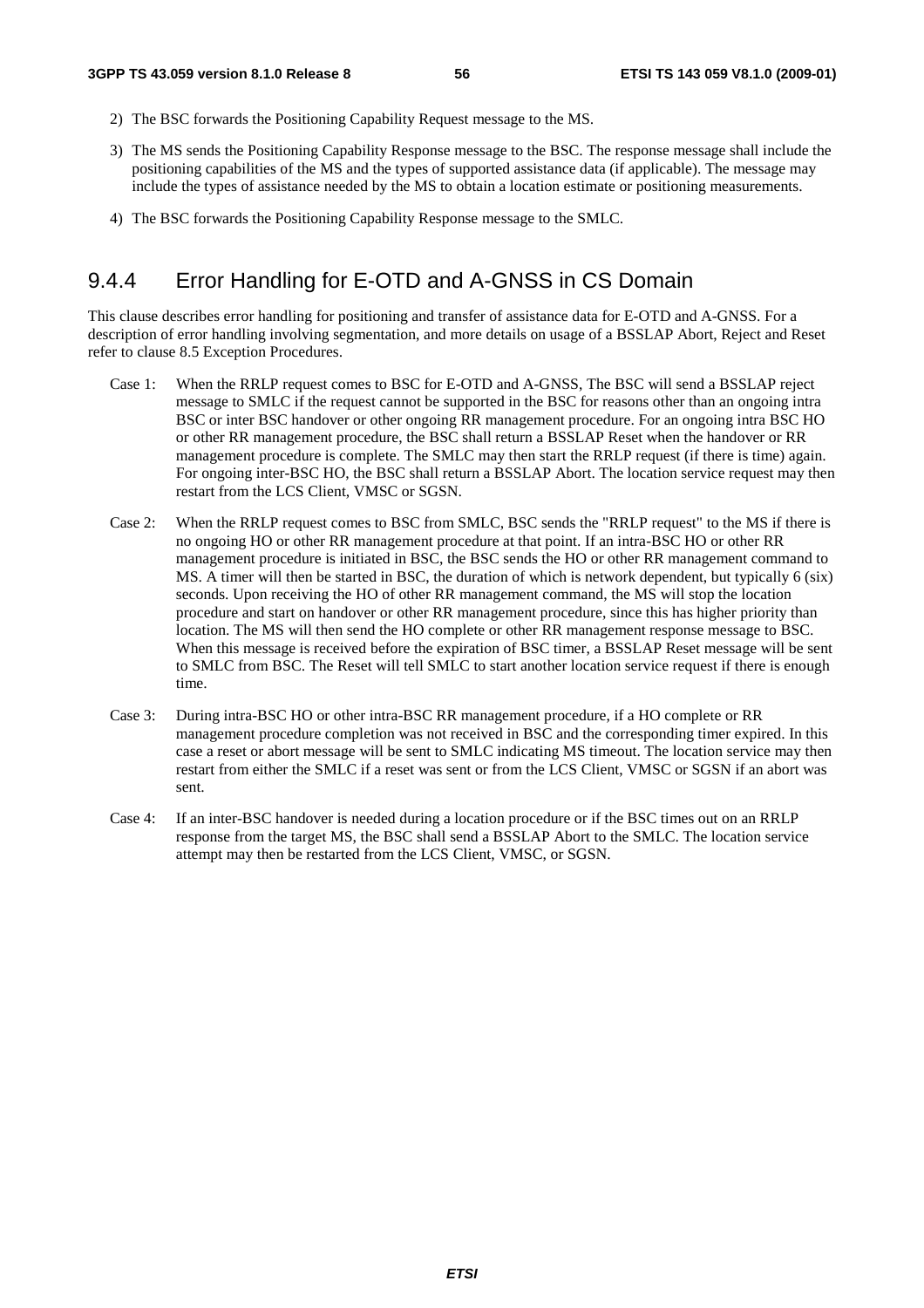

## 9.4.5 Error Handling for the SMLC in CS Domain

**Figure 32: Error Handling for the SMLC in the CS Domain** 

### 9.4.5a Error Handling for E-OTD and A-GNSS in PS Domain

- Case 1: When the RRLP request comes to BSS for E-OTD and A-GNSS, the BSS will send a BSSLAP reject message to SMLC if the request cannot be supported in the BSS.
- Case 2: When the RRLP request comes to BSS from SMLC, BSS sends the "RRLP request" to the MS via the SGSN and starts position supervision timer. After this, if the BSS determines that the current location procedure cannot be continued, the BSS sends an abort message to the SMLC. Notice that an MS reselection to a new cell is not a reason for the BSS to abort the procedure.
- Case 3: If the position supervision timer times out in BSS before the RRLP response from the target MS is received, the BSS shall send a BSSLAP Abort to the SMLC. The location service attempt may then be restarted from the LCS Client, VMSC, or SGSN.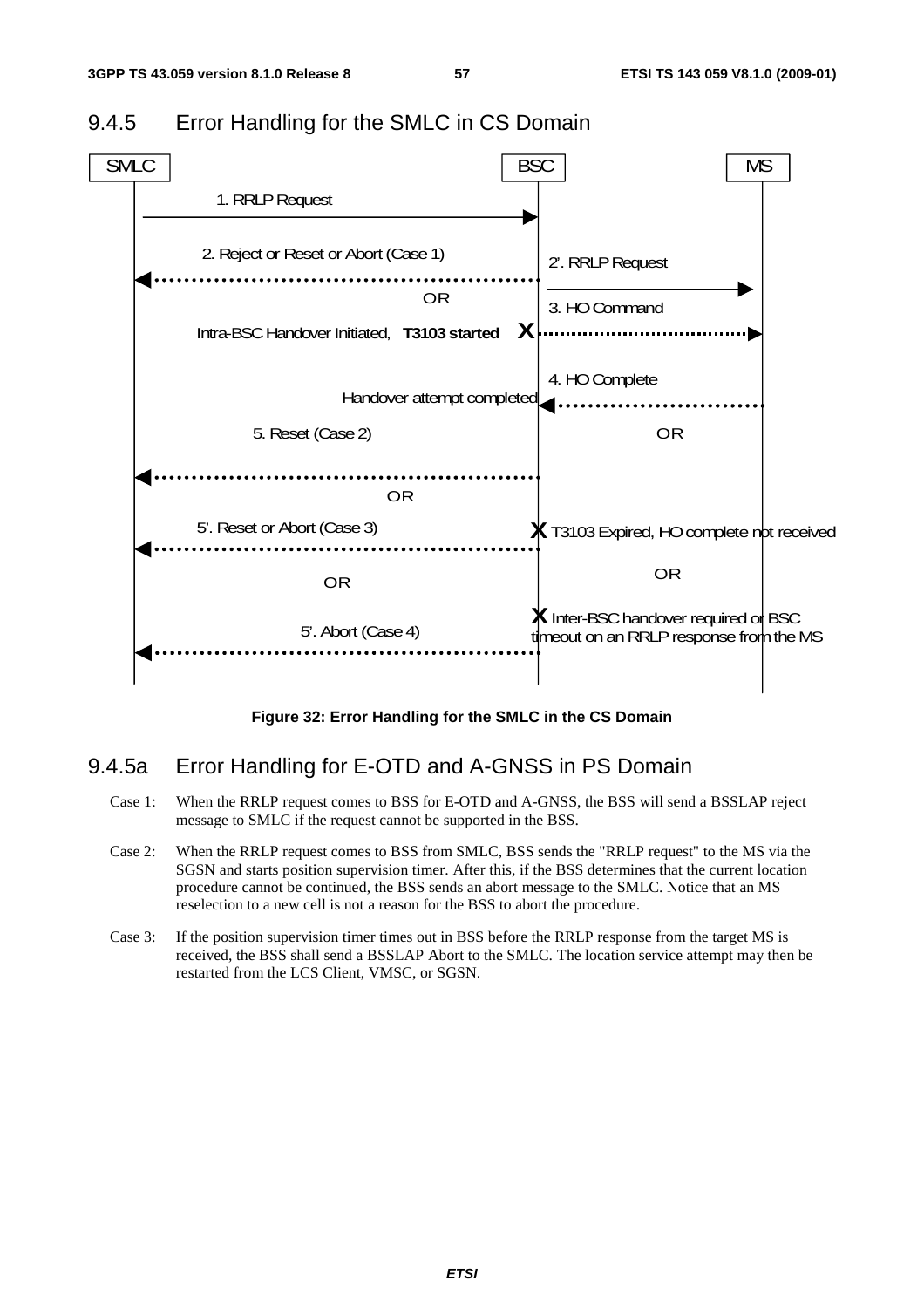

**Figure 32a: Error Handling for the SMLC in PS domain** 

### 9.4.6 Broadcast of Assistance Data

In MS Based E-OTD, MS Based GPS and MS Assisted A-GNSS systems, there may be a need for assistance data to be broadcast to the MS. The assistance data to be broadcast for MS Based E-OTD contains the Real Time Difference (RTD) values (in case of a non-synchronised network) and Base Transceiver Station (BTS) coordinates. In addition, the broadcast data contains other information simplifying the E-OTD measurements. The broadcast of A-GNSS assistance data may make available the same information as in A-GNSS point-to-point signalling. It improves the location accuracy for MS Based implementations, increases the sensitivity, enables LMU-independent time dissemination and assists the acquisition of satellite signals for both MS Based and MS Assisted implementations.

The CS mechanism (Cell Broadcast on CBCH) is used for broadcast of assistance data for all MSs, irrespective of which domain (CS or PS) they are located in. Notice that it may take longer for an MS in the PS domain compared to the CS domain to read all the broadcast data. This is because the PBCCH is not co-ordinated with the CBCH and therefore, the MS may have to skip reading a CBCH slot in order to listen for a potential paging message.

The E-OTD assistance data to be broadcast is in compressed format where the redundant information is not included. The MS is capable to reconstruct the E-OTD assistance data using the message header information. The length of the message is depending on how many neighbours are included in the E-OTD assistance data as well as whether the redundant information can be removed from the message. The typical size of one broadcast message will be less than 82 octets. Part of the broadcast message (serving and neighbour base station coordinates) may be ciphered.

The contents of the broadcast message for the E-OTD and A-GNSS assistance data is described in 3GPP TS 44.035 [16]. The support for these broadcast messages is optional for network and MS.

The broadcast channel which is used to broadcast the E-OTD and A-GNSS assistance data make use of the existing basic or extended CBCH and SMSCB DRX service. The LCS broadcast messages need to be either scheduled, or prioritised over other broadcast messages to avoid any delay.

#### 9.4.6.1 Point-To-Multipoint Assistance Data Broadcast Flow

This signalling flow is generic for MS Based E-OTD, MS Based A-GNSS and MS Assisted A-GNSS methods. The E-OTD/A-GNSS Assistance Data Broadcast Message is created in SMLC and the whole message including the ciphered parts and parameters to control the transfer are transferred with below flow from SMLC to MS. SMSCB DRX service is used for LCS assistance data broadcast. Prior receiving the first schedule message MS should read first block of each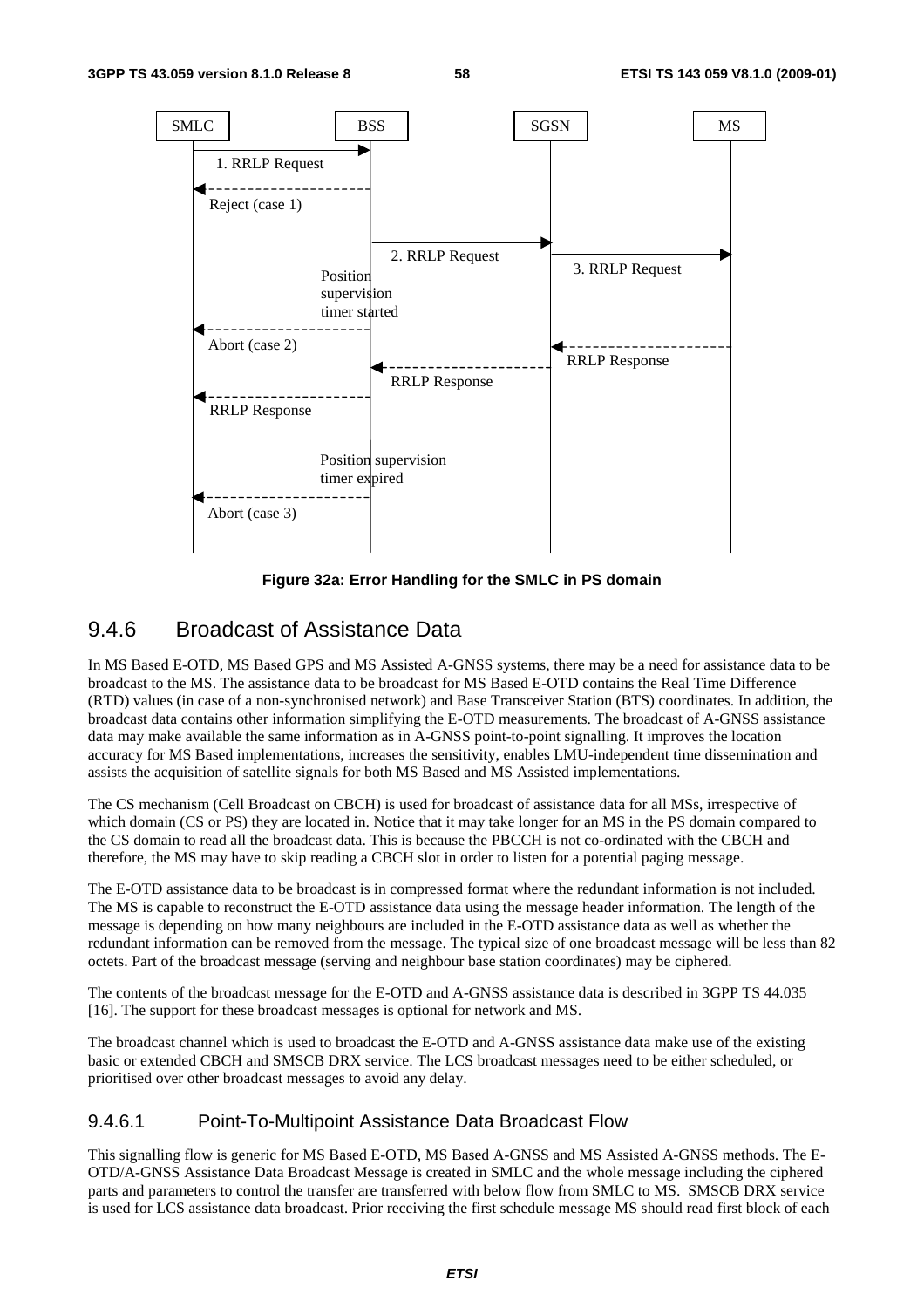message lot to be able to receive the LCS Broadcast Data or the schedule message. After receiving the schedule message MS should receive the LCS Broadcast Data messages according the schedule information.



#### **Figure 33: E-OTD/A-GNSS Broadcast Data Flow**

- 1) SMLC sends the complete broadcast message to CBC with LCS Broadcast Data message. This LCS Broadcast Data message contains the data to be broadcasted as well as parameters that indicate to which BTS the broadcast message is targeted and what time the broadcast should happen. LCS Broadcast Data (data & parameters) message may also contain the SMSCB scheduling information which can be utilised for the SMSCB DRX feature specified in 3GPP TS 44.012 [13] specification. SMSCB DRX operation is required in order that MS performance can be optimised.
- 2) CBC starts message transfer to BSC and BTS according to 3GPP TS 23.041 [6].
- 3) LCS Broadcast Data Response message from CBC to SMLC is used to indicate that the LCS Broadcast Data has been delivery request has been fulfilled. This message is not mandatory
- 4) BTS starts the message transfer to MS according to 3GPP TS 23.041 [6].

Implementations that have SMLC and/or CBC integrated into BSC may use other message signalling.

#### 9.4.6.2 Ciphering

In order for the operators to control the access to the assistance data, parts of the broadcast data may be ciphered. Ciphering is done with a specific key delivered by the network for this purpose. The deciphering keys may be requested by the MS as described in 3GPP TS 23.271 [7]. The LCS Broadcast Data, when ciphered, will be partially ciphered according to the LCS broadcast message definitions specified in 3GPP TS 44.035 [16]. The parts that will be ciphered in E-OTD LCS Broadcast Data message are neighbour RTD values, serving and neighbour BTS coordinates. For A-GNSS, all assistance data may be ciphered, The MS is capable to decipher the broadcast message (ciphered parts) using the cipher key (56 bits) delivered from the Core Network to MS and using the Ciphering Serial Number (16 bits) included in the broadcast message.

#### 9.4.6.2.1 Algorithm

The algorithm used for ciphering is the standard 56-bit DES algorithm. The deciphering of broadcast messages is done in the MS. SMLC ciphers the LCS Broadcast Data message (part of message is ciphered) using the deciphering keys (56 bits) and Ciphering Serial Number (16 bits) included in broadcast message using 56-bit DES algorithm.

The ciphered part is variable length with one bit resolution. From LCS Broadcast Data message header MS can compute what part of message is ciphered.

Inputs to the 56-bit DES algorithm are the following: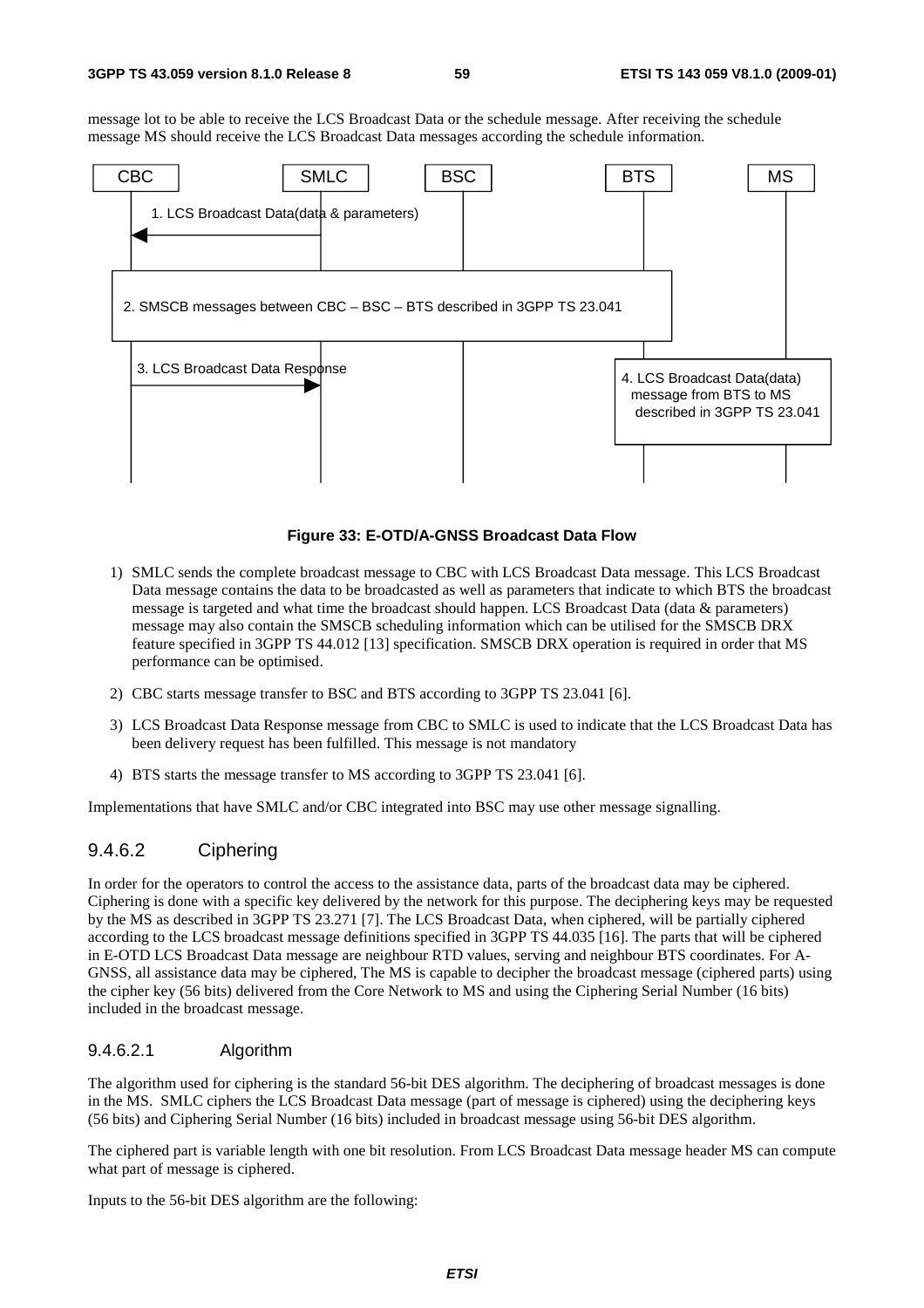- 56-bit key K (deciphering key);
- 16-bit Ciphering Serial Number from broadcast message which is denoted here by IV (initialisation vector);
- plaintext bits (the ciphered part of broadcast message).

Encryption is done by producing a mask bit stream which is then added bit-by-bit to the plaintext data (XOR-operation) to obtain the cipher text data. First IV is concatenated with 0-bits in order to achieve a 64-bit block I<sub>1</sub>. This block is then encrypted by the DES algorithm using the key K. Output is a 64-bit block  $I_2$ . This constitutes the first 64 bits of the mask bit stream. If the message is longer than 64 bits, then more bits are needed. Those are produced by encrypting  $I_2$ again by the DES algorithm using the key K. Output is a 64-bit block  $I_3$ . This constitutes the next 64 bits of the mask bit stream. This iteration is continued until enough bits are produced. The unnecessary bits from the last  $64$ -bit block  $I_i$  are discarded. Below figure describes the first two mask bit generations and the two ciphered 64-bit blocks.



#### **Figure 34 : Ciphering Algorithm**

Decryption is done similarly. The same mask bit stream is produced. This time the mask stream bits are added bit-by-bit (XORed) to the ciphertext data bits. The result will be the plain text data.

#### 9.4.6.3 Deciphering key control and delivery to MS

The deciphering keys are needed in MS if the LCS Broadcast Data (ciphered parts) is ciphered. The deciphering keys' control system contains two keys (the Current Deciphering Key and the Next Deciphering Key) and the Ciphering Key Flag (indicating the current Ciphering Key Flag state in the location area in the time that the deciphering key set is delivered from SMLC to MS). Two Deciphering Keys are needed in order to overcome the problem of unsynchronised nature of the periodic location updates that MSs make in the location area. The SMLC controls the keys and there are following requirements related to the deciphering keys:

- Deciphering Key Set (Current and Next Deciphering Key, Ciphering Key Flag) are always location area specific.
- One SMLC controls the deciphering key set changes inside the location area and in case several SMLCs in the location area then one coordinating SMLC for the deciphering key set control must be nominated. The SMLC configuration is done with O&M procedures.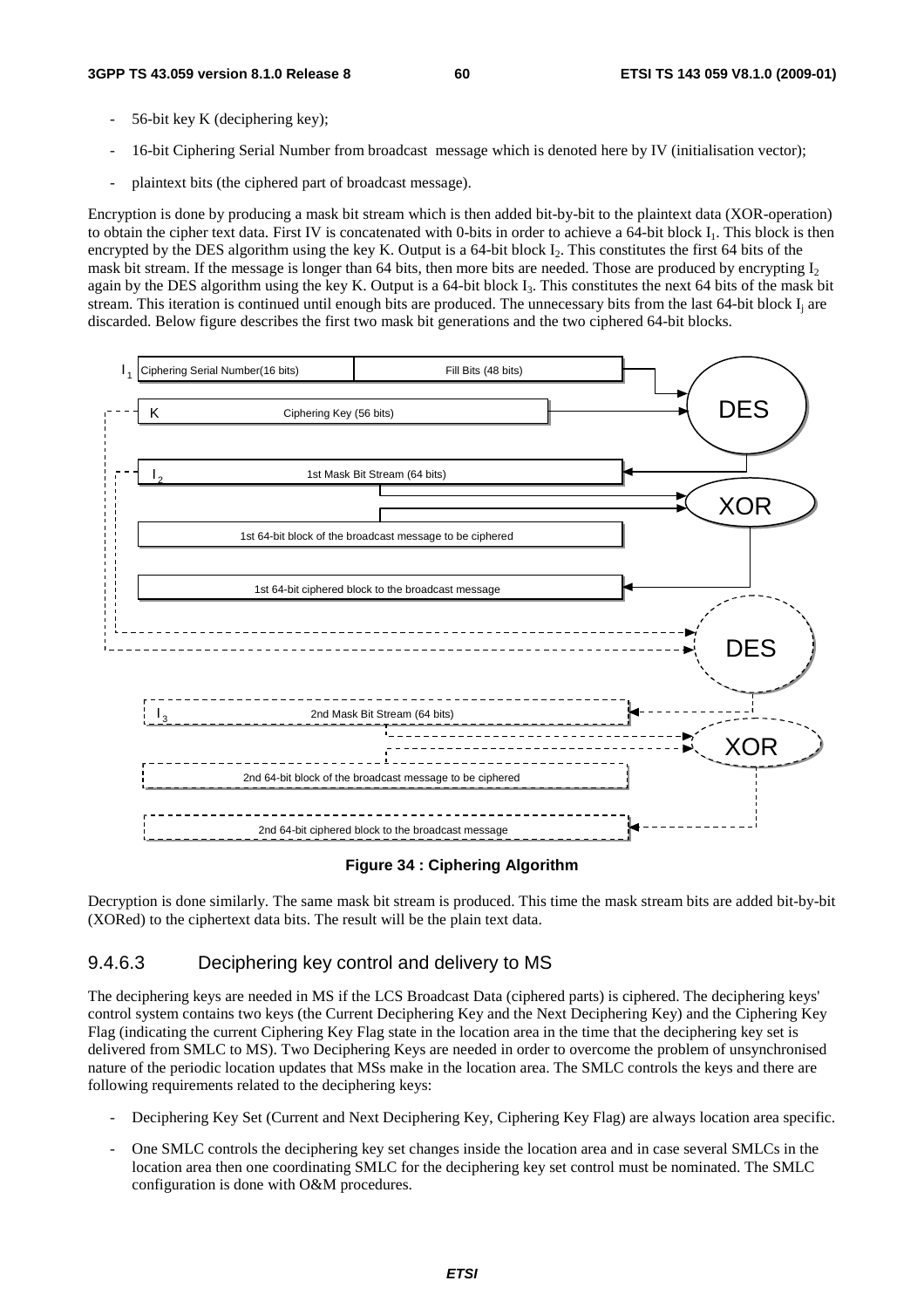- The coordinating SMLC delivers the new deciphering key set to the other SMLCs with SMLCPP protocol when the deciphering key set changes. The Ciphering Key Flag in the LCS Broadcast Data message is changed only when the coordinating SMLC changes the deciphering key set and delivers the new set to other SMLCs in the same location area.
- The SMLCs upon receiving the new deciphering key set, start using immediately the new set in the LCS Broadcast Data message. The coordinating SMLC also starts using the new set same time.

The deciphering key set changes always following way when the new set is generated:

- The Next Deciphering Key comes to the Current Deciphering Key in the new set.
- One new key is taken into use and named as the Next Deciphering Key.
- The Ciphering Key Flag changes the state.

The Ciphering Key Flag controls the MS key usage (Current/Next Deciphering Key) as follows:

- After receiving the new deciphering key set, MS starts using the new set immediately.
- The Ciphering Key Flag in the LCS Broadcast Data message and the one received returned to the MS should have same polarity. This means that MS starts using the Current Deciphering Key immediately.
- When the Ciphering Key Flag state changes in the LCS Broadcast Data message then MS starts to use the Next Deciphering Key for deciphering the broadcast message. The Next Deciphering Key becomes now the Current Deciphering Key in MS.

Figure 35 describes the deciphering key delivery mechanism.



#### **Figure 35: Deciphering key delivery**

- First the key A is the Current Deciphering Key and key B is the Next Deciphering Key.
- When the SMLC changes to use the key B (Next Deciphering Key) then the Deciphering Key Flag state is changed in the LCS Broadcast Data message. At this point the coordinating SMLC delivers the new deciphering key set to other SMLCs in the same location area as well as to MS when MS is requesting the keys during the location update (IMSI Attach, Normal or Periodic Location Update).
- The new deciphering key set contains now key B as the Current Deciphering Key, key C as new Next Deciphering Key and the Ciphering Key Flag currently in use in that location area.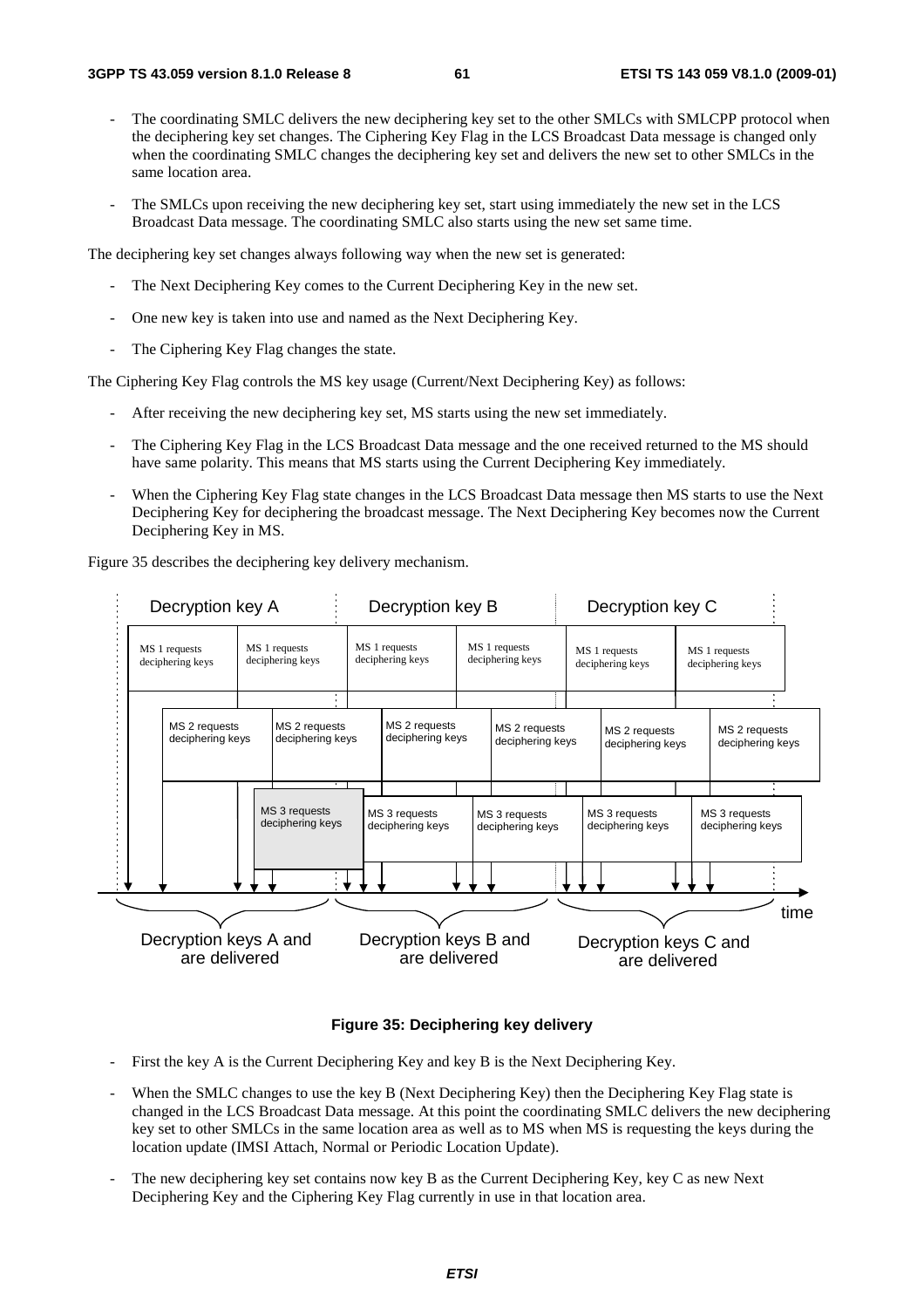- When the SMLC changes to use the key C (Next Deciphering Key) then the Ciphering Key Flag state is changed in the LCS Broadcast Data message. At this point the coordinating SMLC delivers the new deciphering key set to other SMLCs in same location area as well as to MS when MS is requesting the new set during the location update (IMSI Attach, Normal or Periodic Location Update).
- The new deciphering key set contains now key C as the Current Deciphering Key, key D as new Next Deciphering Key and the Ciphering Key Flag currently in use in that location area.

The process continues as above when the keys are changed. The lifetime of one key (Current/Next Ciphering Key) is minimum one periodic location update period used in the location area.

### 9.5 U-TDOA Positioning Procedures

### 9.5.0 General

Following the receipt of a location request message from the BSC, the U-TDOA capable SMLC interrogates the BSS for the RF channel information associated with the MS to be located. The SMLC uses this information to task the LMUs at the serving and surrounding cells. The LMUs are tasked to measure the identified RF channel(s) and thus provide a time reference from different LMUs. The time-of-arrival information from the tasked LMUs is returned to the SMLC where the MS location is calculated.

### 9.5.1 U-TDOA Positioning in CS Domain for A/Gb-mode

#### 9.5.1.1 General Procedures

The U-TDOA location method uses the uplink energy transmitted by an MS to make a location determination. If the MS was in the dedicated mode, carrying subscriber traffic prior to the beginning of the location process, the energy associated with this subscriber traffic can be used to locate the MS. If the MS was placed in the dedicated mode by the MSC specifically for location determination purposes, either the SDCCH or TCH can be used for U-TDOA location purposes.

#### 9.5.1.2 CS U-TDOA Messages and Procedures on the Lb Interface

The following section describes the positioning procedure for CS U-TDOA location determination on the Lb interface.



#### **Figure 36: CS U-TDOA Positioning Procedure**

1. The SMLC sends a BSSMAP-LE Connection Oriented Information message to the BSC that contains the embedded BSSLAP U-TDOA Request message. The U-TDOA Request message may contain the delta timer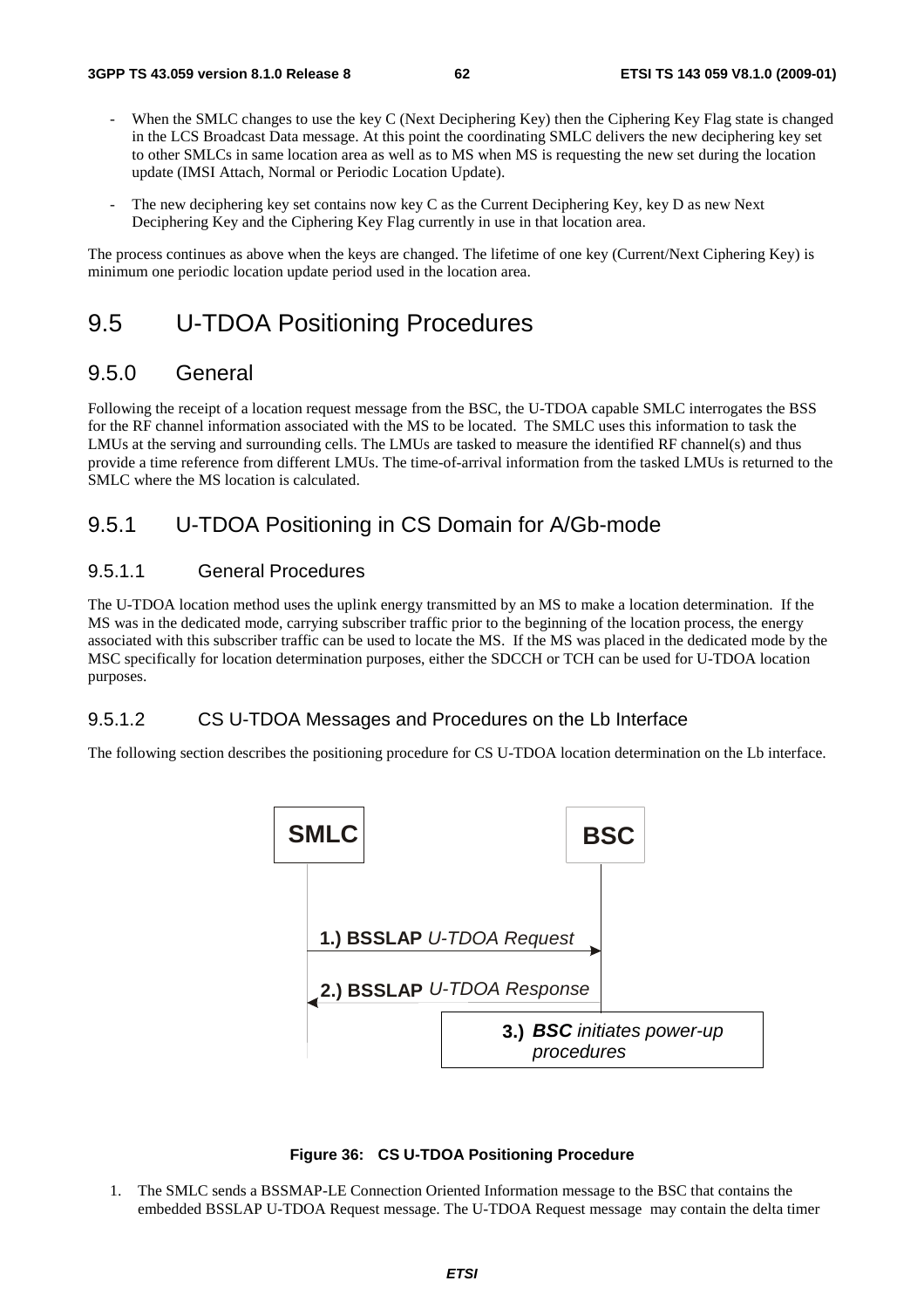value. The BSC starts the delta timer, received or internal, immediately after sending the U-TDOA Response message to the SMLC. The purpose of this timer is to define the maximum time during which the BSC supervises the location request.

- 2. The BSC sends a BSSMAP-LE Connection Oriented Information message to the SMLC that contains the embedded BSSLAP U-TDOA Response message. The U-TDOA Response message contains the physical channel information (frequencies, hopping sequence, channel type, time slot, sub-channel number, etc.), the intended Power-Up Starting Time (if the power-up procedure for U-TDOA is supported), the MS power, the cell identifier, and the TA. If frequency hopping is used, the U-TDOA Response message also includes the frequency list. The U-TDOA Response message also contains the ciphering key (Kc) if ciphering is used on the air interface and the version of the applied A5 ciphering algorithm (A5/x). The Kc is ciphered if sent from the SMLC to any LMU. The SMLC and any LMU with which it interacts shall also be mutually authenticated. These requirements shall be met using a security mechanism meeting the capabilities of the Zb interface of NDS/IP (TS 33.210) or TLS (RFC 2246). The LMU installation shall meet the same physical security requirements as a BTS installation. For locations on channels that are not ciphered, the algorithm identifier will show the same.
- 3. If the power-up procedure for U-TDOA is supported, the BSC may use the normal power-control command to order the MS to go to the maximum power allowed by the BTS. After the MS has been at full power for a period of one second, the BSC shall return to normal power-control. During the time the MS is ordered to the maximum power, the BSC may temporarily suspend uplink DTX, if in use.

#### 9.5.1.3 RR Procedure effecting the CS U-TDOA channel description

The location determination process is not an instantaneous event and it can take a few seconds to collect and calculate location determination related data. If changes happen to the last reported channel description and the location determination is not complete, an updated channel description needs to be sent to the SMLC.

The BSC considers the location determinations complete if; it receives a BSSAP-LE Perform Location response message; or the delta timer expires; or it receives a valid BSSLAP message for a new positioning method.

The RR procedures that effect the U-TDOA channel description are listed in Table 9.5.1. The 'Treatment' column lists the appropriate BSSLAP message to be sent by the BSC to the SMLC. The Reset message is defined in 3GPP TS 48.071 and shall contain the updated channel description. After sending the Reset message the BSC shall restart the delta timer and continue supervision of the location request.

| RR Procedure in Dedicated Mode                        | Treatment | Comments                                                                                                                                              |
|-------------------------------------------------------|-----------|-------------------------------------------------------------------------------------------------------------------------------------------------------|
| Channel assignment procedure.                         | Reset     |                                                                                                                                                       |
| Handover procedures (intra-BSS).                      | Reset     | For successful intra-BSS handover.                                                                                                                    |
| Frequency redefinition procedure.                     | Reset     | Only meaningful in the case of frequency hopping.                                                                                                     |
| Packet request procedure while in<br>dedicated mode.  | Reset     | For DTM, when an existing CS connection is<br>modified as PS resources are added in order to<br>comply with MS frequency/time domain<br>restrictions. |
| Packet downlink assignment while<br>in dedicated mode | Reset     | For DTM, when an existing CS connection is<br>modified as PS resources are added in order to<br>comply with MS frequency/time domain<br>restrictions. |
| Channel mode modify                                   | Reset     |                                                                                                                                                       |

**Table 9.5.1: RR Procedures affecting the CS U-TDOA channel description** 

If the BSC receives the BSSLAP U-TDOA Request message during one of the identified RR procedures in Table 9.5.1, it will complete the ongoing RR procedure and then respond with the BSSLAP U-TDOA Response message.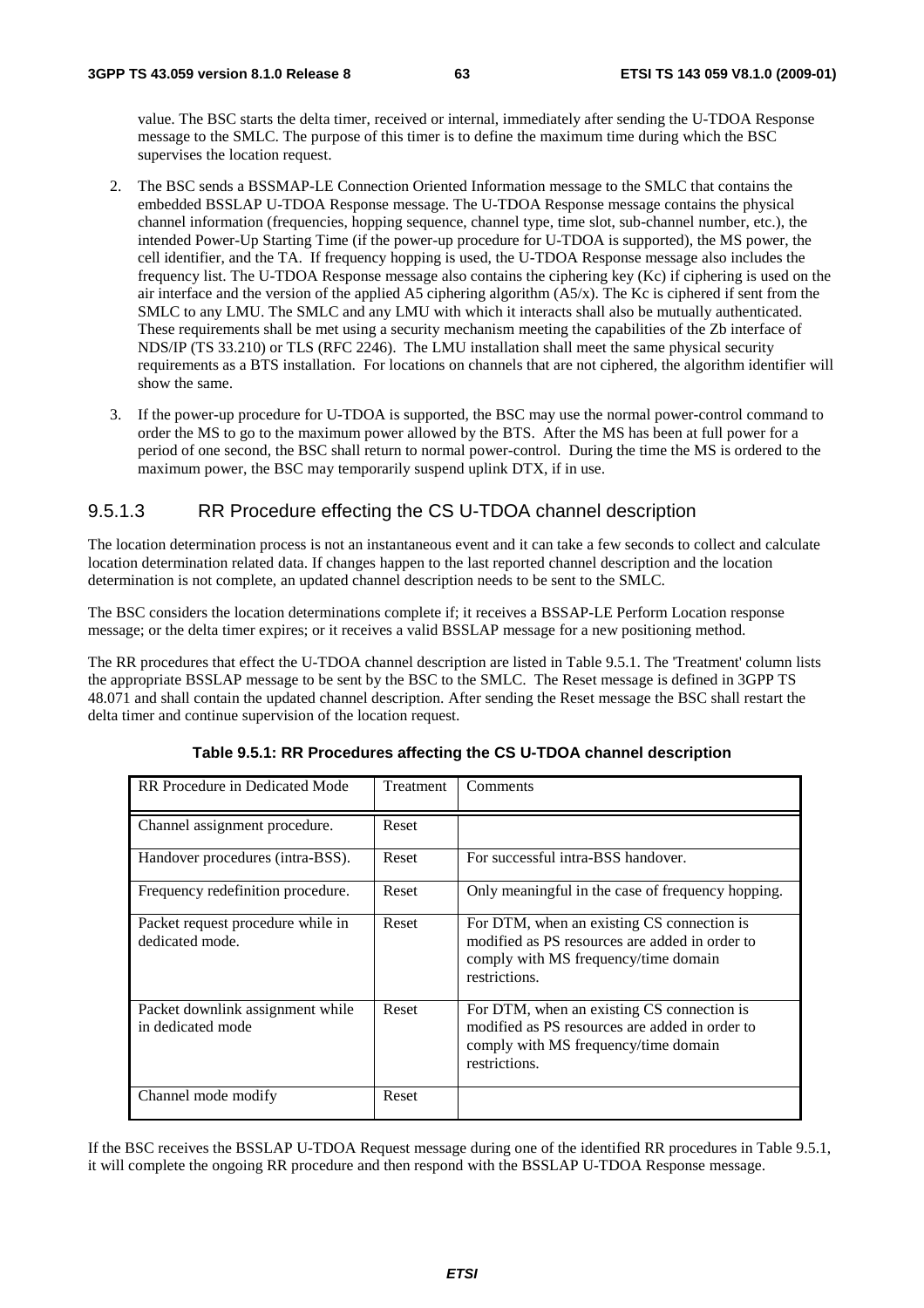#### 9.5.1.4 BSC Error Handling during CS U-TDOA Positioning Procedure

There are three (3) BSSLAP messages defined to handle error scenarios that occur during the U-TDOA location process: Reset, Reject and Abort. Please refer to 3GPP TS 48.071 for the messages" details. The BSSLAP Reset message is used to update the U-TDOA channel description as outlined in 9.5.1.3.

In Table 9.5.2, all identified RR procedures are listed that result in the BSSLAP Abort message to be sent from the BSC to the SMLC. The Abort message is only sent if the U-TDOA location determination is not complete. The BSC considers the location determinations complete if; it receives a BSSAP-LE Perform Location response message; or the delta timer expires; or it receives a valid BSSLAP message for a new positioning method.

| RR Procedure in Dedicated Mode   | Treatment |
|----------------------------------|-----------|
| Handover procedure (inter-BSS).  | Abort     |
| Handover to UTRAN procedure.     | Abort     |
| Handover to CDMA2000 procedure.  | Abort     |
| RR connection release procedure. | Abort     |

**Table 9.5.2: RR Procedures resulting in BSC Error Handling** 

If the BSC receives the BSSLAP U-TDOA Request message during one of the identified RR procedures in Table 9.5.2, it will respond with the BSSLAP Abort message.

If the BSC is unable to perform the U-TDOA positioning for other reasons than those related to the items listed in Table 9.5.1 and Table 9.5.2, it will respond to the BSSLAP U-TDOA Request message with the BSSLAP Reject message.

### 9.5.2 U-TDOA Positioning in PS Domain for A/Gb-mode

#### 9.5.2.1 Introduction

The U-TDOA location method uses information transmitted by an MS to make a location determination. The initial state of the MS will be identified and will dictate the procedure to be followed in the location process. If the MS was in the packet transfer mode, sending uplink RLC/MAC blocks prior to the beginning of the location process, the energy associated with this continuing uplink data can be used to locate the MS. If the MS was previously idle in the uplink direction and placed in the active state by the SGSN specifically for U-TDOA location determination purposes, it is necessary to cause the MS to send uplink information using the Packet polling procedure (see 3GPP TS 44.060).

An uplink block of data containing the PACKET CONTROL ACKNOWLEDGEMENT message is equivalent to any other RLC/MAC block for U-TDOA location purposes; i.e. one uplink RLC/MAC block is equivalent to one execution of the Packet polling procedure. This applies only to the lowest numbered timeslot in the case of a multi-slot uplink TBF. The Polling Repetition information element in the U-TDOA Request message defines the total number of RLC/MAC uplink blocks required to achieve the desired location QoS within a recommended period of two seconds, including any PACKET CONTROL ACKNOWLEDGEMENT message received due to the execution of a Packet polling procedure.

#### 9.5.2.2 General Procedures

The U-TDOA location method procedures depend on the initial condition of the MS. If the MS is initially in packet idle mode the Packet Polling method shall be applied as described in sub-clause 9.5.2.2.1. When the MS is initially in the packet transfer mode it may or may not be sending uplink data. If the MS is not sending uplink data the Packet polling procedure shall be applied. The application of the U-TDOA location method in the packet transfer mode is described in sub-clause 9.5.2.2.2.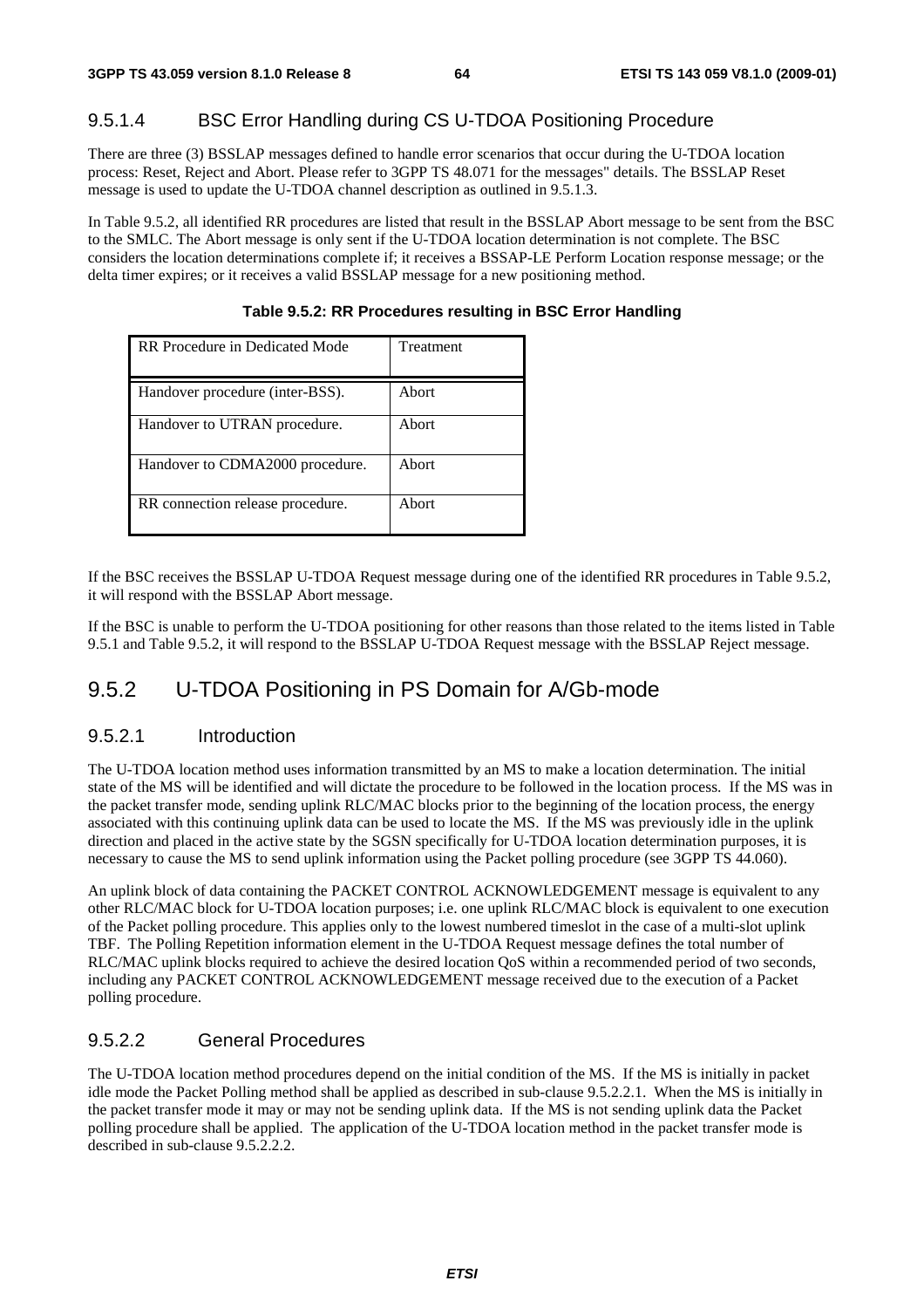#### 9.5.2.2.1 MS in packet idle mode

For an MS that is in packet idle mode, application of the U-TDOA location method requires that a single timeslot downlink TBF be established. This downlink TBF shall be used for repeated executions of the Packet polling procedure in order to cause a mobile to transmit for a time sufficient to achieve the requested level of location accuracy. The number of repetitions of the Packet polling procedure required to achieve the desired level of accuracy shall be indicated in the U-TDOA REQUEST message sent from the SMLC to the BSS.

The BSS shall execute the indicated number of Packet polling procedures after an implementation dependent interval to allow assignment of the Location Measurement Units (LMU) to the indicated ARFCN and timeslot(s). The RRBP field shall be used to schedule the resulting PACKET CONTROL ACKNOWLEDGEMENT messages. The BSS must indicate a PACKET CONTROL ACKNOWLEDGEMENT response containing the TLLI by setting the TYPE OF ACK information element to RLC/MAC control block in all PACKET POLLING REQUEST messages associated with U-TDOA positioning.

If the MS is allocated an uplink TBF prior to completion of the required number of Packet polling procedures, the BSS may suspend the Packet polling procedure and send a Reset message to the SMLC containing the physical channel information for the allocated uplink TBF. Following sending of a Reset message, the BSS shall reset the Polling Repetition counter to zero and restart the U-TDOA positioning procedure after an implementation dependent interval.

The downlink TBF established for U-TDOA location purposes should be used if a single timeslot downlink TBF is required during the execution of the U-TDOA location procedure. If a multi-slot downlink TBF is required during the execution of the U-TDOA location procedure, the assignment of this TBF may be delayed until the completion of the U-TDOA location procedure, otherwise the BSS shall send a Reset message to the SMLC and reset the Polling Repetition counter as described previously.

If both an uplink TBF and a downlink TBF are required during the execution of the U-TDOA location procedure, the Packet polling procedure may be restarted and the uplink RLC/MAC blocks can be used for U-TDOA location as described subsequently.

#### 9.5.2.2.2 MS in packet transfer mode

If only a downlink TBF exists it shall be used to execute the Packet polling procedure, on the lowest numbered timeslot transmitted before the last PACKET POLLING REQUEST/PACKET CONTROL ACKNOWLEDGEMENT cycle has been completed, the BSS shall not set the FBI bit in the RLC/MAC header of the last data block. The TBF shall be terminated after the last cycle of the Packet polling procedure using a PACKET TBF RELEASE message from the BSS. If the MS is allocated an uplink TBF prior to completion of the required number of Packet polling procedures, the BSS may suspend the Packet polling procedure and send a Reset message to the SMLC as described in sub-clause 9.5.2.2.1.

If only an uplink TBF exists and RLC/MAC blocks are available for transmission (on the lowest numbered timeslot for a multi-slot TBF), those blocks shall be used to locate the MS using the U-TDOA location method. If the number of uplink blocks pertaining to the uplink TBF is insufficient to satisfy the requested number of uplink data blocks within an implementation dependent period recommended to be two seconds, the Packet polling procedure shall be executed on the existing uplink TBF for the balance of the requested blocks. The lowest numbered timeslot shall be used for the Packet polling procedure if the existing uplink TBF is a multi-slot TBF. The uplink TBF shall not be terminated until the Packet polling procedures have been completed.

If both an uplink and downlink TBF exist, either TBF may be used for MS location using the U-TDOA location method as described previously. The TBF should not be terminated until the Packet polling procedures have been completed.

#### 9.5.2.3 PS U-TDOA Messages and Procedures on the Lb Interface

The following section describes the positioning procedure for PS U-TDOA location determination on the Lb interface.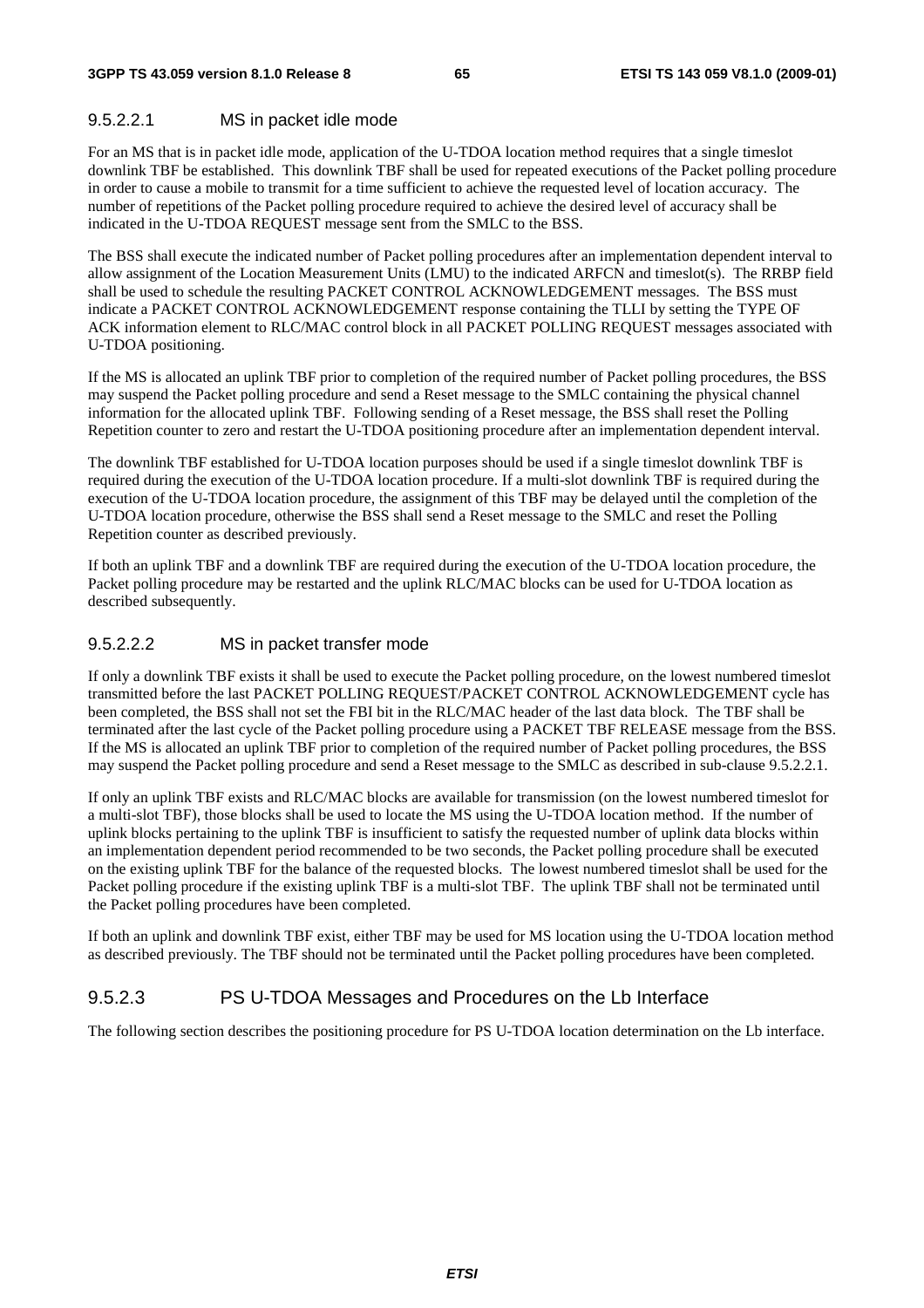

**Figure 37: PS U-TDOA Positioning Procedure** 

1. The SMLC sends a BSSMAP-LE Connection Oriented Information message to the BSS that contains the embedded BSSLAP U-TDOA Request message. The U-TDOA Request message contains the required number of received uplink RLC/MAC blocks, repetitions of the RLC/MAC Packet polling request procedure or combination of both. The inclusion of this Polling Repetition information element in the U-TDOA Request message indicates that the location determination shall occur in the PS domain.

2. The BSS sends a BSSMAP-LE Connection Oriented Information message to the SMLC that contains the embedded BSSLAP U-TDOA Response message. The U-TDOA Response message contains; the physical channel information (frequencies, time slot, TFI, TLLI, start time, etc.); the MS power; the cell identifier; and the Timing Advance. For MS without an existing uplink or downlink TBF the BSS establishes a downlink TBF, if one does not currently exist. The BSS monitors any uplink TBF until the requested number of RLC/MAC blocks has been received, executes the specified number of Packet polling procedures on the lowest numbered timeslot in the case of a multi-slot TBF or a combination of both as described in sub-clause 9.5.2.1. The BSS releases any downlink TBF established solely for U-TDOA location.

#### 9.5.2.4 RLC/MAC Procedure affecting the PS U-TDOA TBF description

The RLC/MAC procedures that effect the U-TDOA channel description are listed in Table 9.5.3. The 'Treatment' column lists the message to be sent by the BSS to the SMLC. The Reset message is defined in 3GPP TS 48.071 and shall contain the updated channel description. After sending the Reset message the BSS shall wait for an implementation dependent interval to allow reconfiguration of the LMUs, start the U-TDOA location process from the beginning and continue supervision of the location request.

| <b>RLC/MAC Procedure</b>    | Treatment | Comments                       |
|-----------------------------|-----------|--------------------------------|
| Packet Timeslot Reconfigure | Reset     |                                |
| Packet Access Reject        | Reset     | Access retry cases             |
| Cell Reselection            | Reset     | MS originated (intra-BSS)      |
| Packet Cell Change Order    | Reset     | Network originated (intra-BSS) |

**Table 9.5.3: RLC/MAC Procedures affecting the PS U-TDOA channel description** 

If the BSS receives the BSSLAP U-TDOA Request message during one of the identified RLC/MAC procedures in Table 9.5.3, it will complete the ongoing RLC/MAC procedure and then respond with the BSSLAP U-TDOA Response message. The Reset message must be sent after completion of the listed RLC/MAC procedure if that procedure must be executed during an ongoing U-TDOA location event.

#### 9.5.2.5 Error Handling during PS U-TDOA Positioning Procedure

In Table 9.5.4, all identified RLC/MAC procedures are listed that result in the BSSLAP Abort message to be sent from the BSS to the SMLC. The Abort message is only sent if the U-TDOA location determination is not complete. The BSS considers the location determinations complete if; it receives a BSSAP-LE Perform Location response message; or it receives a valid BSSLAP message for a new positioning method.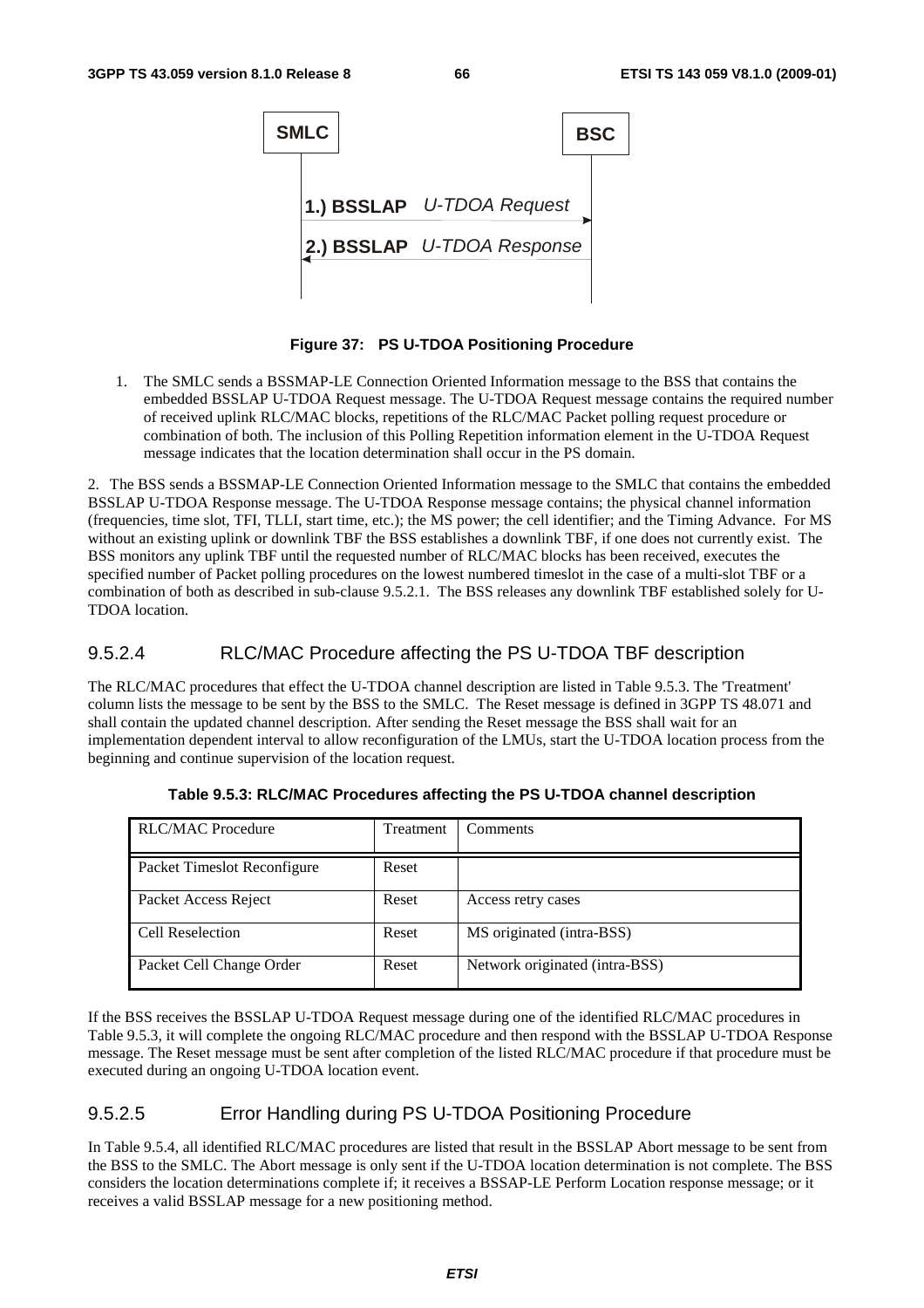| <b>RLC/MAC Procedure</b> | <b>Treatment</b> | Comments                              |
|--------------------------|------------------|---------------------------------------|
|                          |                  |                                       |
| Cell Reselection         | Abort            | MS originated (inter-BSS)             |
| Packet Cell Change Order | Abort            | Network originated (inter-BSS)        |
| Packet Pause             | Abort            |                                       |
| Packet Access Reject     | Abort            | Cases without access retry indication |

**Table 9.5.4: RLC/MAC Procedures resulting in Error Handling** 

If the BSS is unable to perform the U-TDOA positioning for other reasons than those related to the items listed in Table 9.5.3 and Table 9.5.4, it will respond to the BSSLAP U-TDOA Request message with the BSSLAP Reject message.

## 10 Information storage

This clause describes information storage structures that are mandatory (M), conditional (C) or optional (O) for LCS in GERAN, and the recovery and restoration procedures needed to maintain service if inconsistencies in databases occur and for lost or invalid database information.

## 10.1 SMLC

#### Common Data

Table 2 holds permanent BTS data:

| <b>Permanent BTS Data Item</b> | <b>Status</b> | <b>Description</b>                                          |
|--------------------------------|---------------|-------------------------------------------------------------|
| <b>BTS</b> position            | М             | <b>BTS</b> position (latitude/longitude) of the Serving BTS |
| <b>CGI</b>                     | М             | Cell global identity.                                       |
| <b>BSIC</b>                    | М             | Base station identity code.                                 |
| <b>BCCH</b>                    | M             | Frequency of the broadcast carrier.                         |

#### **Table 2: Permanent SMLC Data for a BTS**

The SMLC holds data for its associated LMUs. The main key to LMU data in the SMLC is the IMSI for a Type A LMU and a cell site identifier for a Type B LMU. LMU data provides the location capabilities of the LMU (e.g. which location and assistance measurements are supported). The following permanent data shall be administered for any LMU.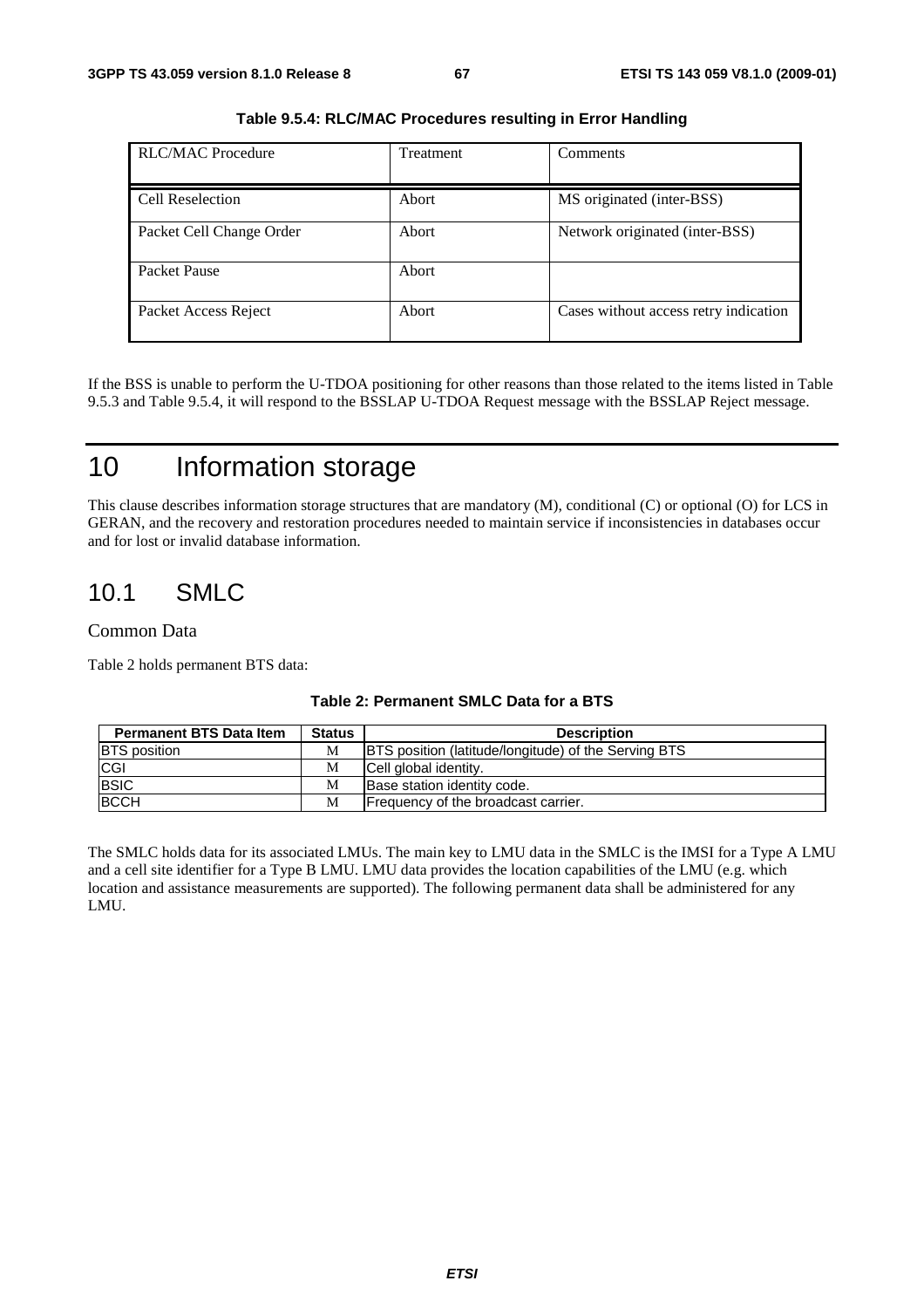| <b>Permanent LMU Data Item</b>       | <b>Status</b> | <b>Description</b>                                                                                                                                                                 |
|--------------------------------------|---------------|------------------------------------------------------------------------------------------------------------------------------------------------------------------------------------|
| Type of LMU                          | м             | Indicates if LMU is Type A or Type B                                                                                                                                               |
| <b>IMSI</b>                          | С             | Main key to data for a Type A LMU. Not applicable to a Type B LMU                                                                                                                  |
| $LAC + CI$                           | C             | Cell site identifier to address a Type B LMU. Not applicable to a Type A<br>LMU.                                                                                                   |
| Signaling Access                     | м             | Information regarding signalling access to the LMU including the<br>following:<br>address of default serving BSC<br>SS7 link set to serving BSC (or to an intermediate STP)        |
| Serving Cell                         | м             | Identity of the cell in which the LMU is physically located                                                                                                                        |
| Geographic location                  | C             | Latitude/longitude coordinates<br>Storage of coordinates is mandatory for E-OTD if an LMU is not co-<br>located with a BTS                                                         |
| Position measurement<br>Ifunctions   | $\Omega$      | List of supported position measurements<br>For each type of position measurement, a list of associated capabilities –<br>details are outside the scope of the present document     |
| Assistance measurement<br>Ifunctions | $\Omega$      | List of supported assistance measurements<br>For each type of assistance measurement, a list of associated capabilities<br>- details are outside the scope of the present document |
| Diagnostic functions                 | Ω             | List of supported diagnostic functions - details are outside the scope of<br>the present document                                                                                  |

| Table 3: Permanent SMLC Data for an LMU |  |  |
|-----------------------------------------|--|--|
|-----------------------------------------|--|--|

The SMLC also holds the following temporary data for each LMU for which there has been any previous signalling interaction.

| <b>Temporary LMU Data Item</b> | <b>Status</b> | <b>Description</b>                                                                                                                       |
|--------------------------------|---------------|------------------------------------------------------------------------------------------------------------------------------------------|
| Position Measurements          | O             | Ongoing and scheduled position measurements ordered in the<br>LMU by the SMLC – details are outside the scope of the<br>present document |
| Assistance Measurements        | $\Omega$      | Ongoing and scheduled assistance measurements ordered by<br>the SMLC – details are outside the scope of the present<br>document          |
| <b>O&amp;M</b> Activities      | $\Omega$      | Ongoing and scheduled O&M activities ordered in the LMU by<br>the SMLC – details are outside the scope of the present<br>document        |

#### **Table 4: Temporary SMLC Data for an LMU**

An LMU contains no mandatory data regarding its associated SMLC. An LMU shall contain permanent data regarding its measurement and O&M capabilities and may contain pre-administered data regarding location assistance measurements and O&M activities that the LMU is to perform without the need for any command from the SMLC. The content of such location measurement and O&M related data is outside the scope of the present document.

## 10.2 Recovery and Restoration Procedures

The LCS recovery and restoration procedures allow temporary data to be recovered or re-initialized following loss or corruption of data, such that normal LCS service is rapidly restored and inconsistency between the data held by different LCS network elements is removed. For a full description, refer to 3GPP TS 23.007 [4].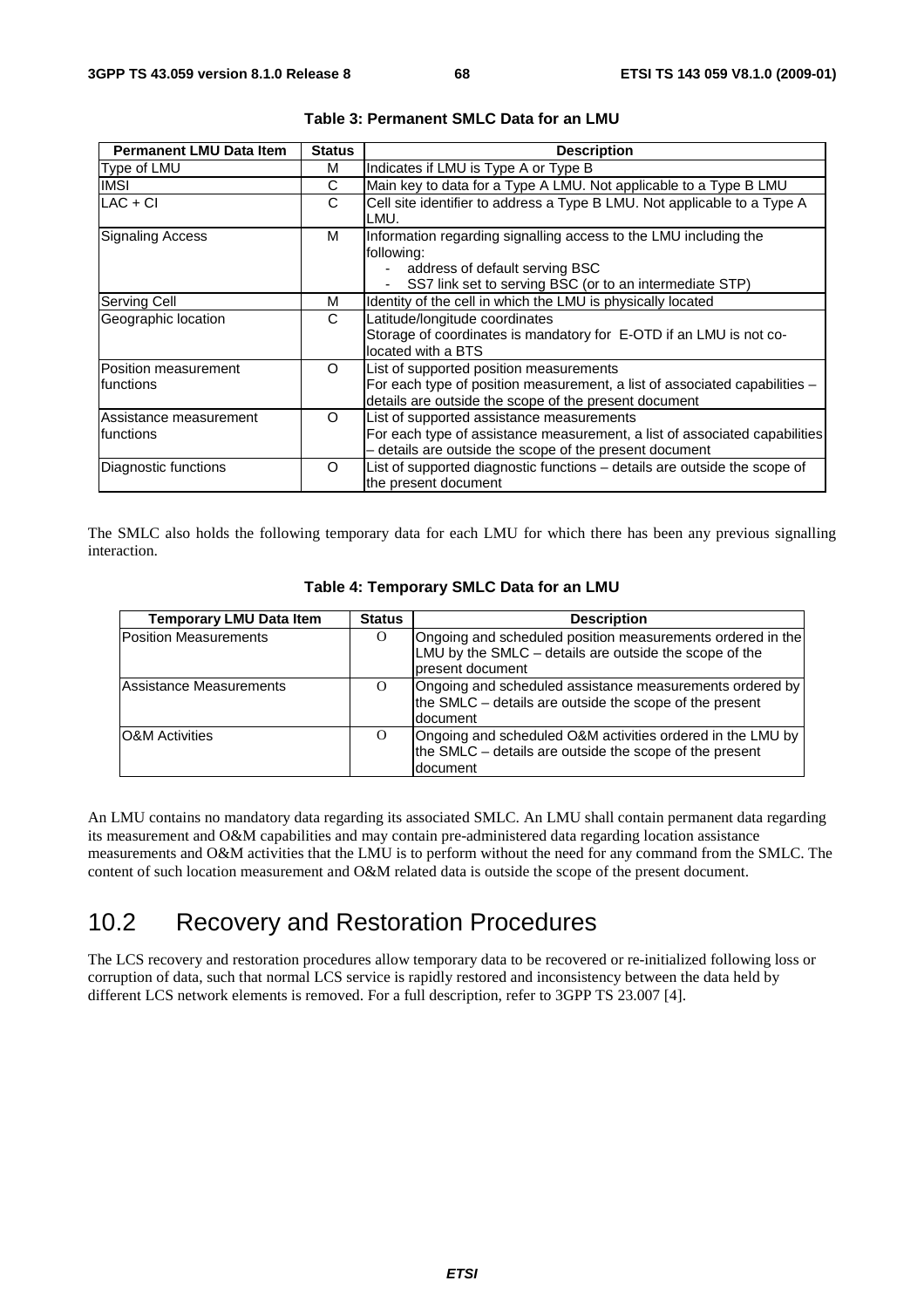## Annex A (informative): Change history

r

| <b>Change history</b> |                             |               |           |                  |                                                                                                |               |            |
|-----------------------|-----------------------------|---------------|-----------|------------------|------------------------------------------------------------------------------------------------|---------------|------------|
| Date                  | <b>TSG</b><br><b>GERAN#</b> | TSG Doc.      | <b>CR</b> | Rev              | Subject/Comment                                                                                | Old           | <b>New</b> |
| 2001-04               | 04                          | GP-010942     |           |                  | Version for Release 4                                                                          |               | 4.0.0      |
| 2001-06               | 05                          | GP-010988     | 001       |                  | LCS error handling (Inter-BSC Handover)                                                        | 4.0.0         | 4.1.0      |
| 2001-06               | 05                          | GP-011308     | 007       |                  | Geographic Shape Restriction                                                                   | 4.0.0         | 4.1.0      |
| 2001-08               | 06                          | GP-011935     | 010       | $\overline{c}$   | Correct Faulty References to the BSSAP-LE and RR<br>Specifications                             | 4.1.0         | 4.2.0      |
| 2001-08               | 06                          | GP-011905     | 011       |                  | Update of GERAN LCS Stage 2 for Release 5                                                      | 4.2.0         | 5.0.0      |
| 2001-11               | 07                          | GP-012836     | 012       | 3                | Inter NSE Cell Change for LCS for GPRS                                                         | 5.0.0         | 5.1.0      |
| $2001 - 11$           | 07                          | GP-011993     | 014       |                  | Clean-up CR for LCS for GPRS                                                                   | 5.0.0         | 5.1.0      |
| 2001-11               | 07                          | GP-011998     | 016       |                  | Correction of Inconsistent Text                                                                | 5.0.0         | 5.1.0      |
| 2001-11               | 07                          | GP-012210     | 018       |                  | Error Handling for E-OTD and GPS                                                               | 5.0.0         | 5.1.0      |
| 2001-11               | 07                          | GP-012822     | 019       | 1                | Use of TOM signaling to support LCS for Gb Mode                                                | 5.0.0         | 5.1.0      |
| $2001 - 11$           | 07                          | GP-012280     | 021       |                  | Editorial revision definition section for TS 43.059                                            | 5.0.0         | 5.1.0      |
| 2002-02               | 08                          | GP-020039     | 023       |                  | TOM Protocol Header Definition for LCS for GPRS                                                | 5.1.0         | 5.2.0      |
| 2002-02               | 08                          | GP-020437     | 025       | $\mathbf{1}$     | Informing an SMLC of a change in the LAC for LCS<br>using BSSLAP                               | 5.1.0         | 5.2.0      |
| 2002-02               | 08                          | GP-020493     | 026       | $\boldsymbol{2}$ | Stage 2 Updates for Iu Mode LCS                                                                | 5.1.0         | 5.2.0      |
| 2002-04               | 09                          | GP-021215     | 027       | 1                | Corrections to LCS Stage 2 for Release 5                                                       | 5.2.0         | 5.3.0      |
| 2002-04               | 09                          | GP-020621     | 028       |                  | Inclusion of PTP BVCI for Positioning Procedure over<br>the Gb Interface                       | 5.2.0         | 5.3.0      |
| 2002-04               | 09                          | GP-021127     | 030       | $\mathbf{1}$     | Correction of timing when SMLC enters LOCATION<br>state                                        | 5.2.0         | 5.3.0      |
| $2002 - 04$           | 09                          | GP-021225     | 031       | $\overline{2}$   | <b>LCS Stage 2 Corrections</b>                                                                 | 5.2.0         | 5.3.0      |
| 2002-04               | 09                          | GP-020998     | 032       |                  | Correction of MS-SMLC Information Transfer<br>Description                                      | 5.2.0         | 5.3.0      |
|                       |                             |               |           |                  |                                                                                                |               |            |
| 2003-04               | 14                          | GP-031064     | 037       | 8                | Inclusion of U-TDOA location method                                                            | 5.3.0         | 6.0.0      |
| 2003-06               | 15                          | GP-031657     | 038       | $\mathbf{1}$     | Inclusion of RR Procedures and enhancement of the<br>Reset procedure for U-TDOA                | 6.0.0         | 6.1.0      |
| 2003-11               | 17                          | GP-032501     | 042       |                  | Inclusion of Channel Mode Modify RR Procedures for<br>U-TDOA calls                             | 6.1.0         | 6.2.0      |
| 2004-04               | 19                          | GP-040634     | 043       | 3                | Removal of emergency services client type restriction<br>for the U-TDOA location method        | 6.2.0         | 6.3.0      |
| 2004-04               | 19                          | GP-040683     | 050       | 1                | Alignment of GERAN location request procedure to<br><b>UTRAN</b>                               | 6.2.0         | 6.3.0      |
| 2004-11               | 22                          | GP-042330     | 051       | 9                | Inclusion of PS functionality for U-TDOA location<br>method                                    | 6.3.0         | 6.4.0      |
| 2004-11               | 22                          | GP-042701     | 054       | $\mathbf{1}$     | Correction to add U-TDOA reference to Cell Change for 6.3.0<br>the PS Domain sub-clause        |               | 6.4.0      |
| 2005-04               | 24                          | GP-050766 055 |           |                  | Enabling the Providing of Velocity                                                             | $6.4.0$ 7.0.0 |            |
| 2005-06               | 25                          | GP-051778     | 059       | $\mathbf{1}$     | Providing IMSI and IMEI to the SMLC in positioning<br>procedures                               | 7.0.0         | 7.1.0      |
| 2006-04               | 29                          | GP-060928     | 0064      | $\mathbf{1}$     | Correction of State Update Procedure                                                           | 7.1.0         | 7.2.0      |
| 2006-04               | 29                          | GP-060870     | 0068      | 1                | Inclusion of Support for SIGTRAN on Lb-interface                                               | 7.1.0         | 7.2.0      |
| 2006-04               | 29                          | GP-060984     | 0069      | $\overline{4}$   | Introduction of A-GNSS                                                                         | 7.1.0         | 7.2.0      |
| 2007-05               | 34                          | GP-070780     | 0071      |                  | Addition of Positioning Capability Transfer using RRLP                                         | 7.2.0         | 7.3.0      |
| 2007-11               | 36                          | GP-072003     | 0072      | 6                | U-TDOA Enhancement WI modification to procedure for 7.3.0<br>receipt of U-TDOA Request message |               | 8.0.0      |
| 2008-08               | 39                          | GP-081345     | 0075      | $\vert$ 1        | Support for additional navigation satellite systems                                            | 8.0.0         | 8.1.0      |